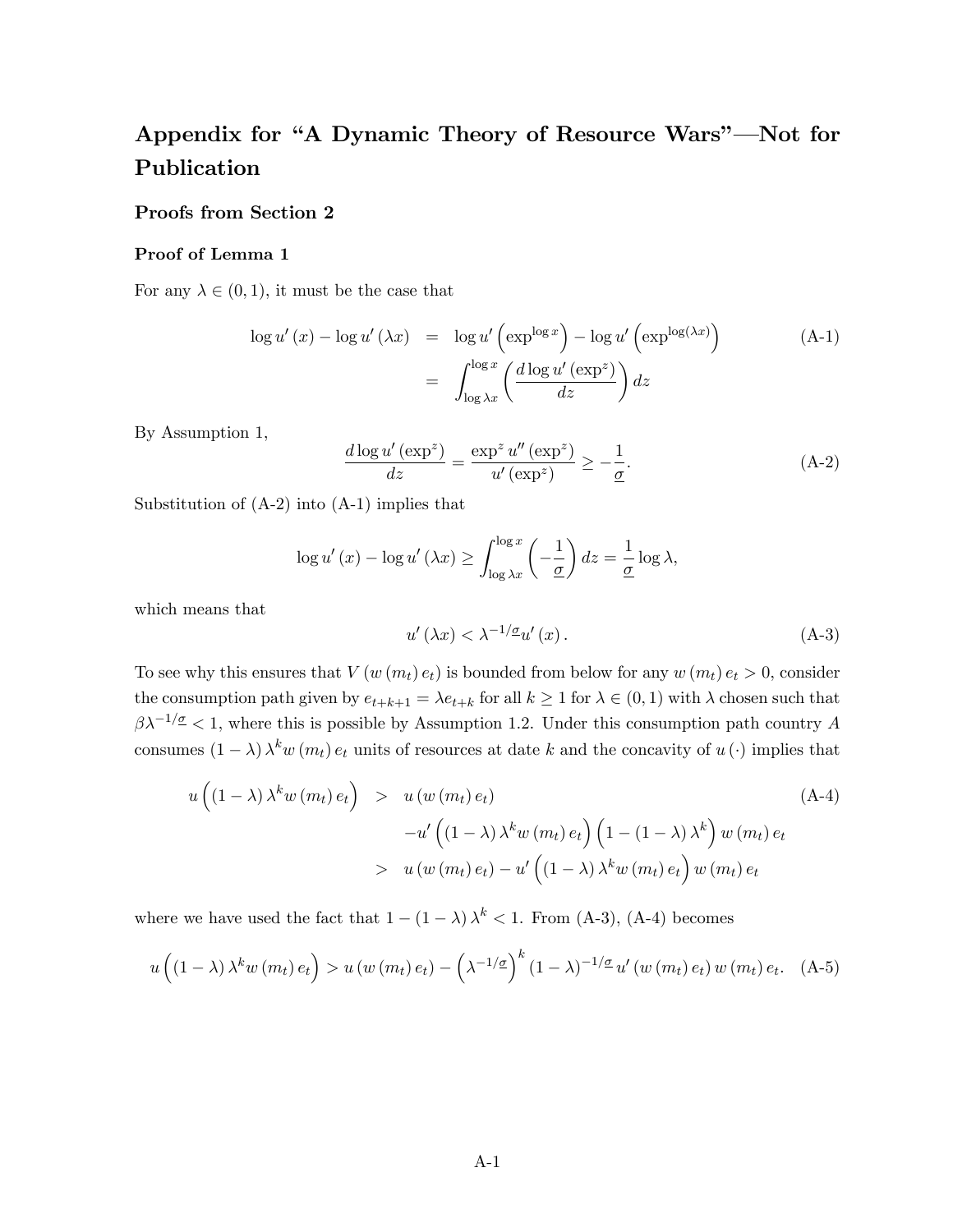Therefore,

$$
V(w(m_t) e_t) \geq \sum_{k=0}^{\infty} \beta^k u\left((1-\lambda)\lambda^k w(m_t) e_t\right) \geq
$$
  

$$
\frac{u(w(m_t) e_t)}{1-\beta} - \frac{(1-\lambda)^{-1/\underline{\sigma}} u'(w(m_t) e_t) w(m_t) e_t}{1-\beta \lambda^{-1/\underline{\sigma}}} > -\infty.
$$

Therefore,  $V(w(m_t) e_t)$  is bounded from below.

# Proof of Proposition 1

The first-order condition to  $(8)$  defines  $m^*(e)$  as

$$
l'(m) = V'(w(m) e) w'(m) e \text{ for all } e.
$$
 (A-6)

Given the solution to (4), the envelope condition implies that

$$
V'(w(m_t) e_t) = \beta^k u'(x_{t+k}) \text{ for all } k \ge 0.
$$
 (A-7)

Substitution of  $(A-7)$  into  $(A-6)$  followed by implicit differentiation yields

$$
\left(\frac{l''(m_t)}{\beta^k u''(x_{t+k})w'(m_t) e_t} - \frac{u'(x_{t+k})w''(m_t)}{u''(x_{t+k})w'(m_t)}\right)\frac{dm_t}{de_t} = \frac{dx_{t+k}}{de_t} + \frac{u'(x_{t+k})}{u''(x_{t+k}) e_t}.
$$
\n(A-8)

Summing (5) and (6) gives  $\sum_{k=0}^{\infty} x_{t+k} = w(m_t) e_t$ , and differentiating this yields

$$
\sum_{k=0}^{\infty} \frac{dx_{t+k}}{de_t} = w(m_t) + w'(m_t) e_t \frac{dm_t}{de_t}.
$$
 (A-9)

Taking the sum of (A-8) overall  $k \geq 0$  and substituting into (A-9), we obtain

$$
\frac{dm_t}{de_t} = \frac{w(m_t)\left(1 + \sum_{k=0}^{\infty} \frac{u'(x_{t+k})}{u''(x_{t+k})x_{t+k}} \frac{x_{t+k}}{w(m_t)e_t}\right)}{\sum_{k=0}^{\infty} \left(\frac{l''(m_t)}{\beta^k u''(x_{t+k}) w'(m_t)e_t} - \frac{u'(x_{t+k}) w''(m_t)}{u''(x_{t+k}) w'(m_t)}\right) - w'(m_t)e_t}.
$$
\n(A-10)

Since the denominator is negative, (A-10) is positive if and only if the numerator is negative. If

$$
-u'(x_{t+k}) / (u''(x_{t+k}) x_{t+k}) > 1
$$
 for all  $x_{t+k}$ ,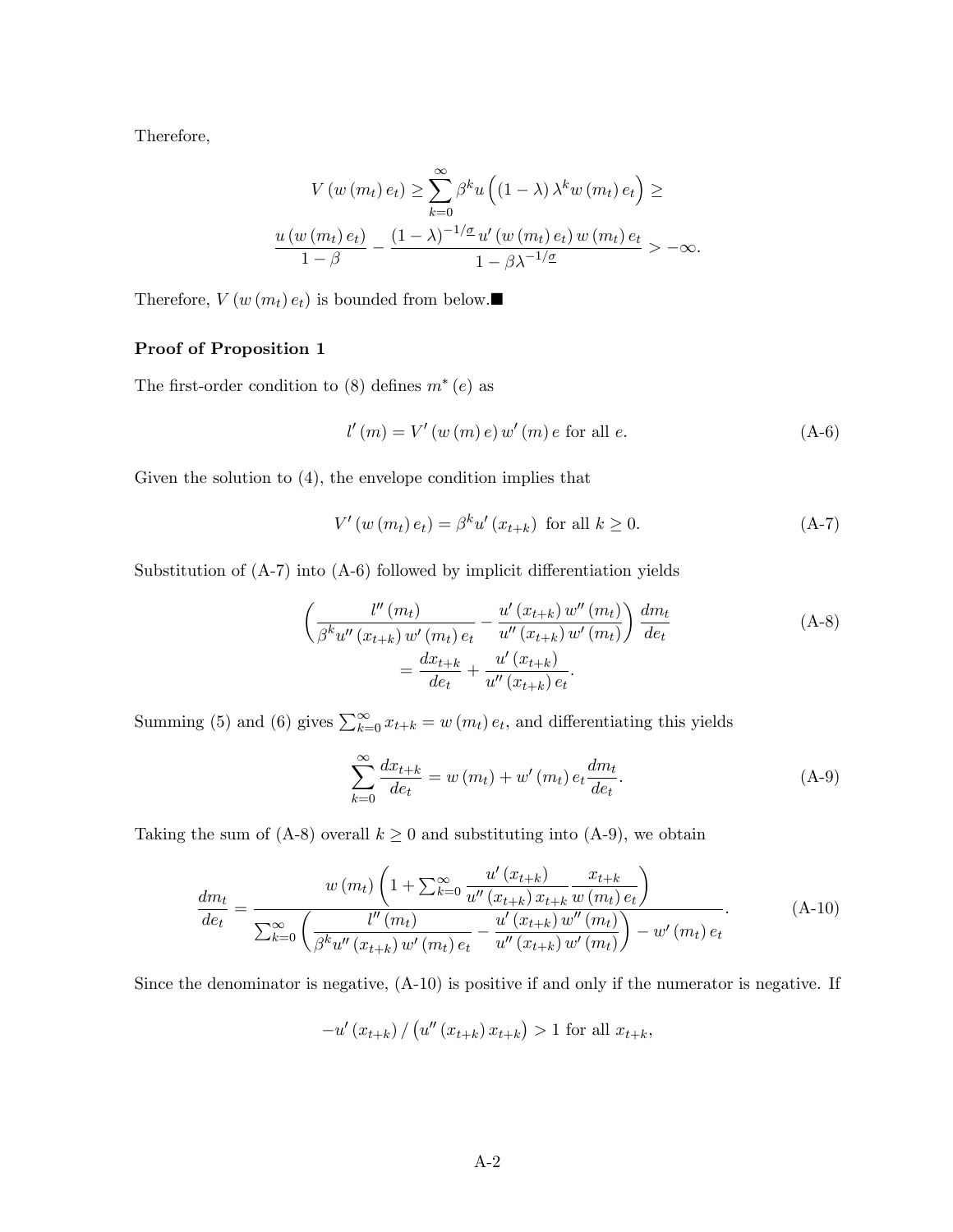then the numerator is negative since from (??),  $\sum_{k=0}^{\infty}$  $x_{t+k}$  $\frac{w_t+k}{w(m_t) e_t} = 1$ , and the opposite holds if

$$
-u'(x_{t+k})/(u''(x_{t+k})x_{t+k}) <
$$
1for all  $x_{t+k}$ .

## Proofs from Section 3

# Definition of Strategies at  $e_t = 0$  for  $u(0) = -\infty$

As noted in the text, when the endowment equals 0 and  $u(0) = -\infty$ , then in the unperturbed economy the payoff from war and from peace may both equal  $-\infty$ . We determine whether or not war occurs in this case by explicitly looking at the economy with cost of war  $v > 0$  for country  $A$  as specified in Definition 1. Let

$$
U^{C}(e) = \sum_{t=0}^{\infty} \beta^{t} \left( u\left(\tilde{x}_{t}(e)\right) - u'\left(\tilde{x}_{t}(e)\right) \tilde{x}_{t}(e) \right)
$$
\nfor  $\{\tilde{x}_{t}(e), \tilde{e}_{t}(e)\}_{t=0}^{\infty}$  which satisfies

\n
$$
u'\left(\tilde{x}_{t+1}(e)\right) = (1/\beta) u'\left(\tilde{x}_{t}(e)\right),
$$
\n
$$
\tilde{e}_{t+1}(e) = \tilde{e}_{t}(e) - \tilde{x}_{t}(e), \text{ and } \tilde{e}_{0}(e) = e.
$$
\n(A-11)

 $U^{C}(e)$  corresponds to equilibrium welfare of country A in a permanently peaceful competitive equilibrium starting from endowment e at date 0, where  $\tilde{x}_t(e)$  and  $\tilde{e}_t(e)$  correspond to the resource consumption and resource endowment, respectively, at date t in such an equilibrium. The constraint that  $\tilde{x}_t(e) \leq \overline{x}$  is ignored since it does not bind as a consequence of Assumption 1.3.

For cost of war  $v \geq 0$ , we define

$$
F_v(e) \equiv U^C(e) - (V(w(m^*(e)) e) - l(m^*(e)) - v).
$$
 (A-12)

 $F_v(e)$  corresponds to the difference in country A's welfare between a permanently peaceful competitive equilibrium and war with optimal armament  $m^*(e)$  starting from endowment e when the cost of war is equal to  $v$ . In what follows, we will not separately give the expressions for the case where  $v = 0$ , which can be readily obtained from the expressions here by setting  $v = 0$ . Following the fourth requirement of the definition of MPCE, we will determine the behavior of country A at zero endowment (when  $u(0) = -\infty$ ) from this function  $F_v(e)$ . In particular, given this function, our definition in the text implies:

**Observation (Equilibrium Selection)** Suppose that  $f_{t-1} = 0$  and  $e_t = 0$ . Then  $f_t = 0$  only if  $\lim_{e\to 0} F_v(e) > 0$ .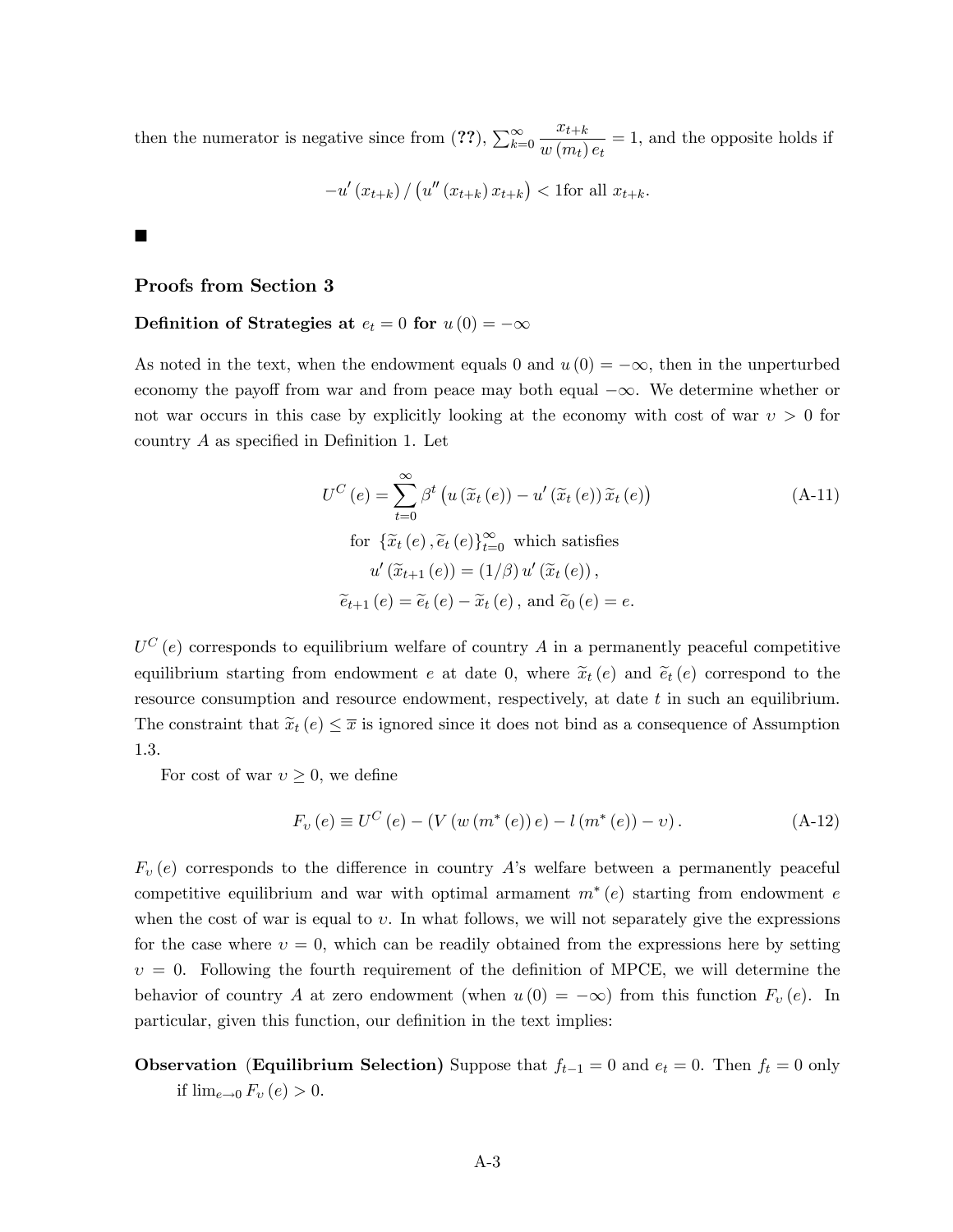Note that this definition also subsumes the case for which  $u(0) > -\infty$ , as in this case  $\lim_{e\to 0} F_v(e) = v > 0$  and thus  $f_t = 0$  at  $e_t = 0$ . The following lemma and its corollary are useful to simplify the analysis of country A's equilibrium decisions. Because all of our results in this Appendix are true for any value of  $v > 0$ , we do not qualify the next lemma and other lemmas and propositions with "fix some  $v > 0$ ".

**Lemma 4** Starting from any  $e_t^*$ , country A's payoff  $U_A(e_t^*)$  must satisfy

$$
U_A(e_t^*) = \max \left\{ u \left( x_t^{A*} \right) - p_t^* x_t^{A*} + \beta U_A \left( e_{t+1}^* \right), V \left( w \left( m^* \left( e_t \right) \right) e_t^* \right) - l \left( m^* \left( e_t^* \right) \right) - v \right\} \tag{A-13}
$$

**Proof.** By definition of MPCE,  $U_A(e_t^*)$  equals (14) for some equilibrium sequence  ${e_{t+k}^*, p_{t+k}^*, x_{t+k}^{S*}, x_{t+k}^{A*}}_{\geq 0}^{\infty}$ which does not depend on  $m_t$  chosen by country A. Therefore without loss of generality country A can make a joint decision over choice of  $(f_t, m_t)$  to maximize its payoff (14), which would be either setting  $f_t = 1$  and  $m_t = m^*(e_t)$ , or  $f_t = 0$  and  $m_t = 0$ .

The immediate implication of this lemma is the following corollary.

**Corollary 3** In any MPCE, without loss of generality country A's strategies in state  $e$  can be restricted to choosing no armament and no attack with probability  $\mu(e)$  and armament  $m^*(e)$ and attack with probability  $1 - \mu(e)$ .

#### Proof of Lemma 2

We prove the existence of MPCE using the properties of  $F_v$ . We construct equilibria for three separate cases: (i)  $\lim_{e\to 0} F_v(e) \leq 0$ ; (ii)  $\lim_{e\to 0} F_v(e) > 0$ ; and there does not exist  $e \leq e_0$  such that  $F_v(e) < 0$ ; and (iii)  $\lim_{e\to 0} F_v(e) > 0$  and there exists  $e \le e_0$  such that  $F_v(e) < 0$ . We prove each case in a separate lemma. Throughout we use the result of Corollary 3 that allows us to restrict strategies of country A to not arm and not attack with probability  $\mu(e_t)$  and arm  $m^*(e_t)$  and attack with probability  $1 - \mu(e_t)$ 

**Lemma 5** If  $\lim_{\epsilon \to 0} F_v(e) \leq 0$  then there exists an equilibrium in which war occurs in period 0 with probability 1.

**Proof.** First, note that if  $u(0)$  is finite then  $\lim_{e\to 0} F_v(e) = v$ . Therefore  $\lim_{e\to 0} F_v(e) \leq 0$ implies that  $u(0) = -\infty$ .

We construct an equilibrium  $(\gamma^*, \mu^*)$  in which war occurs with probability 1 in period 0. Let  ${e_0^*, p_0^*, x_0^{S*}, x_0^{A*}} = {e_0, u'(e_0), e_0, e_0}$  and  ${e_t^*, p_t^*, x_t^{S*}, x_t^{A*}} = {0, u'(0), 0, 0}$  for all  $t > 0$ . Let  $\gamma^* = \left\{e_t^*, p_t^*, x_t^{S*}, x_t^{A*}\right\}_{t=0}^{\infty}$ . Let strategies of country A be  $\mu^*(e_0) = 0$  and  $\mu^*(0) = 0$ .

To verify that this is an equilibrium we need to check that country  $A$  does not gain from deviating from strategy  $\mu^*$ . The payoff of country A from choosing no armament and no war in period 0 is given by

$$
u(e_0) - u'(e_0)e_0 + U_A(0) = -\infty,
$$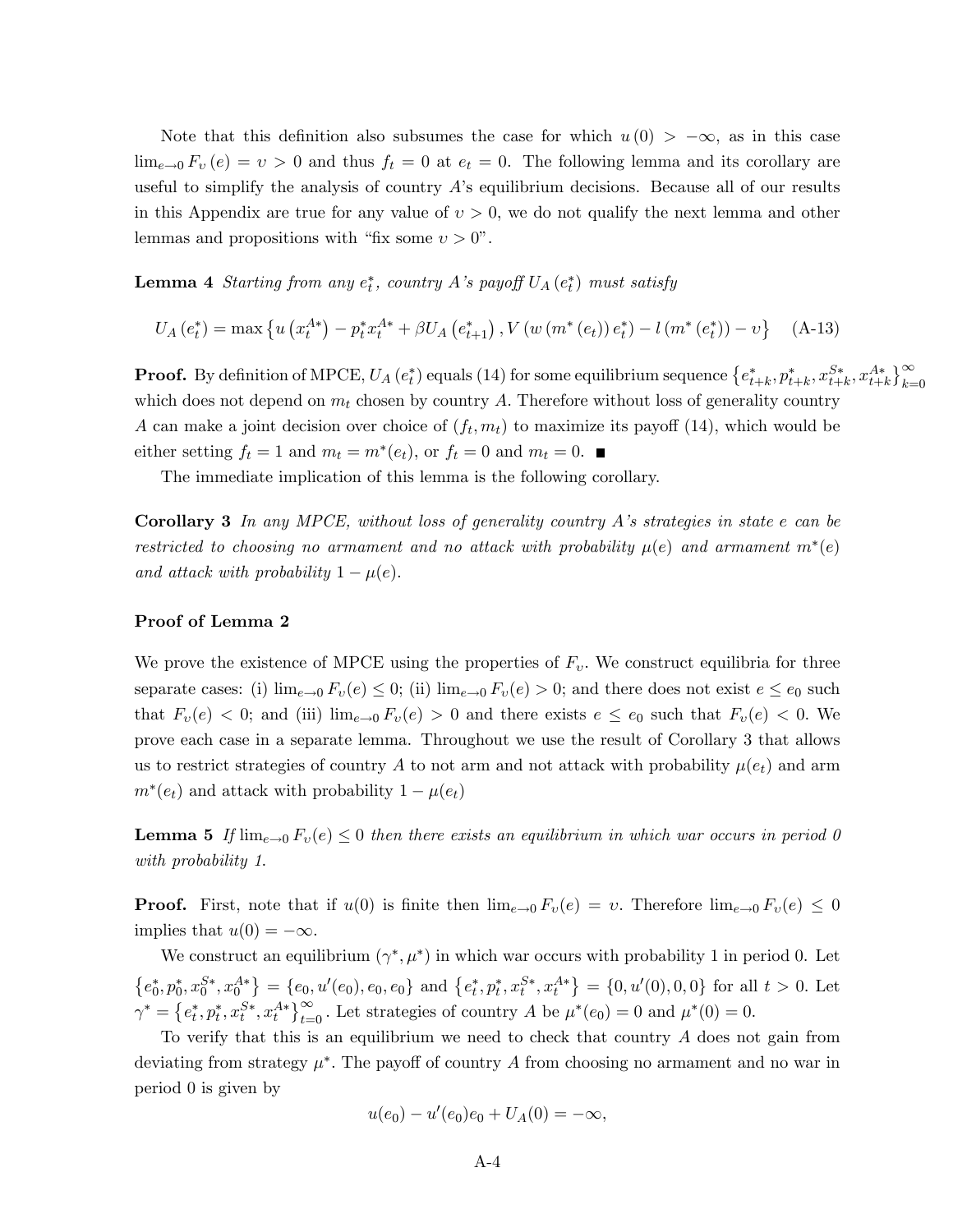where the equality follows from  $u(0) = -\infty$ . The payoff of country A from playing  $\mu^*(e_0)$  is  $V(w(m^*(e_0))) - l(m^*(e_0)) - v > -\infty$ , therefore it is the best response for country A to play  $\mu(e_0) = 0.$  The observation in Section 7 implies that  $\mu(e_t) = 0$  is the best response in the states in which  $e_t = 0$ .

To see that  $\gamma^*$  is an equilibrium, note that  $\mu(e_1) = 0$  implies that  $\Pr\{f_1 = 0\} = 0$ . Then (3), (10), (12), and (13) imply that  $\{p_0^*, x_0^{S*}, x_0^{A*}\} = \{u'(e_0), e_0, e_0\}$  and  $e_1^* = 0$ , completing the proof.  $\blacksquare$ 

**Lemma 6** If  $\lim_{e\to 0} F_v(e) > 0$  and there does not exist  $e \le e_0$  such that  $F_v(e) < 0$ , then there exists an equilibrium with permanent peace.

**Proof.** In an equilibrium with permanent peace country A sets  $\mu^*(e) = 1$  for all  $e \le e_0$ , and equilibrium allocations  $\gamma^* = \{\tilde{e}_t(e_0), u'(\tilde{x}_t(e_0)), \tilde{x}_t(e_0), \tilde{x}_t(e_0)\}_{t=0}^{\infty}$  where  $\{\tilde{e}_t(e_0), \tilde{x}_t(e_0)\}_{t=0}^{\infty}$  are the competitive equilibrium allocations with permanent peace defined in  $(A-11)$ . At every date t the payoff for country A along the equilibrium path is given by  $U^C(\tilde{e}_t(e_0))$ . Since  $\tilde{e}_t(e_0) \le e_0$ for all  $t$ ,

$$
0 \leq F_{\upsilon}(\widetilde{e}_t(e_0))
$$
  
=  $U^C(\widetilde{e}_t(e_0)) - (V(w(m^*(\widetilde{e}_t(e_0)))\widetilde{e}_t(e_0)) - l(m^*(\widetilde{e}_t(e_0))) - \upsilon),$ 

which implies  $\mu^*(\tilde{e}_t) = 1$  is the best response of country A. Given that country A never attacks,  $\gamma^*$  satisfies optimization conditions (3), (10), (12), and (13).

**Lemma 7** If  $\lim_{e\to 0} F_v(e) > 0$  and there exists  $e \le e_0$  such that  $F_v(e) < 0$  then an MPCE exists.

**Proof.** Define  $\hat{e} > 0$  s.t.  $F_v(\hat{e}) = 0$  and  $F_v(e) > 0$  for all  $e \in [0, \hat{e})$ . Such  $\hat{e}$  exists because  $F_v$ is continuous,  $F_v(0) > 0$  and  $F_v(e) < 0$  for some e. Let  $\hat{e}$  be defined implicitly by  $\tilde{e}_1(\hat{e}) = \hat{e}$ .  $\hat{e}$ represents a value of initial endowment of resources such that in competitive equilibrium with permanent peace, remaining resource reserves in period 1 are equal to  $\hat{e}$ . We construct equilibria for three different cases depending on the values of  $F_v(e_0)$  and  $e_0$  relative to  $\hat{e}$ .

Case 1. Suppose  $e_0 \leq \hat{\hat{e}}$  and  $F_v(e_0) \geq 0$ . We construct an equilibrium with permanent peace. Define  $\gamma^* = {\tilde{e}_t(e_0), u'(\tilde{x}_t(e_0)), \tilde{x}_t(e_0), \tilde{x}_t(e_0)}_{t=0}^{\infty}$  and  $\mu_t^*(\tilde{e}_t(e_0)) = 1$  for all t. The proof of this case is analogous to proof of Lemma 6.

Case 2. Suppose  $e_0 \leq \hat{e}$  and  $F_v(e_0) < 0$ . We construct an equilibrium in which war occurs with probability 1 in period 0. In this case define  $\gamma^* = {\tilde{e}_t(e_0), u'(\tilde{x}_t(e_0)), \tilde{x}_t(e_0), \tilde{x}_t(e_0)}_{t=0}^{\infty}$ and  $\mu_0^*(e_0) = 0$ ,  $\mu_t^*(\tilde{e}_t(e_0)) = 1$  for all  $t > 0$ . Given these strategies of country  $A$ ,  $(\mu^*, \gamma^*)$  is an equilibrium for the same reasons as described in the proof of Lemma 6. Since  $F_v(e_0) < 0$ , country A obtains higher utility under war and and thus  $\mu_0^*(e_0) = 0$  is a best response in period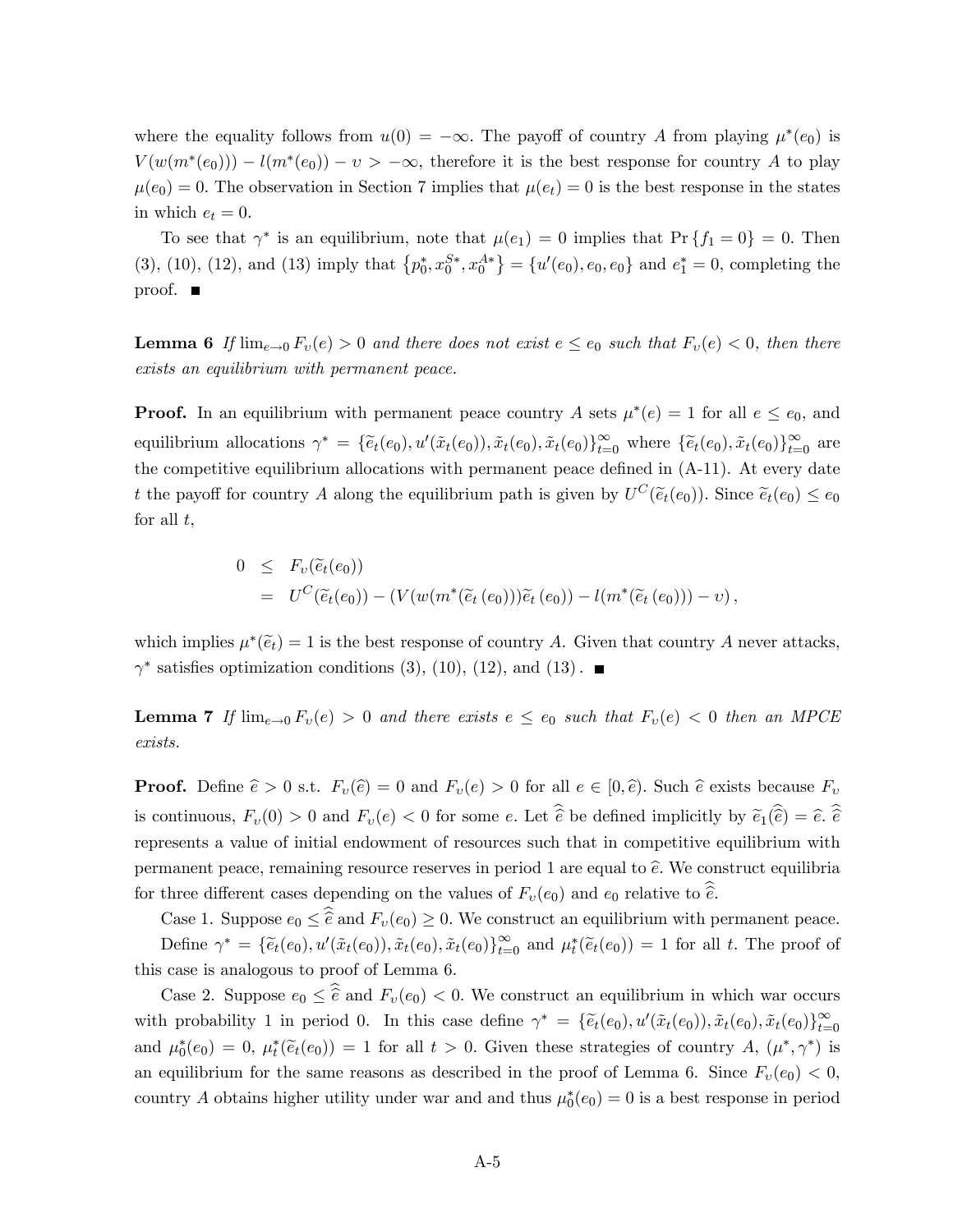0. To verify that  $\mu_t^*(\tilde{e}_t(e_0)) = 1$  for all  $t > 0$ , note that  $e_0 \leq \hat{e}$  implies that  $\tilde{e}_1(e_0) \leq \tilde{e}_1(\hat{e}) = \hat{e}^{24}$ Therefore in any period  $t > 0$ 

$$
U_A(\widetilde{e}_t(e_0)) - (V(w(m^*(\widetilde{e}_t(e_0)))\widetilde{e}_t(e_0)) - l(m^*(\widetilde{e}_t(e_0))) - v)
$$
  
= 
$$
U^C(\widetilde{e}_t(e_0)) - (V(w(m^*(\widetilde{e}_t(e_0)))\widetilde{e}_t(e_0)) - l(m^*(\widetilde{e}_t(e_0))) - v)
$$
  
= 
$$
F_v(\widetilde{e}_t(e_0)) \ge F_v(\widetilde{e}) = 0.
$$

Therefore peace is a dominated strategy for country A in all  $t > 0$ .

Case 3. Suppose  $e_0 > \hat{e}$ . We construct an equilibrium in which resource endowment in period 1 is equal to  $\hat{e}$  followed by permanent peace from  $t \geq 2$ . Probabilities of war in periods 0 and 1 depend on the initial conditions.

Let

$$
(e_0^*, p_0^*, x_0^{S*}, x_0^{A*}) = (e_0, u'(e_0 - \hat{e}), e_0 - \hat{e}, e_0 - \hat{e})
$$

and

$$
\left(e_t^*, p_t^*, x_t^{S*}, x_t^{A*}\right) = \left(\widetilde{e}_{t-1}\left(\widehat{e}\right), u'\left(\widetilde{x}_{t-1}\left(\widehat{e}\right)\right), \widetilde{x}_{t-1}\left(\widehat{e}\right), \widetilde{x}_{t-1}\left(\widehat{e}\right)\right) \text{ for all } t \ge 1.
$$

Let  $\mu^*(e_1^*) = u'(e_0 - \hat{e})/\beta u'(\tilde{x}_0(\hat{e}))$ . Note that  $\mu^*(e_1^*)$  is equal to 1 for  $e_0 = \hat{e}$  and monotonically converges to 0 as  $e_0 \to \infty$ . Therefore  $\mu^*(e_1^*)$  is a well-defined probability. Set  $\mu^*(e_t^*) = 1$  for all  $t \geq 2$ . Under this construction  $\{e_t^*, p_t^*, x_t^{S*}, x_t^{A*}\}_{t=0}^{\infty}$  satisfies conditions (3), (10), (12), and (13) (since they do not depend on the probability of war in period 0,  $\mu^*(e_0)$ ). To check that constructed strategies are also best response for country A starting from period 1, note that by construction  $e_1^* = \hat{e}$  and  $e_t^* < \hat{e}$  for all  $t \geq 2$ . Since  $F_v(\hat{e}) = 0$ , country A is indifferent between war and peace and is weakly better off randomizing between the two outcomes with probabilities  $\mu^*(e_1^*)$  and  $1 - \mu^*(e_1^*)$ . Since  $e_t^* < \hat{e}$  for  $t \ge 2$ ,  $F_v(e_t^*) > 0$  for  $t \ge 2$ , and therefore  $\mu^*(e_t^*) = 1$  is a best response analogously to Case 1.

Finally we need to construct  $\mu^*(e_0)$ . Note that under proposed equilibrium strategies country A is indifferent between permanent peace and attack in period 1, and therefore its payoff period 1 is  $U^C(\hat{e})$ . Therefore, if country A does not attack in period 0, its payoff is given by  $u(e_0 - \hat{e})$  –  $u'(e_0 - \hat{e}) (e_0 - \hat{e}) + \beta U^C (\hat{e})$ . Then we set  $\mu^*(e_0) = 1$  if

$$
u(e_0 - \hat{e}) - u'(e_0 - \hat{e}) (e_0 - \hat{e}) + \beta U^C (\hat{e}) \ge V(w (m^*(e_0)) e_0) - l(m^*(e_0)) - v,
$$

and set  $\mu^*(e_0) = 0$  otherwise. This completes construction of the equilibrium.

$$
J(e_t) = \max_{e_{t+1}} u(e_t - e_{t+1}) + \beta J(e_{t+1}).
$$

Concavity of J implies that  $e_{t+1}$  is increasing in  $e_t$ .

 $24$ This follows, for example, because the competitive equilibrium is efficient and thus equilibrium allocations  $\{\tilde{e}_t\}_{t=0}^{\infty}$  can be found recursively from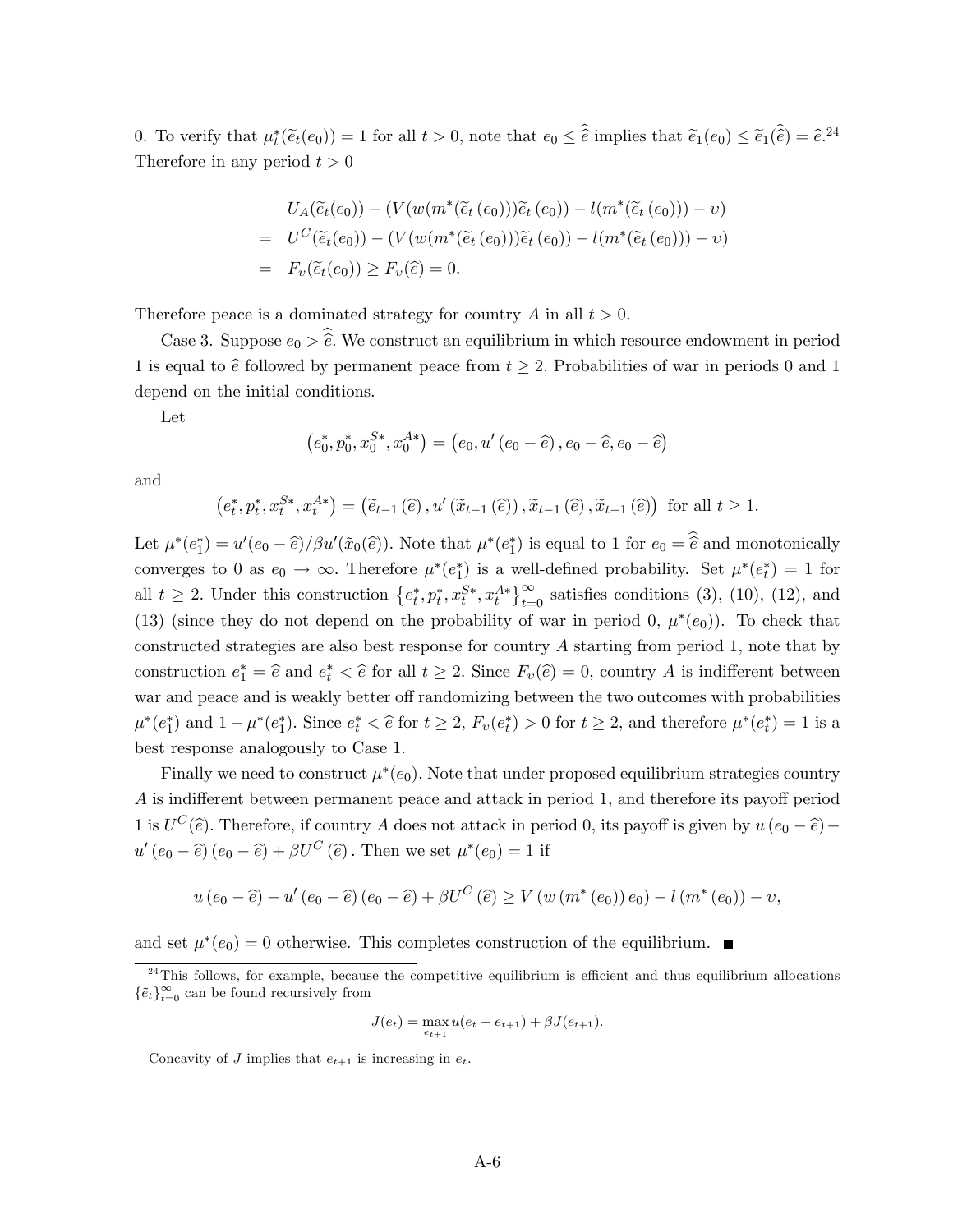# Proof of Proposition 3

First we prove a preliminary result about properties of MPCE. By Corollary 3, without loss of any generality, we can restrict attention to only two actions of country A in each period, to not arm and not attack with probability  $\mu^*(e_t^*)$  and to arm  $m^*(e_t^*)$  and attack with probability  $1 - \mu^*(e_t).$ 

**Lemma 8** Let  $(\gamma, \mu)$  be an MPCE. Suppose that  $\mu_t^* = \mu^*(e_t^*) > 0$  for all t. Then

1. Country A must weakly prefer permanent peace to war,

$$
\sum_{k=0}^{\infty} \beta^k \left( u \left( x_{t+k}^* \right) - p_{t+k}^* x_{t+k}^* \right) \ge V \left( w \left( m^* \left( e_t^* \right) \right) e_t^* \right) - l \left( m^* \left( e_t^* \right) \right) - v \tag{A-14}
$$

for all t, with strict equality if country A attacks with a positive probability (i.e.  $\mu(e_t^*) < 1$ ).

2. The payoff in the event of no war satisfies

$$
\sum_{k=0}^{\infty} \beta^k \left( u \left( x_{t+k}^* \right) - p_{t+k}^* x_{t+k}^* \right) = K_t e_t^{*1-1/\sigma} - \frac{1}{(1-\beta)(1-1/\sigma)}
$$
(A-15)

where

$$
K_{t} = \frac{1}{\sigma} \frac{1}{1 - 1/\sigma} \frac{\left(1 + \sum_{k=1}^{\infty} \beta^{k} \left(\prod_{l=1}^{k} \left(\beta \mu_{t+l}^{*}\right)^{\sigma}\right)^{1 - 1/\sigma}\right)}{\left(1 + \sum_{k=1}^{\infty} \prod_{l=1}^{k} \left(\beta \mu_{t+l}^{*}\right)^{\sigma}\right)^{1 - 1/\sigma}}.
$$
\n(A-16)

Moreover,  $K_t$  is bounded from below, and  $K_t$  is bounded from above by

$$
K^{C} = \frac{1}{\sigma} \frac{1}{1 - 1/\sigma} \left(1 - \beta^{\sigma}\right)^{-1/\sigma}.
$$
 (A-17)

3.  $(x_t^*, e_t^*)$  for all  $e_t^* > 0$  must satisfy

$$
\frac{x_t^*}{e_t^*} \ge 1 - \beta^{\sigma}.\tag{A-18}
$$

 $\Delta$ . Country A's payoff in the event of war satisfies

$$
V(w (m^*(e_t^*)) e_t^*) = w (m^*(e_t^*))^{1-1/\sigma} (1-\beta^{\sigma})^{-1/\sigma} \frac{1}{1-1/\sigma} e_t^{1-1/\sigma} - \frac{1}{(1-\beta)(1-1/\sigma)}.
$$
\n(A-19)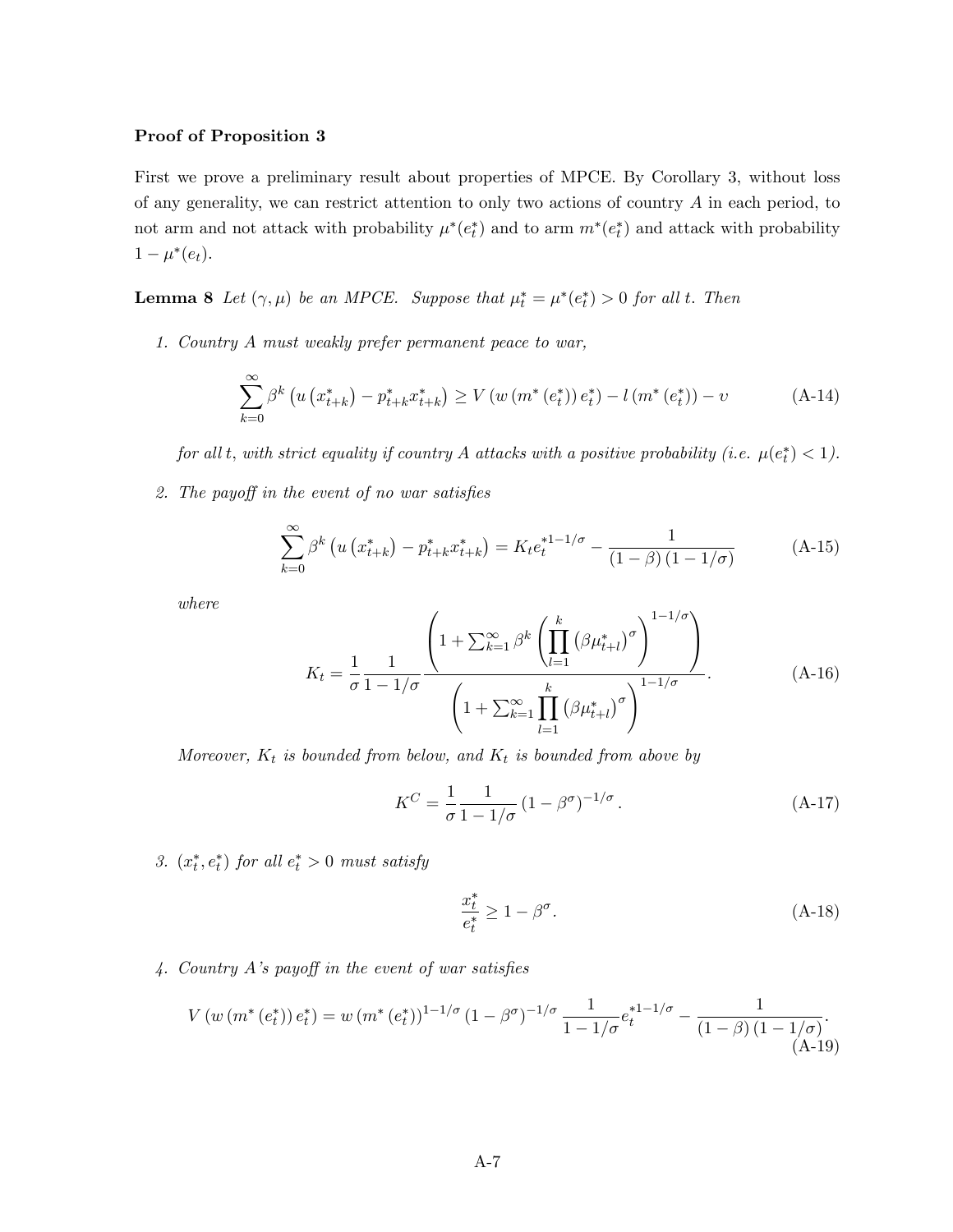**Proof.** Since peace occurs with a positive probability at any  $t + k \geq t$ , the equilibrium payoff for country  $A$  should be equal to

$$
U_A(e_t^*) = u(x_t^*) - p_t^* x_t^* + \beta U_A(e_{t+1}^*).
$$

Iterating forward, this implies that

$$
U_A(e_t^*) = \sum_{k=0}^{\infty} \beta^k \left( u \left( x_{t+k}^* \right) - p_{t+k}^* x_{t+k}^* \right)
$$

for all  $t + k \geq 0$ . Substitution into (A-13) implies that (A-14) must hold, with strict equality if  $\mu(e_t^*)$  < 1. This establishes part (i).

Consider any  $\{\mu_t^*\}_{t=0}^{\infty}$  with  $\mu_t^* > 0$  for all t. Optimal extraction for firms requires that

$$
\mu_{t+1}^* p_{t+1}^* = \frac{1}{\beta} p_t^*.
$$
\n(A-20)

If instead  $\mu_{t+1}^* p_{t+1}^* > \frac{1}{\beta}$  $\frac{1}{\beta}p_t^*$ , then from condition (12)  $x_t^{A*} > 0$  since  $p_t^* < \infty$ . From (10)  $x_t^{S*} = 0$ , but this implies that  $x_t^{S*} \neq x_t^{A*}$  which violates (13). If instead  $\mu_{t+1}^* p_{t+1}^* < \frac{1}{\beta}$  $\frac{1}{\beta}p_t^*$ , then analogous arguments imply that  $x_{t+1}^{A*} > 0$  and  $x_{t+1}^{S*} = 0$  which violates (13). (A-20) together with (12) implies that

$$
x_{t+1}^* = \left(\beta \mu_{t+1}^*\right)^\sigma x_t^*.
$$
\n(A-21)

Forward substitution on (3) implies that

$$
\sum_{k=0}^{\infty} x_{t+k}^* \le e_t^*.
$$
\n(A-22)

 $(A-22)$  must bind, since if this were not the case, a firm would be able to increase some  $x^*_{t+k}$  by  $\epsilon > 0$  and increase its profits. Substitutions of (A-21) into (A-22), noting that the latter binds, yields

$$
x_t^* \left( 1 + \sum_{k=1}^{\infty} \prod_{l=1}^k (\beta \mu_{t+l}^*)^{\sigma} \right) = e_t^*.
$$
 (A-23)

Equation (A-23) together with the fact that  $\mu_t \in (0, 1]$  for all  $t > 0$  implies that

$$
e_t^* > 0
$$
 and  $\frac{x_t^*}{e_t^*} = \frac{1}{1 + \sum_{k=1}^{\infty} \prod_{l=1}^k (\beta \mu_{t+l}^*)^{\sigma}} \ge 1 - \beta^{\sigma} > 0$  for all  $t$ . (A-24)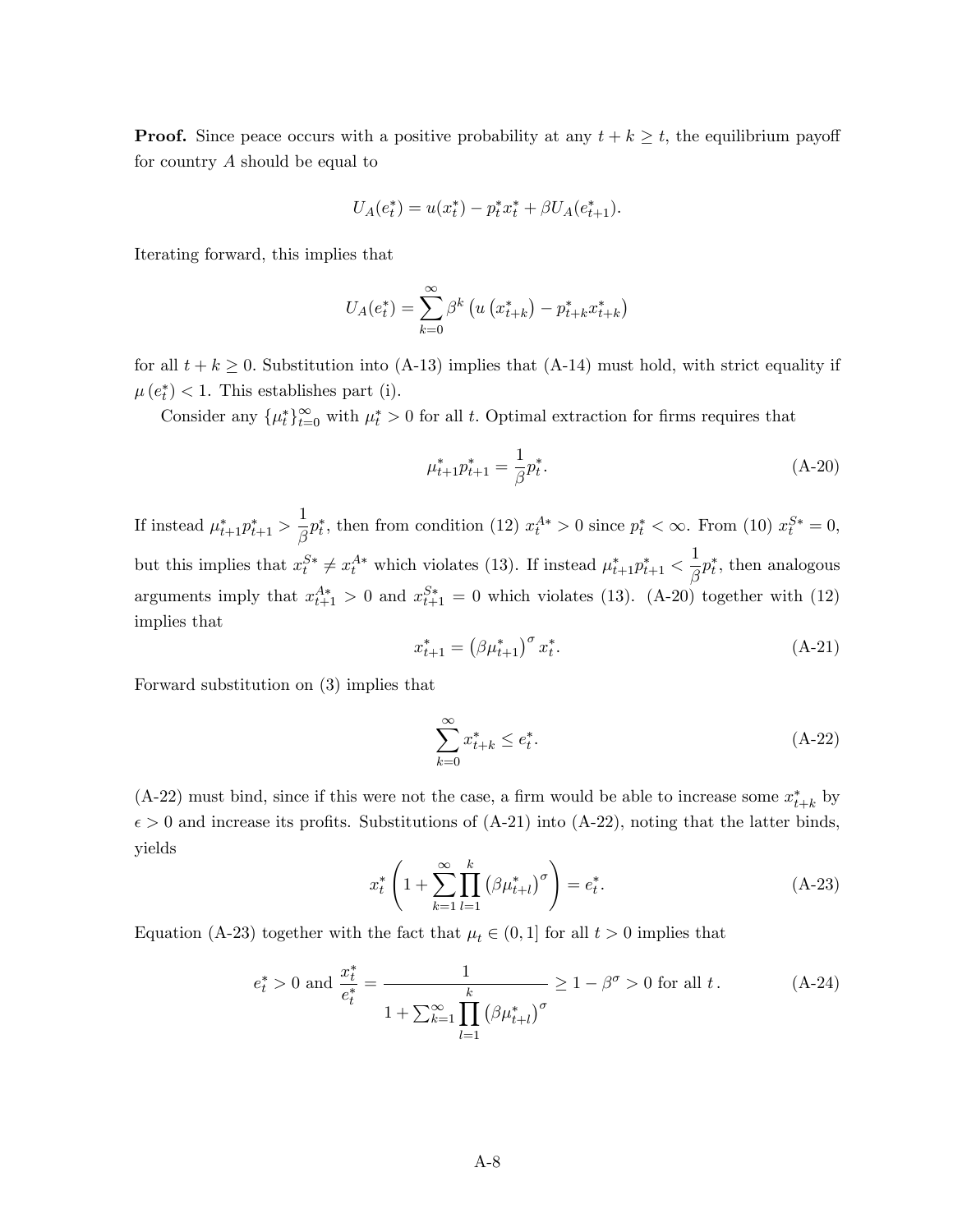Substitution of  $p_{t+k}^* = u' (x_{t+k}^*)$  into (A-15) yields

$$
\sum_{k=0}^{\infty} \beta^k \left( \frac{1}{\sigma} \frac{x_{t+k}^{*1-1/\sigma}}{1-1/\sigma} \right) - \frac{1}{(1-\beta)(1-1/\sigma)} = K_t e_t^{*1-1/\sigma} - \frac{1}{(1-\beta)(1-1/\sigma)}
$$
(A-25)

where we used  $(A-21)$  and  $(A-23)$  to get  $(A-16)$ .

We are left to show that  $K_t$  is bounded from above and below. The maximization of the left hand side of (A-25) subject to the resource constraint (3) implies that  $x_{t+1}^* = \beta^{\sigma} x_t^*$  so that the maximum of the left hand side of (A-25) is

$$
\frac{1}{\sigma} \frac{1}{1 - 1/\sigma} \left(1 - \beta^{\sigma}\right)^{-1/\sigma} e_t^{*1 - 1/\sigma} - \frac{1}{(1 - \beta)\left(1 - 1/\sigma\right)}.\tag{A-26}
$$

Since  $e_t^{*1-1/\sigma} > 0$  by (A-24), this means that

$$
K_t \le K^C = \frac{1}{\sigma} \frac{1}{1 - 1/\sigma} \left(1 - \beta^{\sigma}\right)^{-1/\sigma},\tag{A-27}
$$

so that  $K_t$  is bounded from above. To see that  $K_t$  is bounded from below, note that if  $\sigma > 1$ , (A-16) implies that

$$
K_t \ge \frac{1}{\sigma} \frac{1}{1 - 1/\sigma} \left(1 - \beta^{\sigma}\right)^{1 - 1/\sigma}
$$

since

$$
\frac{\left(1+\sum_{k=1}^{\infty}\beta^{k}\left(\prod_{l=1}^{k}\left(\beta\mu_{t+l}^{*}\right)^{\sigma}\right)^{1-1/\sigma}}{\left(1+\sum_{k=1}^{\infty}\prod_{l=1}^{k}\left(\beta\mu_{t+l}^{*}\right)^{\sigma}\right)^{1-1/\sigma}} \ge \frac{1}{\left(1+\sum_{k=1}^{\infty}\prod_{l=1}^{k}\beta^{\sigma}\right)^{1-1/\sigma}}
$$

$$
= (1-\beta^{\sigma})^{1-1/\sigma}
$$

If instead  $\sigma$  < 1, then (A-14) implies that under any armament level  $m > 0$ ,

$$
K_t e_t^{*1-1/\sigma} - \frac{1}{(1-\beta)(1-1/\sigma)} \ge V(w(m) e_t^*) - l(m) - v.
$$
 (A-28)

The first order conditions which define (4) imply that  $x_{t+1} = \beta^{\sigma} x_t$  which given (5) and (6) implies that

$$
V(w(m) e_t^*) = w(m)^{1 - 1/\sigma} (1 - \beta^{\sigma})^{-1/\sigma} \frac{1}{1 - 1/\sigma} e_t^{1 - 1/\sigma} - \frac{1}{(1 - \beta)(1 - 1/\sigma)}.
$$
 (A-29)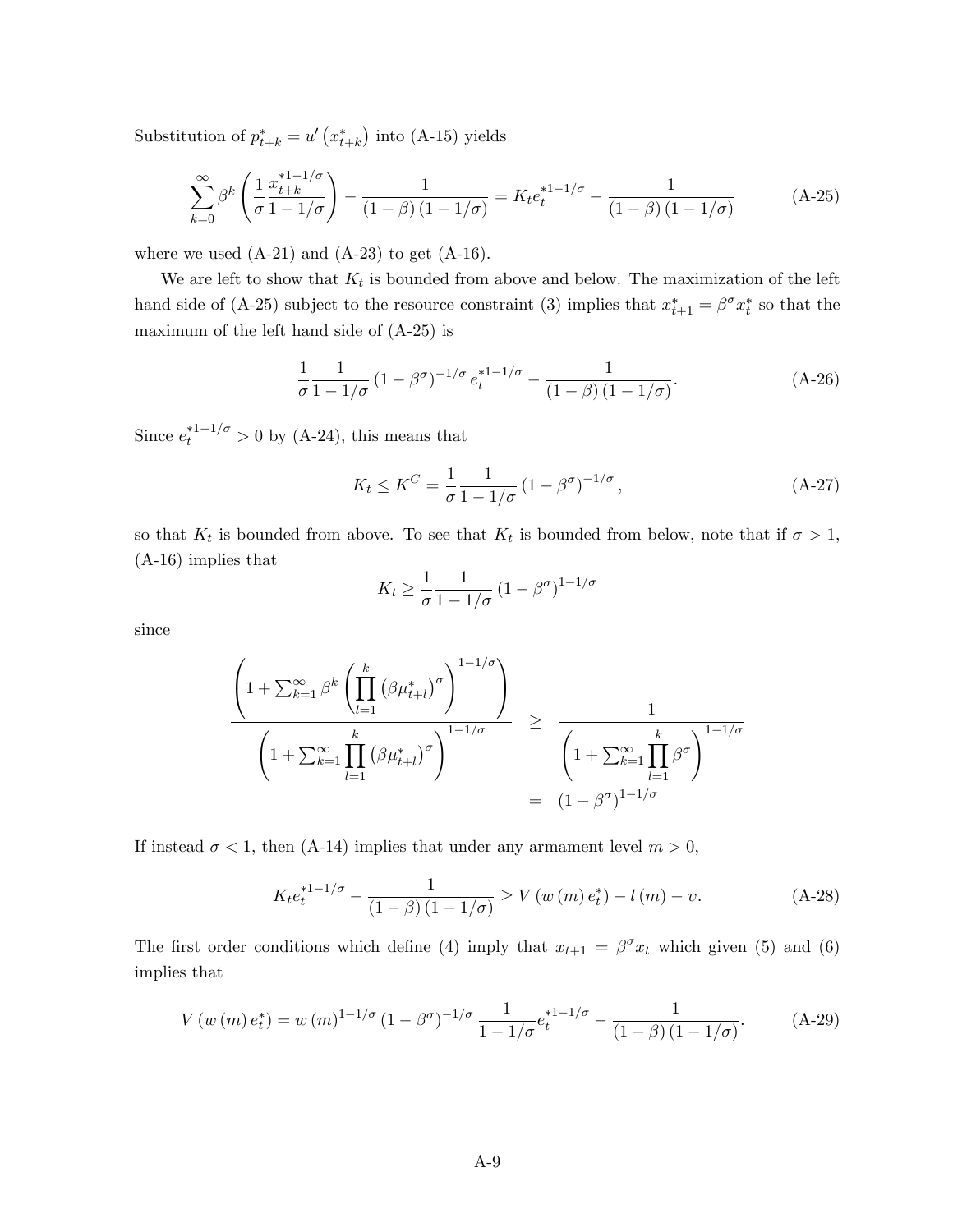Together with (A-28), this means that

$$
K_t \geq w(m)^{1-1/\sigma} (1-\beta^{\sigma})^{-1/\sigma} \frac{1}{1-1/\sigma} - \frac{l(m)+v}{e_t^{*1-1/\sigma}}
$$
  
 
$$
\geq w(m)^{1-1/\sigma} (1-\beta^{\sigma})^{-1/\sigma} \frac{1}{1-1/\sigma} - \frac{l(m)+v}{e_0^{1-1/\sigma}}
$$

where we have used the fact that  $e_t^* \leq e_0$ . This means that  $K_t$  is bounded from below.

This establishes part (ii) of the lemma. Part (iii) follows from  $(A-24)$ , and part (iv) follows by substitution of  $m^*(e_t)$  in for m in (A-29).

Now we are ready to prove Proposition 3. Here we prove a stronger version of Proposition 3 that shows that if at any node of the game (both on and off equilibrium path) war does not occur with probability 1, then permanent peace must follow after that node.

**Proposition 13** Let  $(\gamma^*, \mu^*)$  be an MPCE. Suppose that  $\mu^*(e_T^*) > 0$  for some  $e_T^* > 0$ . Then  $\mu^*(e_t) = 1$  for all  $t > T$ . Moreover,  $U_A(e_T^*) = U^C(e_T^*)$  where  $U^C(e_T^*)$  is a payoff in permanent peace defined in equation (A-11) and  $\{x_t^*\}_{t=T}^{\infty}$  satisfies (16).

Proof. First, note that using the same arguments as those used in Proposition 2 we can establish that if  $\mu^*(e^*_T) > 0$  for some  $e^*_T > 0$  then  $\mu^*(e_t) > 0$  for all  $t > T$ . Now substituting from Lemma 8 into equation (A-14), we obtain

$$
K_t e_t^{*1-1/\sigma} \ge w \left( m^* \left( e_t^* \right) \right)^{1-1/\sigma} \left( 1 - \beta^{\sigma} \right)^{-1/\sigma} \frac{1}{1-1/\sigma} e_t^{*1-1/\sigma} - l \left( m^* \left( e_t^* \right) \right) - v. \tag{A-30}
$$

We now show that (A-30) cannot hold with equality which proves that there cannot be equilibrium randomization by country  $A$  between war and peace. Suppose  $(A-30)$  holds with equality at some date  $t > T$ . We consider two cases separately: case 1, when there is some finite date  $\hat{T}$  after which country A never attacks, and case 2, when  $\mu_t^* < 1$  infinitely often.

Case 1. Suppose there is some  $\hat{T}$  such that  $\mu_{\hat{T}}^* < 1$  and  $\mu_t^* = 1$  for all  $t > \hat{T}$ . In this case, since country A is indifferent between war and peace at  $T$  and weakly prefers peace at  $T - 1$ and  $T + 1$  to war using the same armament as at  $T$ , it follows that:

$$
K_{\hat{T}+1}e_{\hat{T}+1}^{*1-1/\sigma} \geq w \left(m^*\left(e_{\hat{T}}^*\right)\right)^{1-1/\sigma} (1-\beta^{\sigma})^{-1/\sigma} \frac{1}{1-1/\sigma} e_{\hat{T}+1}^{*1-1/\sigma} - l \left(m^*\left(e_{\hat{T}}^*\right)\right) - (\mathbf{A}\cdot\mathbf{3}1)
$$
  
\n
$$
K_{\hat{T}}e_{\hat{T}}^{*1-1/\sigma} = w \left(m^*\left(e_{\hat{T}}^*\right)\right)^{1-1/\sigma} (1-\beta^{\sigma})^{-1/\sigma} \frac{1}{1-1/\sigma} e_{\hat{T}}^{*1-1/\sigma} - l \left(m^*\left(e_{\hat{T}}^*\right)\right) - (\mathbf{A}\cdot\mathbf{3}2)
$$
  
\n
$$
K_{\hat{T}-1}e_{\hat{T}-1}^{*1-1/\sigma} \geq w \left(m^*\left(e_{\hat{T}}^*\right)\right)^{1-1/\sigma} (1-\beta^{\sigma})^{-1/\sigma} \frac{1}{1-1/\sigma} e_{\hat{T}-1}^{*1-1/\sigma} - l \left(m^*\left(e_{\hat{T}}^*\right)\right) - (\mathbf{A}\cdot\mathbf{3}3)
$$

Since  $\mu_t^* = 1$  for all  $t \geq \hat{T} + 1$ , from (A-16), it must be the case that  $K_{\hat{T}+1} = K_{\hat{T}} = K^C$  for  $K^C$ defined in (A-17), and since  $\mu_{\hat{T}} \in (0, 1)$ , it must be that  $K^C > K_{\hat{T}-1}$  since war is chosen with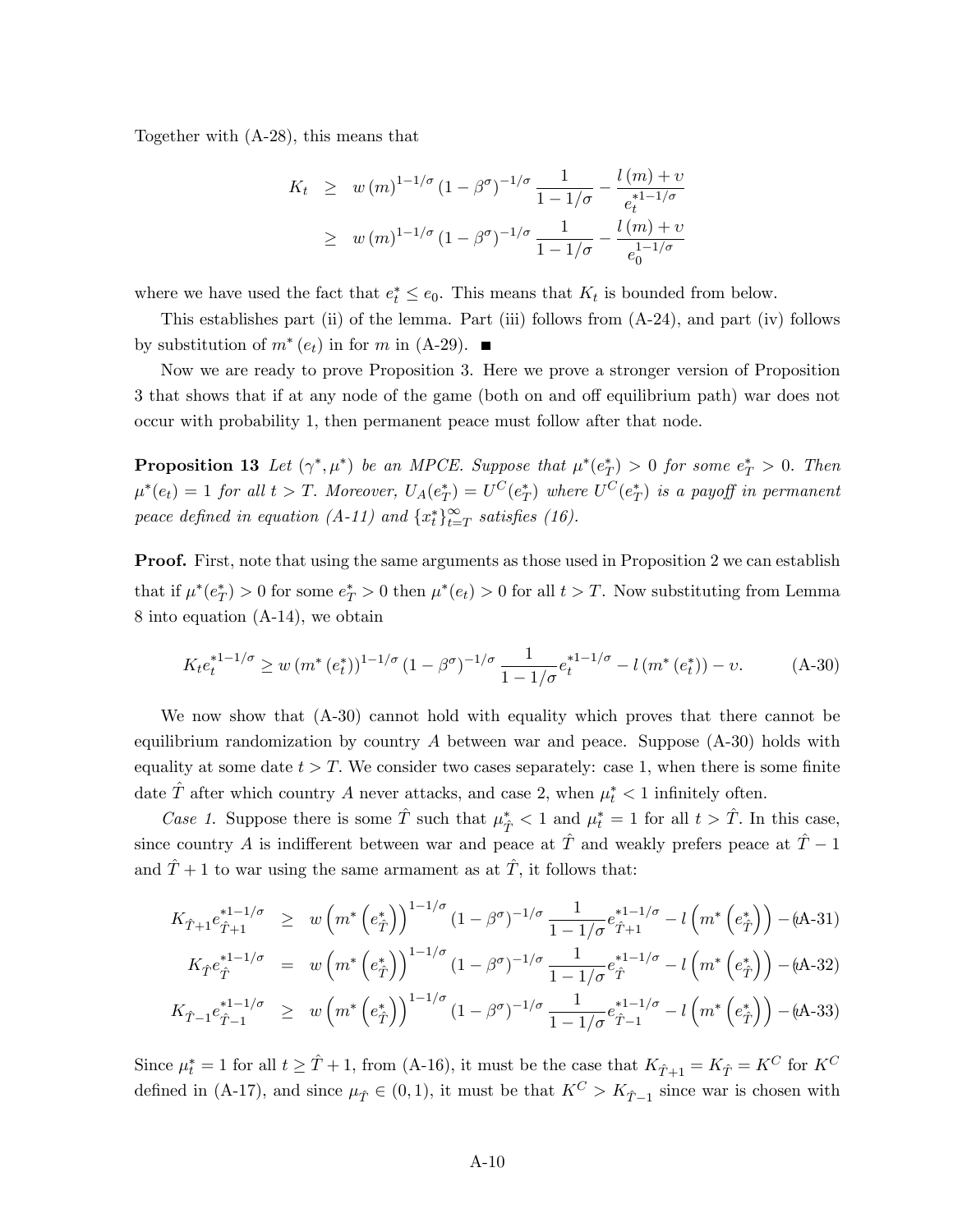positive probability at  $\hat{T}$ . Moreover, it must be that

$$
K^{C} - w \left( m^{*} \left( e_{\hat{T}}^{*} \right) \right)^{1 - 1/\sigma} (1 - \beta^{\sigma})^{-1/\sigma} \frac{1}{1 - 1/\sigma} < 0
$$

in order that  $(A-32)$  hold. Equations  $(A-31) - (A-33)$  therefore imply that

$$
\frac{e_{\hat{T}}^{*1-1/\sigma}}{e_{\hat{T}+1}^{*1-1/\sigma}} \geq 1 \text{ and } \frac{e_{\hat{T}}^{*1-1/\sigma}}{e_{\hat{T}-1}^{*1-1/\sigma}} \geq 1.
$$

If  $\sigma < 1$ , then by (3) this implies that  $e_{\hat{T}+1}^* = e_{\hat{T}}^*$  so that  $x_{\hat{T}}^* = 0$  which violates (A-18). If instead  $\sigma > 1$ , then this implies that  $e_{\hat{T}}^* \geq e_{\hat{T}-1}^*$  which implies  $x_{\hat{T}-1}^* = 0$ , which violates (A-18). This establishes that it country  $A$  cannot be indifferent between attack and not attack in period T, which implies that it must choose  $f_t = 0$  with probability 1.

Case 2. Suppose  $\mu_t^* < 1$  infinitely often.

Consider sequence  $s^1 = {\mu_t^*, K_t}_{t=0}^{\infty}$  where  $K_t$  is defined by (A-16). By Lemma 8, there exists some compact set S such that  $(\mu_t^*, K_t) \in S$  for all t. Therefore we can select a convergent subsequence  $s^2$  within  $s^1$  (where  $K_t$  converges to some  $K^*$ ). Consider three consecutive elements of  $s^2$ , denoted by  $n-1$ , n, and  $n+1$ . Weak preference for peace at  $n-1$  and  $n+1$  together with indifference to peace at n using armament  $m^*(e_n^*)$  implies:

$$
K_{n+1}e_{n+1}^{*1-1/\sigma} \geq w \left(m^*\left(e_n^*\right)\right)^{1-1/\sigma} \left(1-\beta^{\sigma}\right)^{-1/\sigma} \frac{1}{1-1/\sigma} e_{n+1}^{*1-1/\sigma} - l \left(m^*\left(e_n^*\right)\right) - v \left(A\text{-}34\right)
$$

$$
K_n e_n^{*1-1/\sigma} = w (m^* (e_n^*))^{1-1/\sigma} (1-\beta^{\sigma})^{-1/\sigma} \frac{1}{1-1/\sigma} e_n^{*1-1/\sigma} - l (m^* (e_n^*)) - v (A-35)
$$

$$
K_{n-1}e_{n-1}^{*1-1/\sigma} \geq w \left(m^*\left(e_n^*\right)\right)^{1-1/\sigma} (1-\beta^{\sigma})^{-1/\sigma} \frac{1}{1-1/\sigma} e_{n-1}^{*1-1/\sigma} - l \left(m^*\left(e_n^*\right)\right) - v \left(A\text{-}36\right)
$$

Equations (A-34) and (A-35) imply that

$$
\left(K_{n+1} - w \left(m^*(e_n^*)\right)^{1-1/\sigma} (1 - \beta^{\sigma})^{-1/\sigma} \frac{1}{1 - 1/\sigma}\right) e_{n+1}^{*1-1/\sigma} \ge (A-37)
$$
\n
$$
\left(K_n - w \left(m^*(e_n^*)\right)^{1-1/\sigma} (1 - \beta^{\sigma})^{-1/\sigma} \frac{1}{1 - 1/\sigma}\right) e_n^{*1-1/\sigma}
$$

and equations (A-35) and (A-36) imply that

$$
\left(K_{n-1} - w\left(m^*\left(e_n^*\right)\right)^{1-1/\sigma} (1-\beta^{\sigma})^{-1/\sigma} \frac{1}{1-1/\sigma}\right) e_{n-1}^{*1-1/\sigma} \ge (A-38)
$$
\n
$$
\left(K_n - w\left(m^*\left(e_n^*\right)\right)^{1-1/\sigma} (1-\beta^{\sigma})^{-1/\sigma} \frac{1}{1-1/\sigma}\right) e_n^{*1-1/\sigma}
$$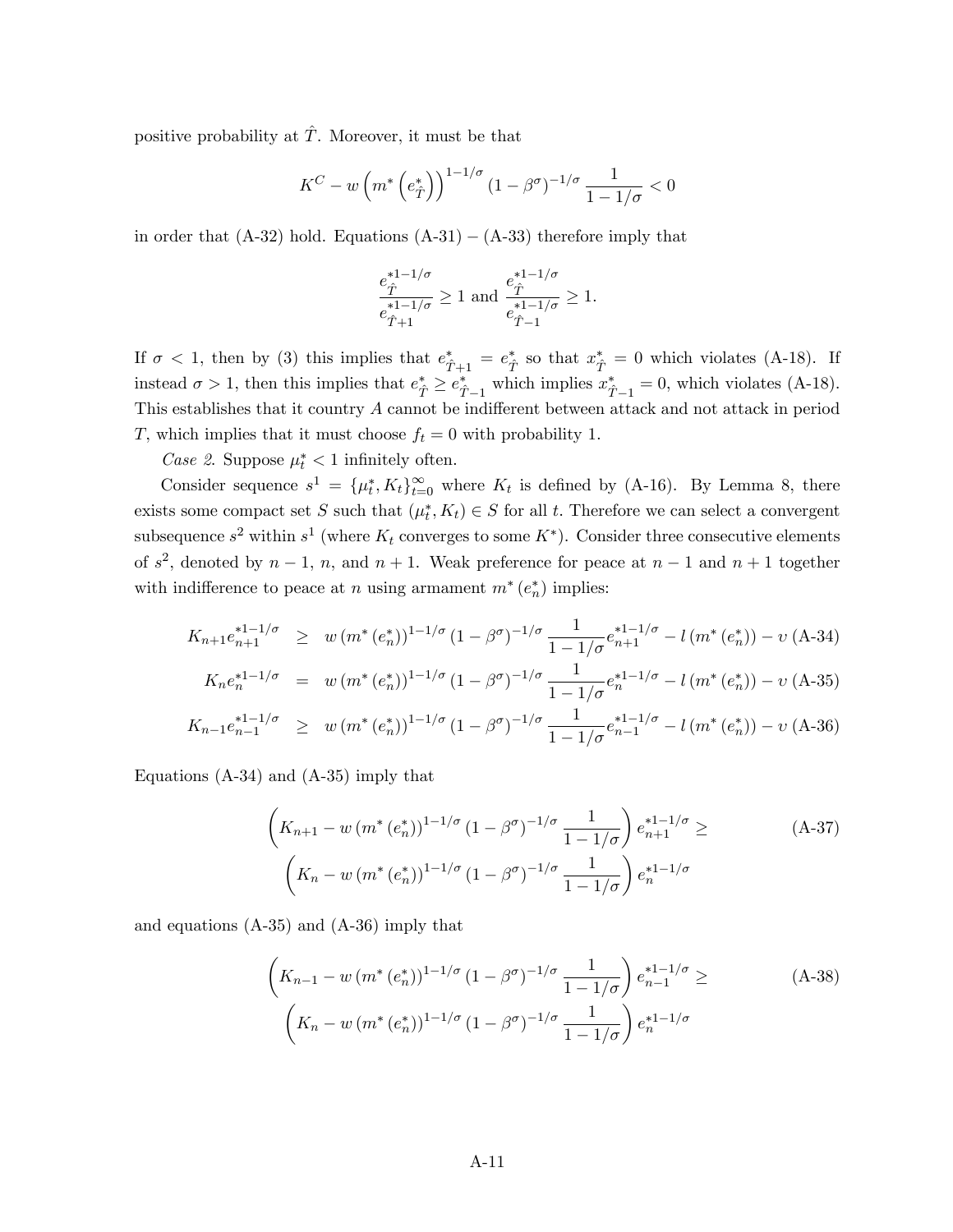Note that it cannot be that

$$
\lim_{n \to \infty} \left\{ K_n - w \left( m^* \left( e_n^* \right) \right)^{1 - 1/\sigma} \left( 1 - \beta^{\sigma} \right)^{-1/\sigma} \frac{1}{1 - 1/\sigma} \right\} = 0, \tag{A-39}
$$

since if this were the case, then given the indifference condition, it would violate  $(A-35)$  since  $v > 0$ . Therefore,  $(A-39)$  cannot hold and the left hand side of  $(A-39)$  must be negative for  $(A-35)$  to be satisfied. Then  $(A-37)$ ,  $(A-38)$  and the fact that  $K_n$  converges to some  $K^*$  imply that

$$
\lim_{n \to \infty} \left( \frac{e_n^{*1-1/\sigma}}{e_{n+1}^{*1-1/\sigma}} \right) \ge 1 \text{ and } \lim_{n \to \infty} \left( \frac{e_n^{*1-1/\sigma}}{e_{n-1}^{*1-1/\sigma}} \right) \ge 1,
$$

which given (3) implies that if either  $\sigma < 1$  or  $\sigma > 1$ , then  $\lim_{n\to\infty} e_{n+1}^*/e_n^* = 1$ , but this violates (A-18) which requires that  $e_{t+1}^*/e_t^* \leq \beta^{\sigma} < 1$  for all t which implies from (3) that  $e_{n+1}^*/e_n^* \leq \beta^{\sigma}$ for all *n*. This establishes that it is not possible for  $\mu^*(e_t^*) < 1$  for  $t \geq T$  in an equilibrium in which war continues occurring forever with positive probability, and this completes the proof of the first part of the proposition.

Finally, since country A weakly prefers peace in state  $e^*_T$ ,  $U_A(e^*_T) = U^C(e^*_T)$  and  $\{x^*_t\}_{t=T}^{\infty}$ must satisfy  $(16)$ .

#### Proof of Proposition 4

To prove this proposition we construct the function  $F_v$  as defined in  $(A-12)$  and use Lemmas 5, 6, and 7 to establish the existence of equilibrium in which either war occurs with probability 1 in period 0 or there is a permanent peace depending on the assumptions in Proposition 4. Next we use Proposition 13 to rule out other equilibria. Similarly to the proofs of all preceding lemmas, we use Corollary 3 to restrict our attention to only two strategies for country  $A$ , not arm and not attack with probability  $\mu(e)$  and arm  $m^*(e)$  and attack with probability  $1 - \mu(e)$ .

First we derive payoffs from the permanent peace  $U^C(e)$  and war  $V(w(m^*(e))e)$  . Set  $\mu_t = 1$ for all t and use Lemma 8 to show that

$$
U^{C}(e) = \frac{1}{\sigma} \frac{1}{1 - 1/\sigma} \left(1 - \beta^{\sigma}\right)^{-1/\sigma} e^{1 - 1/\sigma} - \frac{1}{(1 - 1/\sigma)(1 - \beta)}.
$$
 (A-40)

Then  $F_v(e)$  is equal to

$$
F_{\nu}(e) = \frac{1}{1 - 1/\sigma} \left(1 - \beta^{\sigma}\right)^{-1/\sigma} e^{1 - 1/\sigma} \left(1/\sigma - \left[w\left(m^*(e)\right)\right]^{1 - 1/\sigma}\right) + l(m^*(e)) + \nu. \tag{A-41}
$$

**Part 1:** Consider the case when  $\sigma > 1$ . First we show that there exists a unique  $\hat{e}$  such that  $F_v(e) > 0$  for all  $e < \hat{e}$  and  $F_v(e) < 0$  for all  $e > \hat{e}$ . Then it follows immediately from Lemma 6 that there exists an equilibrium that has no war along the equilibrium path if  $e_0 < \hat{e}$  and we show using Lemma 7 there exists an equilibrium in which war occurs with probability 1 in period 0 if  $e_0 > \hat{e}$ .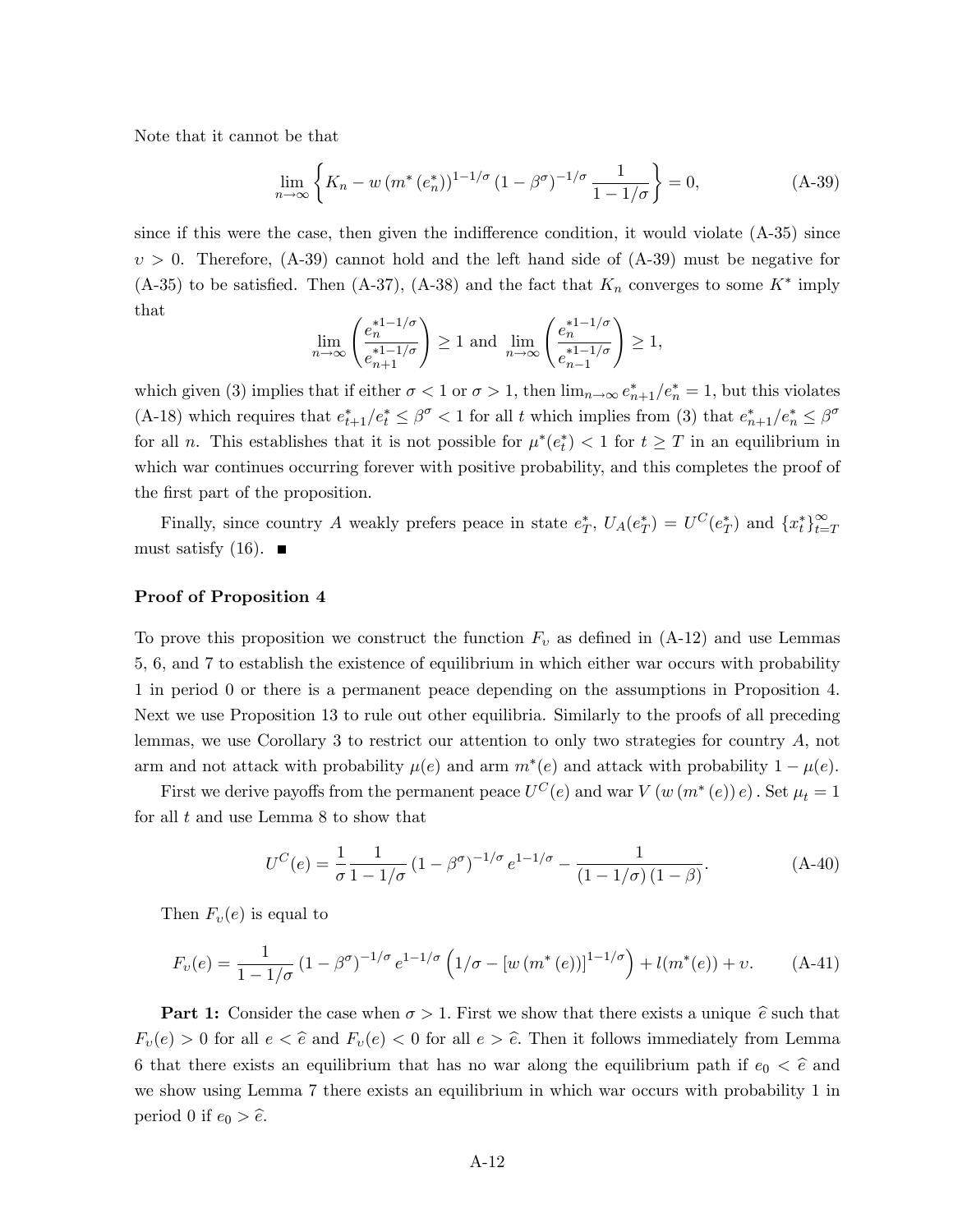*Claim 1.* If  $\sigma > 1$  then there exists a unique  $\hat{e}$  such that  $F_v(e) > 0$  for all  $e < \hat{e}$  and  $F_v(e) < 0$ for all  $e > \hat{e}$ .

Note that  $F_v(0) = v > 0$ . Differentiating  $F_v$  in (A-41) and using the optimality condition  $(A-6)$  for  $m^{*/}(e)$ , we obtain

$$
F'_{\nu}(e) = (1 - \beta^{\sigma})^{-1/\sigma} e^{-1/\sigma} \left( 1/\sigma - [w(m^*(e))]^{1-1/\sigma} \right).
$$
 (A-42)

If  $\sigma > 1$  then from Proposition 1  $m^*(e)$  is increasing in e. Therefore  $F_v(e)$  has at most one peak and it can cross zero at most once. If it crosses zero, let  $\hat{e}$  be a solution to  $F_v(\hat{e}) = 0$ . If  $F_v(e)$  does not cross zero we set  $\hat{e} = \infty$ .

*Claim 2.* If  $F_v(e) > 0$  for all  $e \le e_0$ , then there exists no equilibrium in which war occurs with positive probability.

Claim 2 together with Claim 1 immediately imply that if  $\sigma > 1$  and  $e_0 < \hat{e}$  then there exists no equilibrium in which war occurs with positive probability.

Suppose there exists an equilibrium in which war occurs with a positive probability at date 0. More formally, suppose there exists an equilibrium  $(\gamma^*, \mu^*)$  such that  $\mu^*(e_0) < 1$ .

First suppose that  $\mu^*(e_1^*) = 0$ . In this case (10) and (3) imply that  $x_0^{A*} = e_0$  and  $e_1^* = 0$ . When  $\sigma > 1$ , then  $F_v(0) > 0$ , and by Observation 7  $\mu^*(0) = 1$ . Therefore  $\mu^*(e_1^*) = 1$  leading to a contradiction.

Now suppose that  $\mu^*(e_1^*) > 0$ . In this case from Proposition 13,  $U_A(e_1^*) = U^C(e_1^*)$ . Then

$$
U_A(e_1^*) - (V(w(m^*(e_1^*)) e_1^*) - l(m^*(e_1^*)) - v) = U^C(e_1^*) - (V(w(m^*(e_1^*)) e_1^*) - l(m^*(e_1^*)) - v)
$$
  
=  $F_v(e_1^*) > F_v(\hat{e}) = 0,$ 

where the strict inequality follows from the definition  $\hat{e}$ . This implies that peace is strictly preferred to attack and therefore  $\mu^*(e_1^*) = 1$ .

If  $\mu^*(e_1^*) = 1$  so that peace occurs with probability 1 in period 1, then  $(x_0^{A*}, p_0^*) = (\tilde{x}_0(e_0), u'(\tilde{x}_0(e_0)))$ where  $\tilde{x}_0(e_0)$  is a permanent peace allocation defined in (A-11), and  $e_1^* = \tilde{e}_1(e_0)$ . Since country A attacks in period 0 with positive probability, it must be true that

$$
V(w(m^*(e_0))e_0) - l(m^*(e_0)) - v \ge u(x_0^{A*}) - p_0^*x_0^{A*} + \beta U_A(e_1^*).
$$
 (A-43)

Substitute  $(x_0^{A*}, p_0^*) = (\tilde{x}_0(e_0), u'(\tilde{x}_0(e_0)))$  and  $U_A(e_1^*) = U^C(e_1^*)$  into equation (A-43) and regroup terms to get

$$
0 \geq u(\tilde{x}_0(e_0)) - u'(\tilde{x}_0(e_0)) \tilde{x}_0(e_0) + \beta U^C(\tilde{e}_1(e_0)) - (V(w(m^*(e_0)) e_0) - l(m^*(e_0)) - v)
$$
  
=  $U^C(e_0) - (V(w(m^*(e_0)) e_0) - l(m^*(e_0)) - v)$   
=  $F_v(e_0) > 0$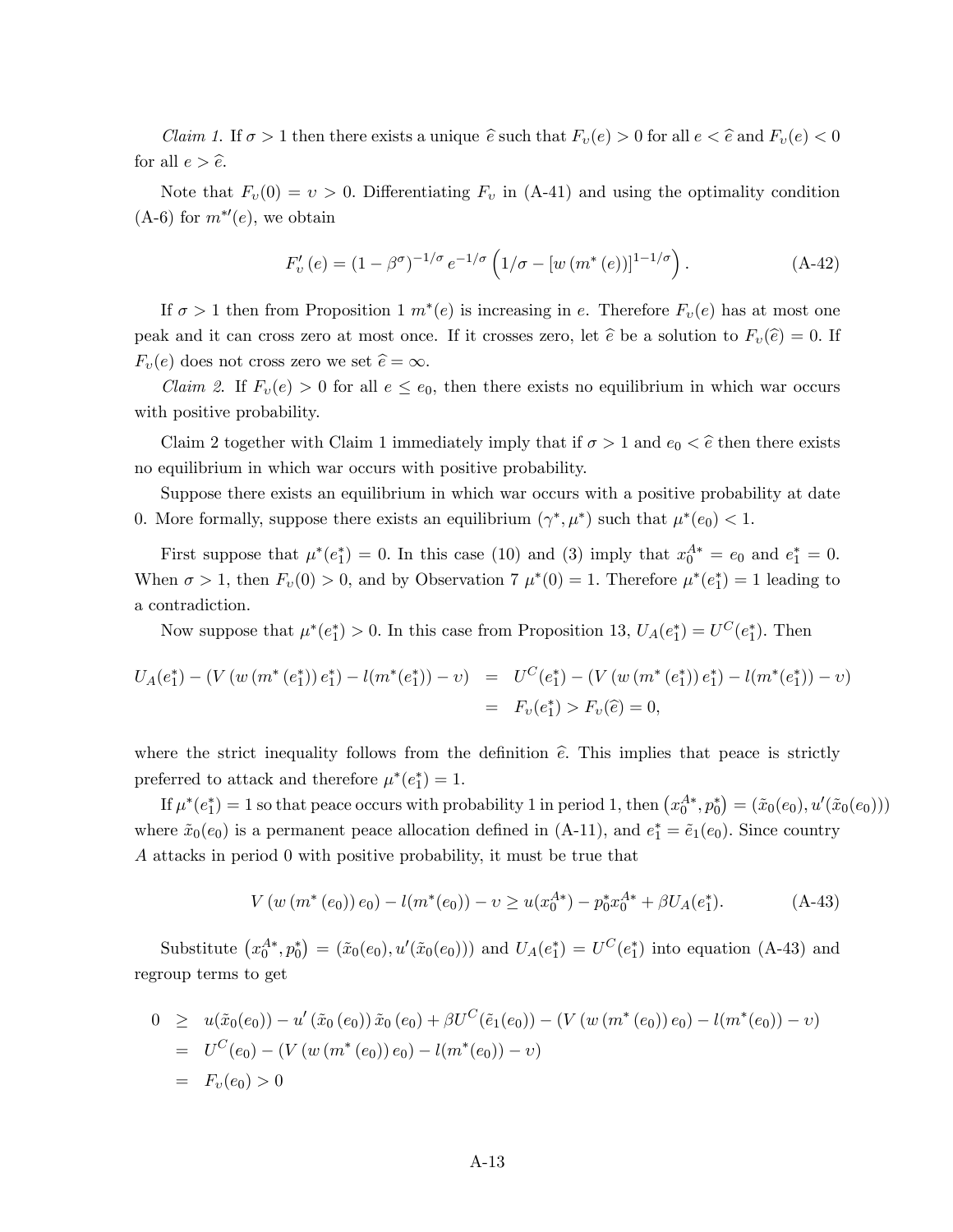which is a contradiction. Therefore there cannot exist an equilibrium with  $\mu^*(e_0) > 0$  and Lemma 6 establishes existence of equilibrium with  $\mu^*(e_0) = 1$ .

*Claim 3.* If  $\sigma > 1$  and  $e_0 > \hat{e}$ , then there exists no equilibrium in which peace occurs with positive probability in period 0.

Suppose  $e_0 > \hat{e}$  and there exists an equilibrium in which country A chooses peace with positive probability in period 0, i.e.,  $\mu^*(e_0) > 0$ . By Proposition 13,

$$
0 \le U_A(e_0) - (V(w(m^*(e_0)) e_0) - l(m^*(e_0)) - v)
$$
  
=  $U^C(e_0) - (V(w(m^*(e_0)) e_0) - l(m^*(e_0)) - v) = F_v(e_0) < 0$ 

which is a contradiction. Therefore in any MPCE  $\mu^*(e_0) = 0$ .

**Part 2:** Suppose  $\sigma < 1$  and let  $\hat{w} = (1/\sigma)^{1/(1-1/\sigma)}$ . By construction,  $\hat{w} \in (0, 1)$ .

*Claim 4.* If  $\sigma < 1$  and  $\lim_{m \to \bar{m}} w(m) < \hat{w}$ , then there exists no equilibrium in which war occurs with positive probability.

We prove that in this case  $F_v(e) > 0$  for all e, so that we can apply Claim 2 of the proof of this proposition directly to establishes this result.

In order to prove that  $F_v(e) > 0$  for all e, we show that  $F'_v(e) < 0$  for all e and that  $\lim_{e\to\infty} F(e) > 0$ . We can establish that  $F'_v(e) < 0$  for all e from (A-42); this is true given that  $w(m^*(e)) < \hat{w}$  for all e. To establish that  $\lim_{e\to\infty} F_v(e) > 0$ , consider first the value of  $\lim_{e\to\infty} m^*(e)$ . Suppose that  $\lim_{e\to\infty} m^*(e) = \underline{m} > 0$ . Since  $m^*(e)$  is the optimal armament, it must satisfy  $(A-6)$ . The first order condition which characterizes  $(8)$  taking into account  $(4)$ and (17) implies (e))

$$
(1 - \beta^{\sigma})^{-1/\sigma} e^{1 - 1/\sigma} = \frac{l'(m^*(e))}{[w(m^*(e))]^{-1/\sigma} w'(m^*(e))}.
$$
 (A-44)

If  $\lim_{e\to\infty} m^*(e) = m > 0$ , then this would violate (A-44) since the left-hand side of (A-44) would converge to 0 whereas the right-hand side of (A-44) would converge to a positive number. Therefore,  $\lim_{e\to\infty} m^*(e) = 0$  which implies that

$$
\lim_{e \to \infty} \left( V \left( w \left( m^*(e) \right) e \right) - l \left( m^*(e) \right) - v \right) = -\frac{1}{(1 - \beta)(1 - 1/\sigma)} - v,\tag{A-45}
$$

so that  $\lim_{e\to\infty} F_v(e) = v > 0^{25}$  This establishes that  $F_v(e) > 0$  for all e. Claim 4 then follows from Claim 2.

$$
V(w (m^{*} (e)) e) - l (m^{*} (e)) - v \leq - \frac{1}{(1 - \beta) (1 - 1/\sigma)} - v
$$

and because optimality of  $m^*(e)$  requires

$$
\lim_{e \to \infty} \left( V \left( w \left( m^*(e) \right) e \right) - l \left( m^*(e) \right) - v \right) \ge \lim_{e \to \infty} \left( V \left( \epsilon e \right) - l \left( \epsilon \right) - v \right) = -\frac{1}{\left( 1 - \beta \right) \left( 1 - 1/\sigma \right)} - l \left( \epsilon \right) - v
$$

for any  $\epsilon > 0$  chosen to be arbitrarily small.

 $2<sup>5</sup>(A-45)$  follows because by definition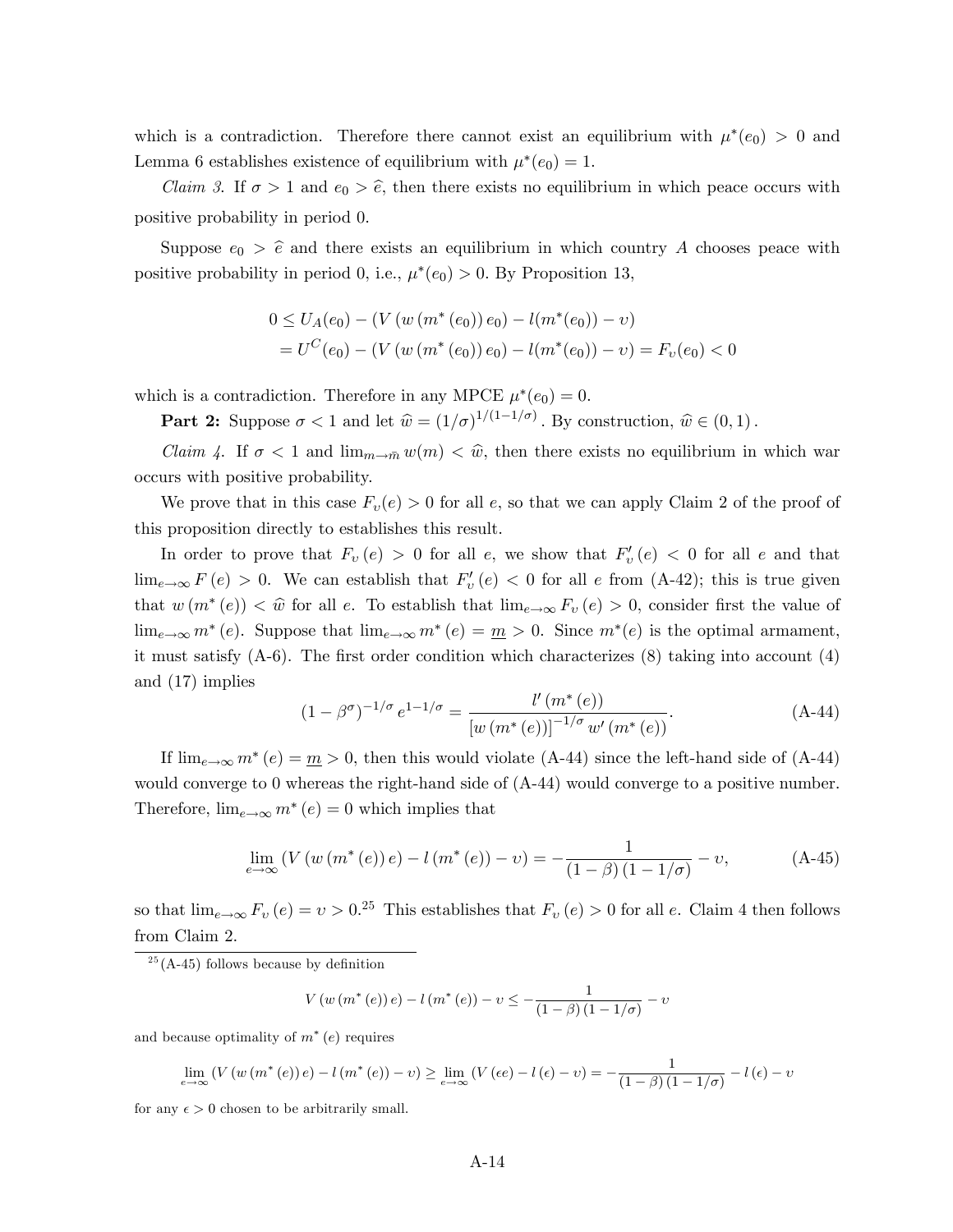*Claim 5.* If  $\sigma < 1$  and  $\lim_{m \to \bar{m}} w(m) > \hat{w}$ , then there exists no equilibrium in which peace occurs with positive probability in period 0.

First we show that in this case  $\lim_{e\to 0} F_v(e) = -\infty$ . The existence of the pure-strategy equilibrium with immediate war then follows from Lemma 5 and we will use Proposition 13 to rule out existence of equilibria with a positive probability of peace in period 0.

Let us show that  $\lim_{e\to 0} F_v(e) = -\infty$ . Note that when  $\sigma < 1$ , Proposition 1 that  $m^*(e)$  is decreasing in e. Suppose that  $\lim_{e\to 0} m^*(e) = \overline{m}' < \overline{m}$ . This would violate (A-44) since the left-hand side of (A-44) approaches  $\infty$  as e approaches 0, whereas the right-hand side of (A-44) approaches  $\left[l'(\overline{m}')\right] \left[w(\overline{m}')\right]^{-1/\sigma} w'(\overline{m}')\right] < \infty$ , yielding a contradiction. Therefore  $\lim_{e\to 0} m^*(e) = \overline{m}$  and  $\lim_{e\to 0} w(m^*(e)) > \hat{w}$ . Now consider  $\lim_{e\to 0} F_v(e)$  which satisfies:

$$
\lim_{e \to 0} F_v(e) = \lim_{e \to 0} \left( V(w(m^*(e)) e) - l(m^*(e)) - v \right) \left( \frac{U^C(e)}{V(w(m^*(e)) e) - l(m^*(e)) - v} - 1 \right). \tag{A-46}
$$

The first term on the right-hand side of  $(A-46)$  converges to  $-\infty$ . The limit of the second term is positive since after substituting  $U^C(e)$  from  $(A-40)$  and  $V(w(m^*(e))e)$  from  $(A-19)$ and applying the L'Hopital's rule (together with the optimality condition  $(A-6)$ ), we obtain

$$
\lim_{e \to 0} \frac{U^C(e)}{V(w(m^*(e)) e) - l(m^*(e)) - v} = \lim_{e \to 0} \frac{dU^C(e)}{d(V(w(m^*(e)) e) - l(m^*(e)) - v)/de}
$$

$$
= \frac{1/\sigma}{\lim_{m \to \overline{m}} [w(m)]^{1-1/\sigma}} > 1.
$$

Therefore  $\lim_{e\to 0} F_v (e) = -\infty$ . Since  $\lim_{e\to 0} F_v (e) = -\infty$  and  $F_v$  is continuous, there exists  $\hat{e} > 0$  such that  $F_v(e) < 0$  for all  $e < \hat{e}$ .

Now we are ready to prove that there exist no equilibrium in which peace occurs with a positive probability in period 0. Suppose such an equilibrium  $(\gamma^*, \mu^*)$  exists with  $\mu^*(e_0) > 0$ . In this case by Proposition 13,  $\mu^*(e_t^*) = 1$  for all  $t > 0$  and  $x_t^{A*} = \tilde{x}_t(e_0)$  for all t. From the proof of Lemma 8 it follows that  $e_t^* = \tilde{e}_t(e_0) = \beta^{\sigma t} e_0$ . Therefore there exists some T such that  $e_T^* < \hat{e}$ . Since peace is the best response for country A in state  $e^*_T$ , its payoff  $U_A(e^*_T)$  should be greater then the payoff from war, so that

$$
0 \leq U_A(e_T^*) - (V(w(m^*(e_T^*)) e_T^*) - l(m^*(e_T^*)) - v)
$$
  
=  $U^C(e_T^*) - (V(w(m^*(e_T^*)) e_T^*) - l(m^*(e_T^*)) - v)$   
=  $F_v(e_T^*) < 0$ ,

where the last inequality follows from the fact that  $e^*$ <sub>T</sub>  $\lt \hat{e}$ . This is a contradiction.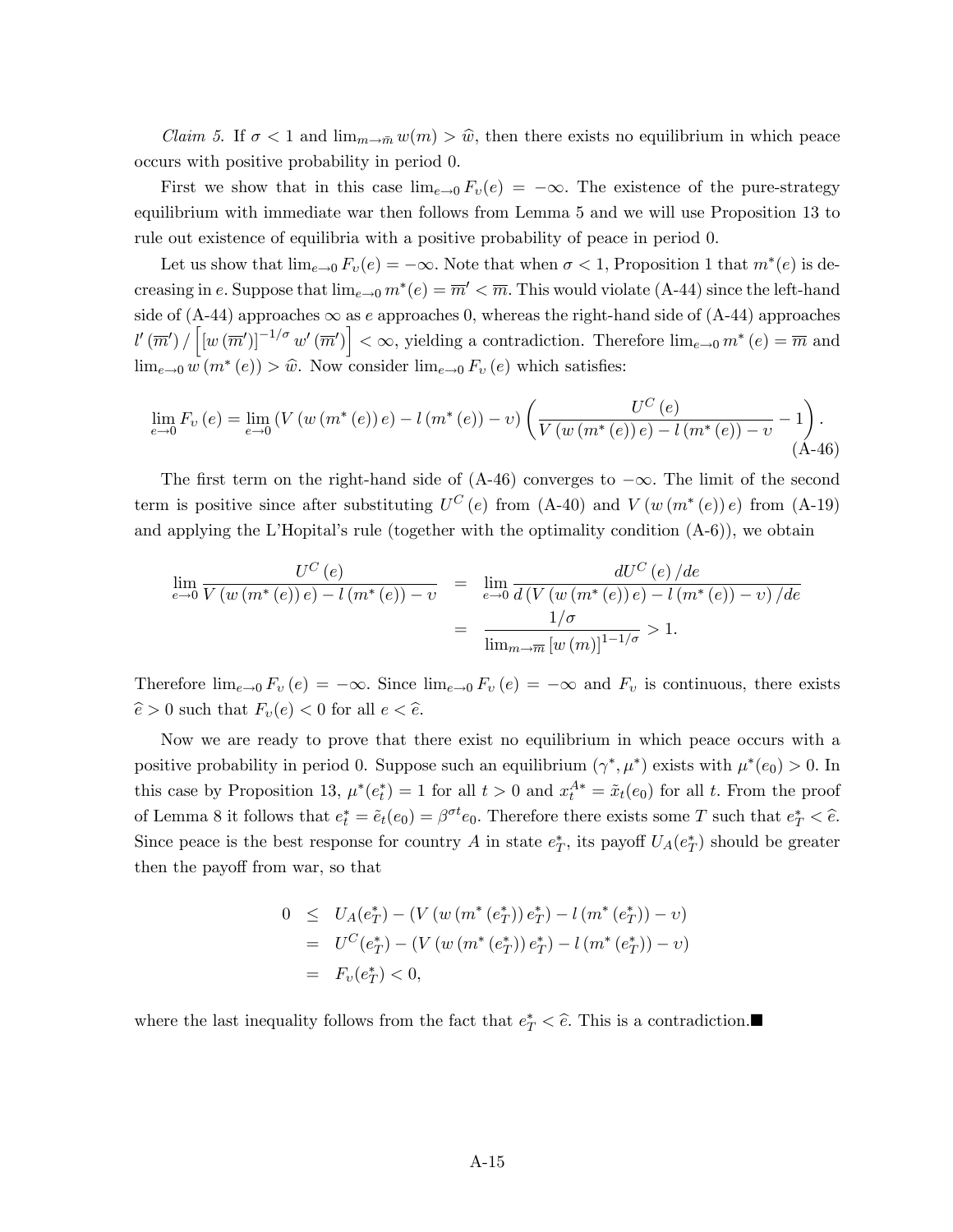#### Proof of Proposition 5

We establish this result is several steps. The following preliminary lemma is useful since it implies that the payments made by country A which equal  $u'(x)$  x in equilibrium rise to infinity as resource consumption  $x$  declines to zero. It also implies that the utility of 0 resource consumption is  $-\infty$ .

**Lemma 9** Suppose that there exists some  $\overline{\sigma} < 1$  such that  $-u'(x) / (x u''(x)) \leq \overline{\sigma}$  for all  $x \geq 0$ . Then (i)  $\lim_{x \to 0} u'(x) x = \infty$  and (ii)  $u(0) = -\infty$ .

**Proof. Part 1.** For any  $x \in (0, 1)$ , it must be the case that

$$
\log u'(1) - \log u'(x) = \log u' \left(\exp^{\log 1}\right) - \log u' \left(\exp^{\log x}\right)
$$
\n
$$
= \int_{\log x}^{\log 1} \left(\frac{d \log u' \left(\exp^z\right)}{dz}\right) dz.
$$
\n(A-47)

Analogous arguments to those in the proof of Lemma 1 imply that since  $xu''(x)/u'(x) \leq -1/\overline{\sigma}$ , it must be the case that (A-47) implies that

$$
\log u'(1) - \log u'(x) \leq - (\log(1) - \log(x)) / \overline{\sigma},
$$

which means that

$$
u'(x) \ge u'(1) x^{-1/\overline{\sigma}}.
$$
\n(A-48)

Therefore,

$$
u'(x) x \ge u'(1) x^{1-1/\overline{\sigma}}.
$$
 (A-49)

The right hand side of (A-49) approaches  $\infty$  as x approaches 0 since  $1-1/\overline{\sigma} < 0$ . Therefore, given (A-49), it must be that  $\lim_{x\to 0} u'(x) x = \infty$ .

**Part 2.** The concavity of  $u(\cdot)$  implies that for any  $\alpha \in (0,1)$  and  $x > 0$ ,

$$
u(x) - u(\alpha x) \ge u'(x) x (1 - \alpha).
$$
 (A-50)

Suppose that  $u(0)$  is finite. Then the left hand side of  $(A-50)$  approaches 0 as x approaches 0. However, by part 1, the right hand side of  $(A-50)$  approaches  $\infty$  as x approaches 0. This means that  $u(0)$  cannot be finite so that  $u(0) = -\infty$ .

We can show that if  $\lim_{m\to\bar{m}} w(m)$  is sufficiently close to 1, there does not exist an equilibrium in which there is a positive probability of peace for all  $t$ . To make this argument, note that Lemma 4 and Corollary 3 both hold in the case with an extraction limit so that country A at  $e_t$ chooses  $\mu^*(e_t)$ , where  $\mu^*(e_t)$  corresponds to the probability of peace with zero armament and  $1 - \mu^*(e_t)$  corresponds to the probability of war with armament  $m^*(e_t)$ . Given  $e_t^* > 0$ , define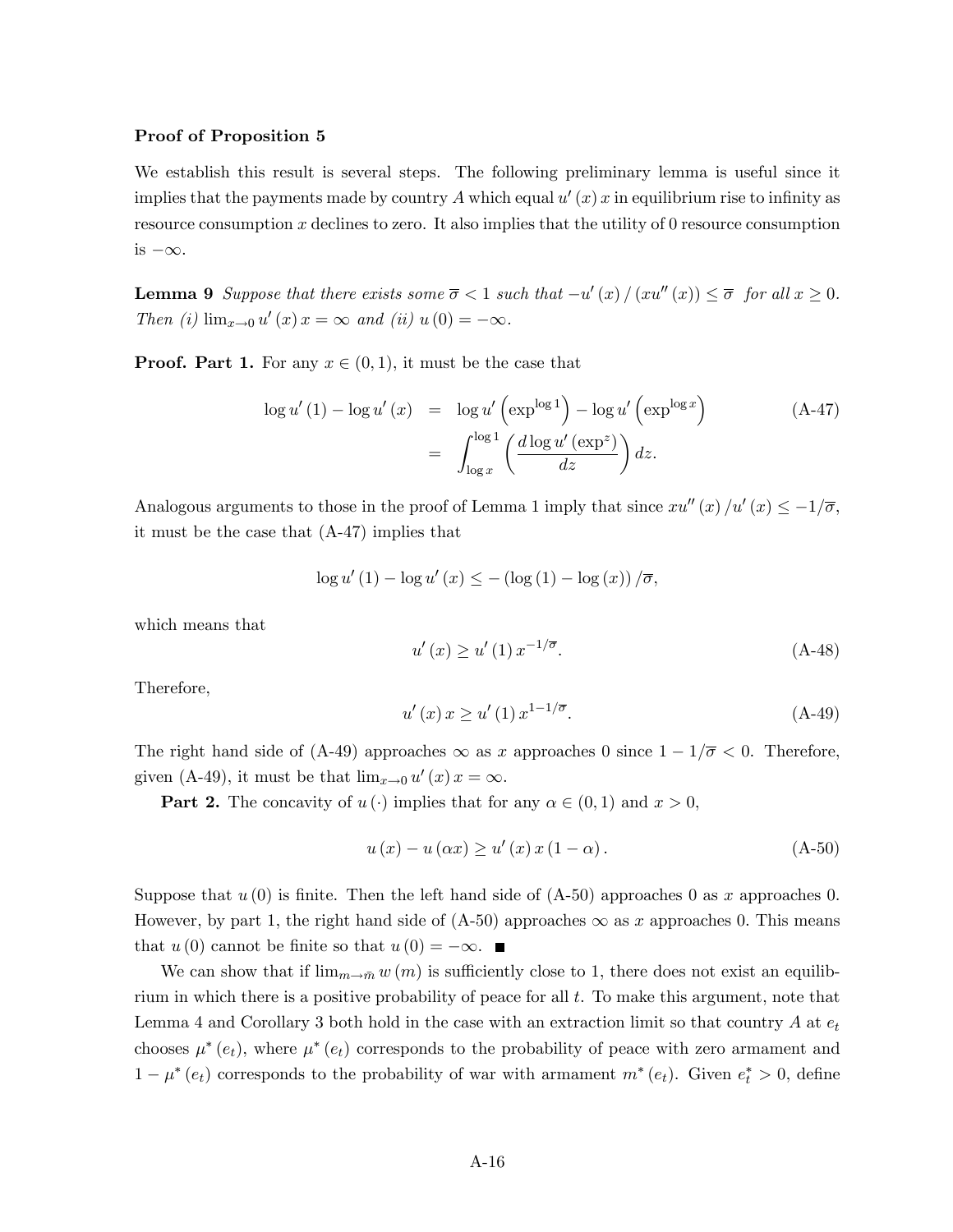$\left\{ \widetilde{\widetilde{x}}_{t+k}\left(e_{t}^{\ast}\right)\right\} _{k=1}^{\infty}$  $_{k=0}$  as follows:

$$
\left\{ \tilde{\tilde{x}}_{t+k} \left( e_t^* \right) \right\}_{k=0}^{\infty} = \arg \max_{\{x_{t+k}\}_{k=0}^{\infty}} \sum_{k=0}^{\infty} \beta^k \left( u \left( x_{t+k} \right) - u' \left( x_{t+k} \right) x_{t+k} \right) \text{ s.t. } \sum_{k=0}^{\infty} x_{t+k} = e_t^*.
$$
 (A-51)

**Lemma 10** Suppose there exists some  $\overline{\sigma} < 1$  such that  $-u'(x)/(xu''(x)) \leq \overline{\sigma}$  for all  $x \geq 0$ , and suppose that  $\lim_{m\to\bar{m}} w(m)$  is sufficiently close to 1. Then the following must be true:

- 1. There does not exist an MPCE with  $\mu_t^* > 0$  for all t.
- 2.  $\lim_{e \to 0} F_v(e) \leq 0$  so that  $\mu^*(0) = 0$ .
- 3. Suppose there exists an MPCE in which war occurs with probability 1 before some finite date T. Then it is necessary that  $x_t = \overline{x}$  if war has not yet occurred (i.e., if  $f_t = 0$ ).

#### Proof. Part 1. We prove this in three steps.

Step 1. Suppose that  $\mu_t^* = \mu^*(e_t^*) > 0$  for all t. Then country A must weakly prefer permanent peace to war at all dates so that

$$
\sum_{k=0}^{\infty} \beta^k \left( u \left( x_{t+k}^* \right) - p_{t+k}^* x_{t+k}^* \right) \ge V \left( w \left( m^* \left( e_t^* \right) \right) e_t^* \right) - l \left( m^* \left( e_t^* \right) \right) - v \tag{A-52}
$$

for all  $e_t^*$  along the equilibrium path. This is because since peace occurs with a positive probability at any  $t + k \geq t$ , the equilibrium payoff for country A should be equal to

$$
U_A(e_t^*) = u(x_t^*) - p_t^* x_t^* + \beta U_A(e_{t+1}^*).
$$

Iterating forward, this implies that

$$
U_A(e_t^*) = \sum_{k=0}^{\infty} \beta^k \left( u \left( x_{t+k}^* \right) - p_{t+k}^* x_{t+k}^* \right)
$$

for all  $t + k \geq 0$ . Substitution into (A-13) implies that (A-52) must hold.

Step 2. If (A-52) holds at  $e_t^*$ , then the below inequality also holds at  $e_t^*$  for any  $m \in (0, \overline{m}]$ 

$$
\sum_{k=0}^{\infty} \beta^k \left( w \left( m \right)^{-1/\underline{\sigma}} (1 - w \left( m \right)) - 1 \right) u' \left( \tilde{\tilde{x}}_{t+k} \left( e_t^* \right) \right) \tilde{\tilde{x}}_{t+k} \left( e_t^* \right) \ge -l \left( m \right) - v \tag{A-53}
$$

for  $\sigma$  defined in Assumption 1. To see why, note that given (A-51) and the the fact that  $p_{t+k}^* = u'(x_{t+k}^*)$  from (12), the left hand side of (A-52) is bounded from above as follows:

$$
\sum_{k=0}^{\infty} \beta^k \left( u \left( x_{t+k}^* \right) - p_{t+k}^* x_{t+k}^* \right) \le \sum_{k=0}^{\infty} \beta^k \left( u \left( \tilde{\tilde{x}}_{t+k} \left( e_t^* \right) \right) - u' \left( \tilde{\tilde{x}}_{t+k} \left( e_t^* \right) \right) \tilde{\tilde{x}}_{t+k} \left( e_t^* \right) \right). \tag{A-54}
$$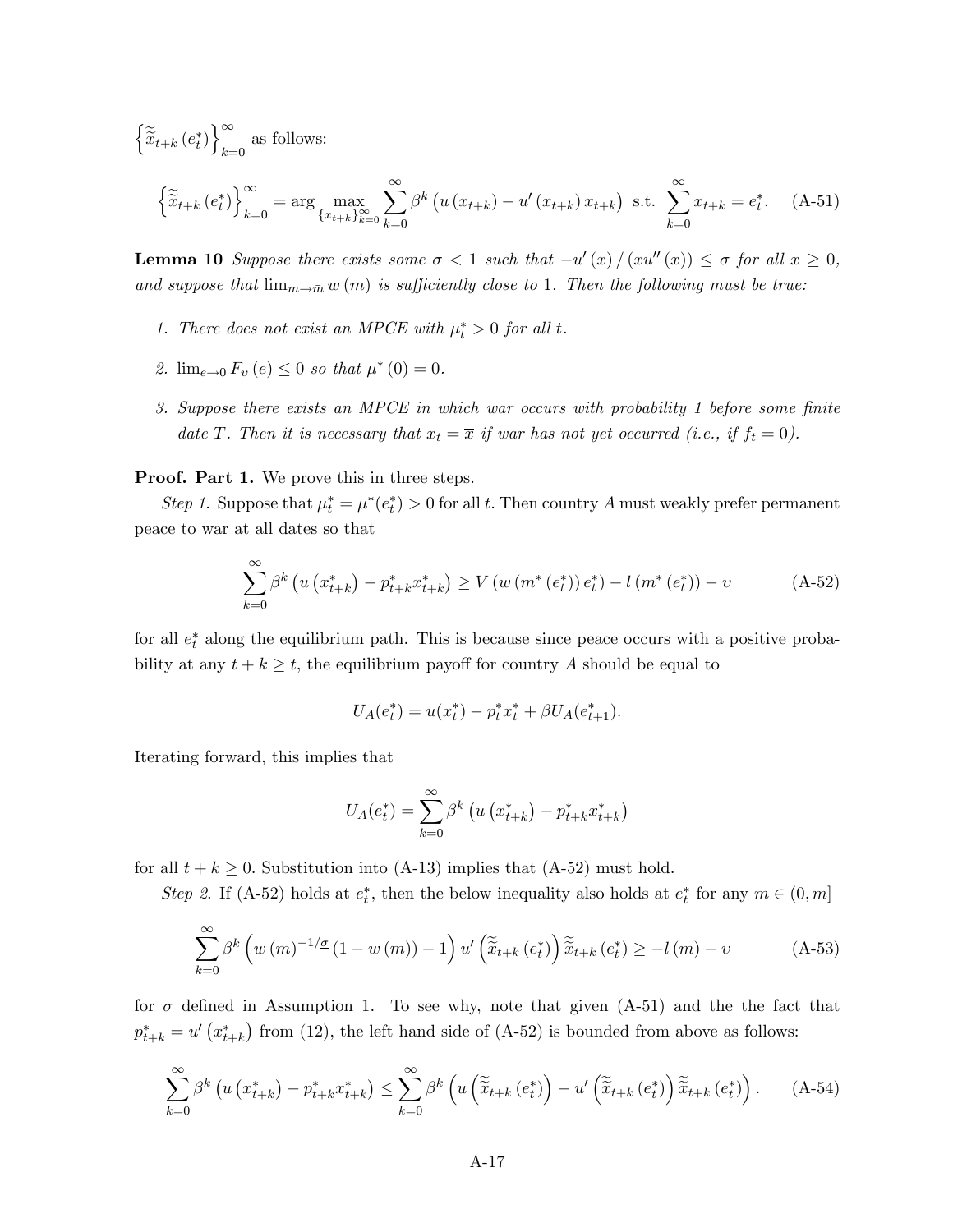The right hand side of (A-52) is bounded from below as follows for all  $m \in (0, \overline{m}] > 0$ :

$$
V(w(m^*(e_t^*)) e_t^*) - l(m^*(e_t^*)) - v \ge V(w(m) e_t) - l(m) - v
$$
\n
$$
\ge \sum_{k=0}^{\infty} \beta^k u(w(m) \tilde{x}_{t+k}(e_t^*)) - l(m) - v.
$$
\n(A-55)

The first inequality in  $(A-55)$  follows from the fact that country A can choose to go to war with any feasible  $m$ . The second inequality in  $(A-55)$  follows from the fact that, conditional on  $m, \, \left\{ x_{t+k} \right\}_{k=0}^{\infty} = \left\{ w \left( m \right) \widetilde{\widetilde{x}}_{t+k} \left( e_t^* \right) \right\}_{k=0}^{\infty}$ for all  $k \geq 0$  is a feasible solution to (4). Moreover, the concavity of  $u(\cdot)$  implies that

$$
u\left(w\left(m\right)\widetilde{\tilde{x}}_{t+k}\left(e_{t}^{*}\right)\right) > u\left(\widetilde{\tilde{x}}_{t+k}\left(e_{t}^{*}\right)\right) - u'\left(w\left(m\right)\widetilde{\tilde{x}}_{t+k}\left(e_{t}^{*}\right)\right)\widetilde{\tilde{x}}_{t+k}\left(e_{t}^{*}\right)\left(1 - w\left(m\right)\right). \tag{A-56}
$$

Combination of  $(A-52)$  with  $(A-54)$ ,  $(A-55)$ , and  $(A-56)$  implies that

$$
\sum_{k=0}^{\infty} \beta^{k} \left( \left( u' \left( w \left( m \right) \tilde{\tilde{x}}_{t+k} \left( e_{t}^{*} \right) \right) \left( 1 - w \left( m \right) \right) - u' \left( \tilde{\tilde{x}}_{t+k} \left( e_{t}^{*} \right) \right) \right) \tilde{\tilde{x}}_{t+k} \left( e_{t}^{*} \right) \right) \geq -l \left( m \right) - v. \quad \text{(A-57)}
$$

To see why (A-57) implies (A-53), note that analogous arguments to those of Lemma 9 imply that since  $-u'(x)/xu''(x) \geq \underline{\sigma}$  for all x, it must be that given  $w(m) \in (0,1)$ :

$$
\log u' \left( \widetilde{\tilde{x}}_{t+k} \left( e_t^* \right) \right) - \log u' \left( w \left( m \right) \widetilde{\tilde{x}}_{t+k} \left( e_t^* \right) \right) \ge - \left( \log \left( \widetilde{\tilde{x}}_{t+k} \left( e_t^* \right) \right) - \log \left( w \left( m \right) \widetilde{\tilde{x}}_{t+k} \left( e_t^* \right) \right) \right) / \underline{\sigma},
$$

so that

$$
u'\left(w\left(m\right)\widetilde{\tilde{x}}_{t+k}\left(e_t^*\right)\right) \le w\left(m\right)^{-1/\underline{\sigma}} u'\left(\widetilde{\tilde{x}}_{t+k}\left(e_t^*\right)\right). \tag{A-58}
$$

Substitution of (A-58) into (A-57) implies (A-53).

Step 3. We now prove that there does not exist an MPCE with  $\mu_t^* = \mu^*(e_t^*) > 0$  for all t since (A-53) cannot hold for all  $e_t^*$ . We establish that  $e_t^*$  must converge to zero and we prove that (A-53) cannot hold as  $e_t^*$  approaches 0. Suppose that  $e_t^*$  did not converge to zero. From (3) this would imply that  $x_t^*$  converges to zero so that  $x_t^* < \overline{x}$  for some t. However, if this is the case, then a firm would be able to increase some  $x_t^*$  by  $\epsilon > 0$  arbitrarily small along the equilibrium path and increase its profits. Therefore,  $e_t^*$  must converge to zero. Now consider  $(A-53)$  for some  $m \in (0, \overline{m})$  as  $e_t^*$  converges to zero. Since  $\lim_{m \to \overline{m}} w(m)$  is sufficiently close to 1, m can be chosen such that

$$
w(m)^{-1/\underline{\sigma}}(1 - w(m)) - 1 < 0 \tag{A-59}
$$

since  $w(m)^{-1/\underline{\sigma}}(1 - w(m)) - 1 = -1 < 0$  if  $w(m) = 1$ . The right hand side of (A-53) is bounded from below by some finite number as  $e_t^*$  converges to zero. Now consider the left hand side of (A-53). Since feasibility requires  $\tilde{x}_{t+k} (e_t^*) \leq e_t^*$ , and since  $e_t^*$  converges to 0, it follows that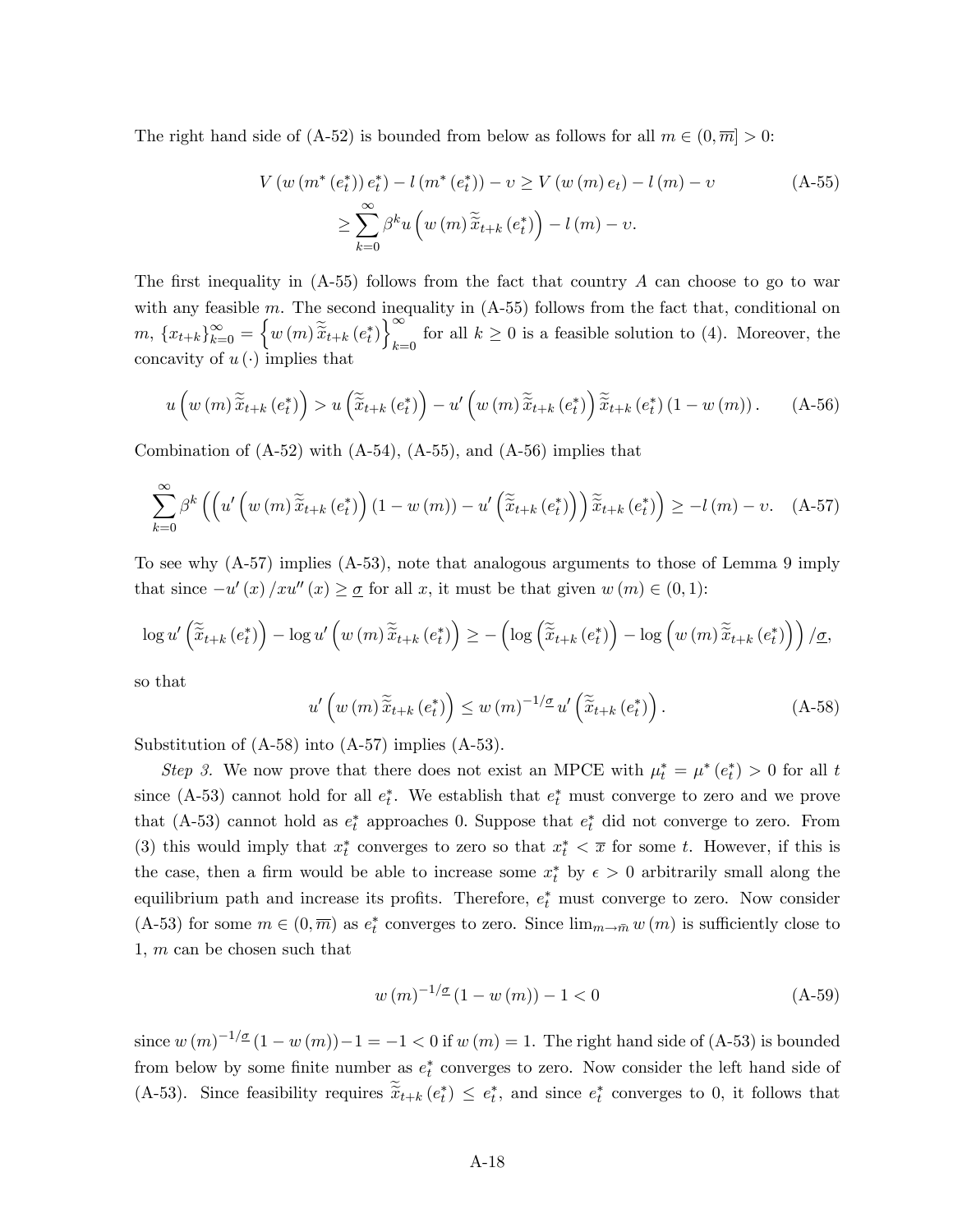$\widetilde{\tilde{x}}_{t+k}(e_t^*)$  converges to 0. >From Lemma 9, this implies that  $u'\left(\widetilde{\tilde{x}}_{t+k}(e_t^*)\right)\widetilde{\tilde{x}}_{t+k}(e_t^*)$  approaches  $\infty$  as  $e_t^*$  approaches 0. Given (A-59), this implies that the left hand side of (A-53) approaches  $-\infty$  as  $e_t^*$  approaches 0. Therefore, (A-53) cannot hold as  $e_t^*$  approaches 0.

**Part 2.** Consider  $F_v(e)$  defined in (A-12). Since  $U^C(e_t^*)$  is bounded from above by the right hand side of (A-54) it follows that analogous arguments to those of part (i) imply that  $\lim_{e\to 0} F_v(e) = -\infty \le 0$ . Therefore, by the observation in Section 7,  $\mu^*(0) = 0$ .

**Part 3.** This is proved by backward induction. Let T correspond to the earliest date at which war occurs with probability 1. We prove that  $x_{T-1}^* = \overline{x}$ , and we follow the argument by proving that if  $x_{t+1}^* = \overline{x}$ , then it is necessary for  $x_t^* = \overline{x}$  for all  $t+1 \leq T-1$ .

Since T is the earliest date with war with probability 1, this means that  $\mu^*(e_T^*) = 0$  and  $\mu^*(e_t^*) > 0$  for  $t \leq T - 1$ . Since  $\mu^*(0) = 1$  by part (ii), it must be that  $e_{T-1}^* > 0$ . Since country A weakly prefers peace to war at  $T-1$ , this implies that

$$
u(x_{T-1}^*) - p_{T+1}^* x_{T+1}^* + \beta \left( V \left( w \left( m^* \left( e_T^* \right) \right) \right) - l \left( m^* \left( e_T \right) \right) - v \right) \ge V \left( w \left( m^* \left( e_{T-1}^* \right) \right) \right) - l \left( m^* \left( e_{T-1} \right) \right) - v, \tag{A-60}
$$

where the right hand side of (A-60) exceeds  $-\infty$  since  $e_{T-1}^* > 0$ . Consider firm behavior at  $T-1$ . Given (10), it follows that firms choose  $x_{T-1}^* = \min\{e_{T-1}^*, \overline{x}\}\.$  Suppose it were the case that  $e_{T-1}^* \leq \overline{x}$ . Then this would imply from (3) that  $e_T^* = 0$ . However, given Lemma 9 and given (4), this implies that  $V(w(m^*(e_T^*))) - l(m^*(e_T)) = -\infty$ , which means that the left hand side of (A-60) equals  $-\infty$  which is below the right hand side of (A-60), leading to a contradiction. Therefore,  $x_{T-1}^* = \overline{x}$ .

Now suppose that  $x_{t+1}^* = \overline{x}$  for  $t+1 \leq T-1$ . Since  $x_t^* \leq \overline{x}$ , this implies that  $u'(x_t^*) >$  $\beta u' (x_{t+1}^*) \mu^* (e_{t+1}^*)$ . Since (12) implies that  $u'(x_t) = p_t$ , this means that  $p_t > \beta p_{t+1} \mu^* (e_{t+1}^*)$ so that (10) implies that  $x_t^* = \overline{x}$ . Forward iteration on this argument implies that  $x_t = \overline{x}$  if war has not yet occurred.  $\blacksquare$ 

Lemma 10 implies that if an MPCE exists, then war occurs with probability 1 before some finite date T with  $x_t = \overline{x}$  if war has not yet occurred (i.e., if  $f_t = 0$ ). This establishes part (ii) of Proposition 5. It also establishes part (iii) since it is not possible for  $x_t = \overline{x} > e_0$  for any t by (3): We are left to prove part (i) by showing that an MPCE exists.

We construct an equilibrium  $(\gamma^*, \mu^*)$ . Let

$$
\{e_t^*, p_t^*, x_t^{S*}, x_t^{A*}\} = \left\{\begin{array}{c} \max\left\{e_0 - t\overline{x}, 0\right\}, u'(\min\left\{\max\left\{e_0 - t\overline{x}, 0\right\}, \overline{x}\right\}),\\ \min\left\{\max\left\{e_0 - t\overline{x}, 0\right\}, \overline{x}\right\}, \min\left\{\max\left\{e_0 - t\overline{x}, 0\right\}, \overline{x}\right\} \end{array}\right\} \tag{A-61}
$$

for all  $t \geq 0$ . (A-61) implies that at date t, firms extract  $\bar{x}$  if  $\bar{x}$  is below  $e_t$ , and they otherwise extract  $e_t$ . Given this sequence, we can define the strategy of country A as follows. If  $e_t = 0$ , let  $\mu^*(e_t) = 0$ . If instead  $e_t > 0$ , let  $\mu^*(e_t)$  correspond to the highest value of  $\mu(e_t) \in \{0,1\}$  which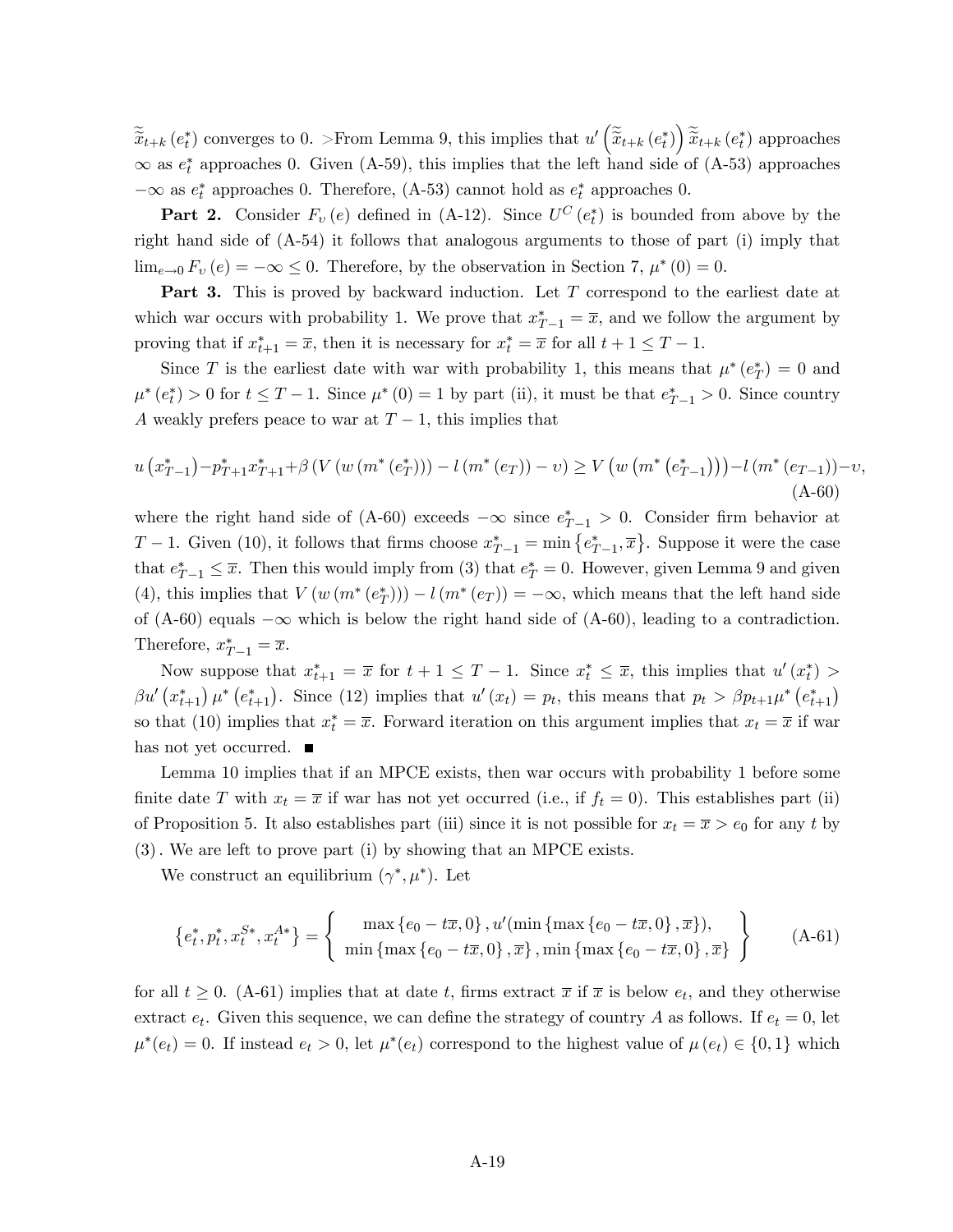solves the following program given  $e_t$ :

$$
\max_{\{\mu(e_{t+k})\}_{k=0}^{\infty}} \sum_{k=0}^{\infty} \beta^{k} \left( \begin{array}{c} \mu(e_{t+k}) \left( u(x_{t+k}) - u'(x_{t+k}) x_{t+k} \right) \\ + \left( 1 - \mu(e_{t+k}) \right) \prod_{l=0}^{k-1} \mu(e_{t+l}) \left( V \left( w \left( m^*(e_{t+k}) \right) e_{t+k} \right) - l \left( m^*(e_{t+k}) \right) - v \right) \end{array} \right) \tag{A-62}
$$

s.t.

$$
x_{t+k} = \min\left\{\max\left\{e_t - k\overline{x}, 0\right\}, \overline{x}\right\} \text{ for all } k,\tag{A-63}
$$

$$
e_{t+k} = \max\left\{e_t - k\overline{x}, 0\right\} \text{ for all } k,\tag{A-64}
$$

$$
\mu(e_{t+k}) = 0 \text{ if } \mu(e_{t+k-1}) = 0 \quad k,
$$
\n(A-65)

$$
\mu\left(e_{t+k}\right) = 0 \text{ if } e_{t+k} = 0 \text{ for all } k, \text{ and} \tag{A-66}
$$

 $\mu(e_{t+k}) \in \{0,1\}$  for all k. (A-67)

This value of  $\mu^*(e_t)$  exists since the objective maximized in (A-62) is well defined. To see why, note that this objective is bounded from below since  $\mu(e_t) = 0$  is a potential solution which yields  $V(w(m^*(e_t))e_t) - l(m^*(e_t))$  which is well defined. To see that this objective is bounded from above, note that from (A-63) and (A-64),  $u(x_{t+k}) - u'(x_{t+k}) x_{t+k} \leq u(e_t)$ . Moreover, since  $l(m^*(e_{t+k})) \ge 0$  and  $e_{t+k} \le e_t$ ,

$$
V(w (m^{*} (e_{t+k})) e_{t+k}) - l (m^{*} (e_{t+k})) \leq V(e_{t+k}) \leq V(e_{t}) \leq u(e_{t}) / (1 - \beta),
$$

where the last inequality uses the fact that  $u(x_{t+k}) \leq u(e_t)$  in (4) which defines  $V(e_t)$ .

To verify that this is an equilibrium we need to check that country A does not gain from deviating from strategy  $\mu^*$ . By part (ii) of Lemma 10,  $\mu(e_t) = 0$  is the best response if  $e_t = 0$ . Given this strategy and given  $(A-61)$ , the program in  $(A-62)-(A-67)$  corresponds to the objective with a maximum equal to  $U_A(e_t)$ . Therefore, the value of  $\mu(e_t)$  which solves  $(A-62) - (A-67)$  is optimal.

To see that  $\gamma^*$  is an equilibrium, we need only check (10) since (3), (12), and (13) are satisfied if  $x_t^* = \min\{e_t^*, \overline{x}\}\$  for all t under (A-61). To show that firm behavior given prices and future war probabilities is optimal with  $x_t^* = \min\{e_t^*, \overline{x}\}\,$ , we consider three cases.

Case 1. Suppose that  $e_t^* = 0$ . Then  $x_t^* = \min\{e_t^*, \overline{x}\}\$ is the only feasible firm strategy as a consequence of (3).

Case 2. Suppose that  $e_t^* > 0$  and  $\mu^*(e_{t+1}^*) = 0$  so that war occurs with probability 1 at  $t+1$ . Given (10), it follows that firms choose  $x_t^* = \min\{e_t^*, \overline{x}\}.$ 

Case 3. Suppose that  $e_t^* > 0$  and  $\mu^*(e_{t+1}^*) > 0$  so that peace occurs with some probability at  $t + 1$ . We can prove that in this case,  $x_t^* = \overline{x}$ . To this end, the following claim is useful.

*Claim 1.* Suppose that  $e_t^* > 0$  and  $\mu^*(e_{t+1}^*) > 0$ . Then the following must be true of  $\mu^*$ . There exists some  $k' > 1$  where  $e_{t+k'}^* > 0$ ,  $\mu^* (e_{t+k'}^*) = 0$ , and  $\mu^* (e_{t+k}^*) > 0$  for  $1 \leq k < k'$ . To see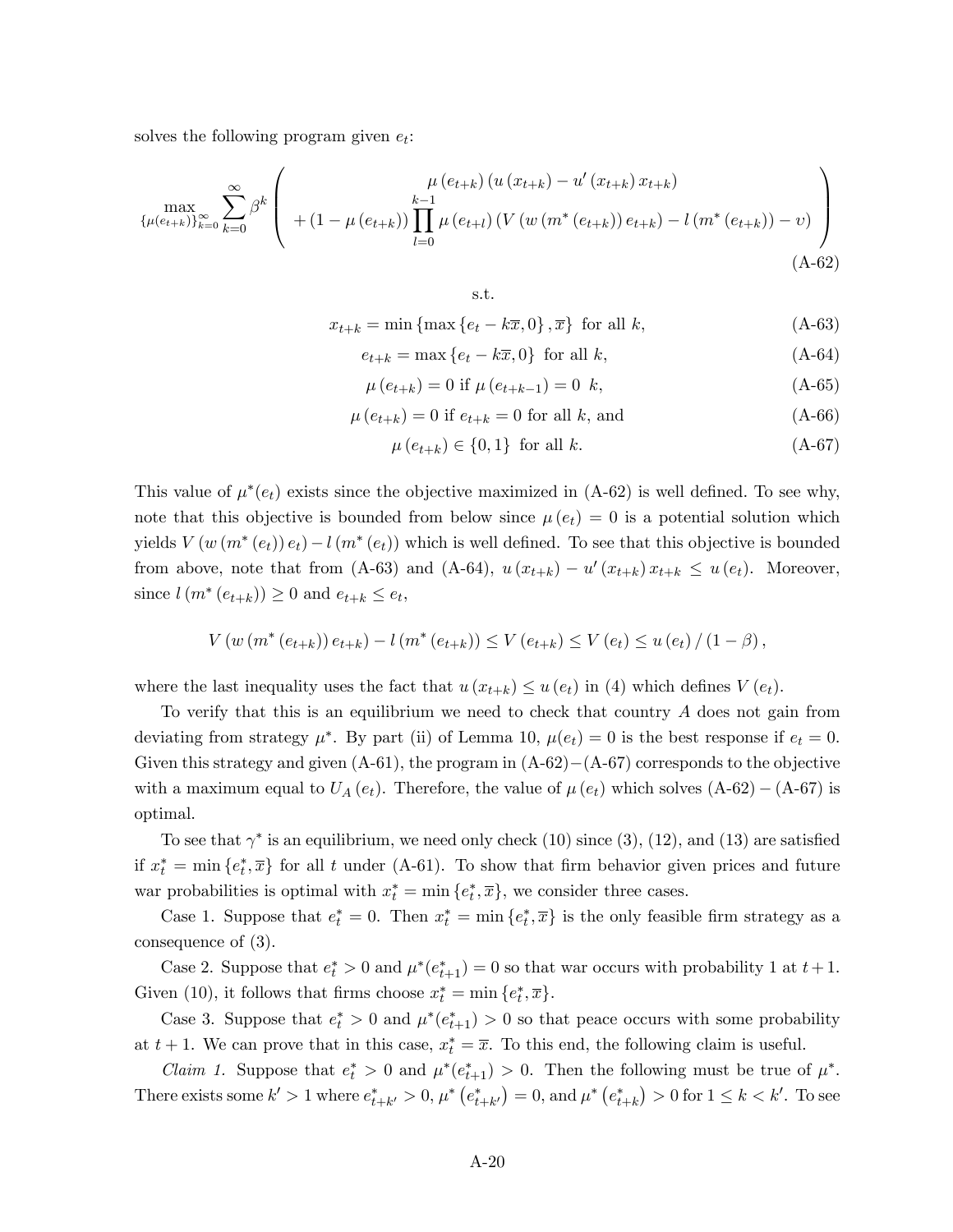why, suppose it were not the case that  $\mu^*$   $(e^*_{t+k'}) = 0$  for some  $k' \geq 1$ . Then from (A-61), there exists some k' such that  $e_{t+k'}^* = 0$  for which  $\mu^* (e_{t+k'}^*) = 0$  by definition, yielding a contradiction. To see why  $e^*_{t+k'} > 0$ , suppose it were instead the case that  $e^*_{t+k'} = 0$ . From Lemma 9 and (4), this implies that  $V(w (m^*(e_{t+k'}^*))) - l(m^*(e_{t+k'})) = -\infty$ . Since  $\mu^*(e_{t+k'-1}^*$  $0 > 0$ , it follows that country A's continuation value conditional on choosing peace at  $t + k' - 1$  satisfies

$$
-\infty = u(x_{t+k'-1}^*) - p_{t+k'-1}^* x_{t+k'-1}^* + \beta \left( V \left( w \left( m^* \left( e_{t+k'}^* \right) \right) \right) - l \left( m^* \left( e_{t+k'} \right) \right) - v \right)
$$
  
< 
$$
V \left( w \left( m^* \left( e_{t+k'-1}^* \right) \right) \right) - l \left( m^* \left( e_{t+k'-1} \right) \right) - v
$$

so that country A could make itself strictly better off by choosing  $\mu(e_{t+k'-1}^*)=0$  and achieving  $V(w (m^*(e_{t+k'-1}^*))) - l (m^*(e_{t+k'-1})).$ 

Using the above claim, let us prove that that  $x_t^* = \overline{x}$  in case 3, consider  $k' \ge 1$  as defined in the above claim. Since  $e_{t+k'}^* = e_t^* - k'\overline{x} > 0$  this means that  $p_{t+k}^* = u'(\overline{x})$  for all  $0 \le k \le k'$ , where we have used (A-61) to solve for  $e_{t+k}^*$  and  $p_{t+k}^*$ . We can use this observation to show that  $x_{t+k}^* = \overline{x}$  for all  $0 \leq k \leq k'$  in the firm's problem. We prove this by solving the firm's problem by backward induction in two steps. First, we show that if  $k = k' - 1$ , then  $x^*_{t+k} = \overline{x}$ . Second, we show that if  $x_{t+k}^* = \overline{x}$  then  $x_{t+k-1}^* = \overline{x}$  for  $0 \leq k \leq k'$ . To prove the first part, suppose that  $k = k' - 1$ . At  $t + k' - 1$ , case 2 applies so that  $x_{t+k'-1}^* = \min\{e_{t+k'-1}^*, \bar{x}\}.$ Because  $e_{t+k'}^* = e_t^* - k'\overline{x} > 0$ , it follows that  $e_{t+k'-1}^* = e_t^* - (k'-1)\overline{x} > \overline{x}$ , which means that  $x^*_{t+k'-1} = \overline{x}$ . To prove the second part, suppose that  $x^*_{t+k} = \overline{x}$  and  $\mu(e^*_{t+k}) > 0$  for  $0 < k < k'$ . It follows that (10) applies at  $t + k - 1$  with  $e^*_{t+k-1} = e^*_t - (k-1)\overline{x} > 0$ . Since  $\beta p_{t+k}^{*} \mu\left(e_{t+k}^{*}\right) = \beta u^{\prime}\left(\overline{x}\right) \mu\left(e_{t+k}^{*}\right) \, < \, u^{\prime}\left(x_{t+k-1}^{*}\right)$ ) for all  $x_{t+k-1}^* \leq \overline{x}$  and since (12) implies that  $p_{t+k-1}^* = u' (x_{t+k-1}^*$ ), it follows that  $\beta p_{t+k}^* \mu\left(e_{t+k}^*\right) < p_{t+k-1}^*$  so that  $x_{t+k-1}^* = \overline{x}$  by (10). By backward induction, this implies that  $x_t^* = \overline{x}$ .

# Proofs from Section 4

#### Proof of Lemma 3

Following the discussion in the text, the existence of an MPME is guaranteed by the existence of a function  $U_S(e_t)$  which satisfies (24). Substitute (3) and (23) into (21), which holds as equality, to obtain

$$
-c_{t} = G(e_{t+1}, e_{t}) \equiv u(e_{t} - e_{t+1}) + \beta \left( V \left( w \left( m^{*} \left( e_{t+1} \right) \right) e_{t+1} \right) - l \left( m^{*} \left( e_{t+1} \right) \right) \right) - V \left( w \left( m^{*} \left( e_{t} \right) \right) e_{t} \right).
$$
\n(A-68)

Substituting (20) and (A-68) into (24), we can write  $U_S(e_t)$  as:

$$
U_S(e_t) = \max_{f_t = \{0,1\}, e_{t+1} \in [0,e_t]} \left\{ (1 - f_t) \left[ G(e_{t+1}, e_t) + \beta U_S(e_{t+1}) \right] + f_t \psi \right\}
$$
 (A-69)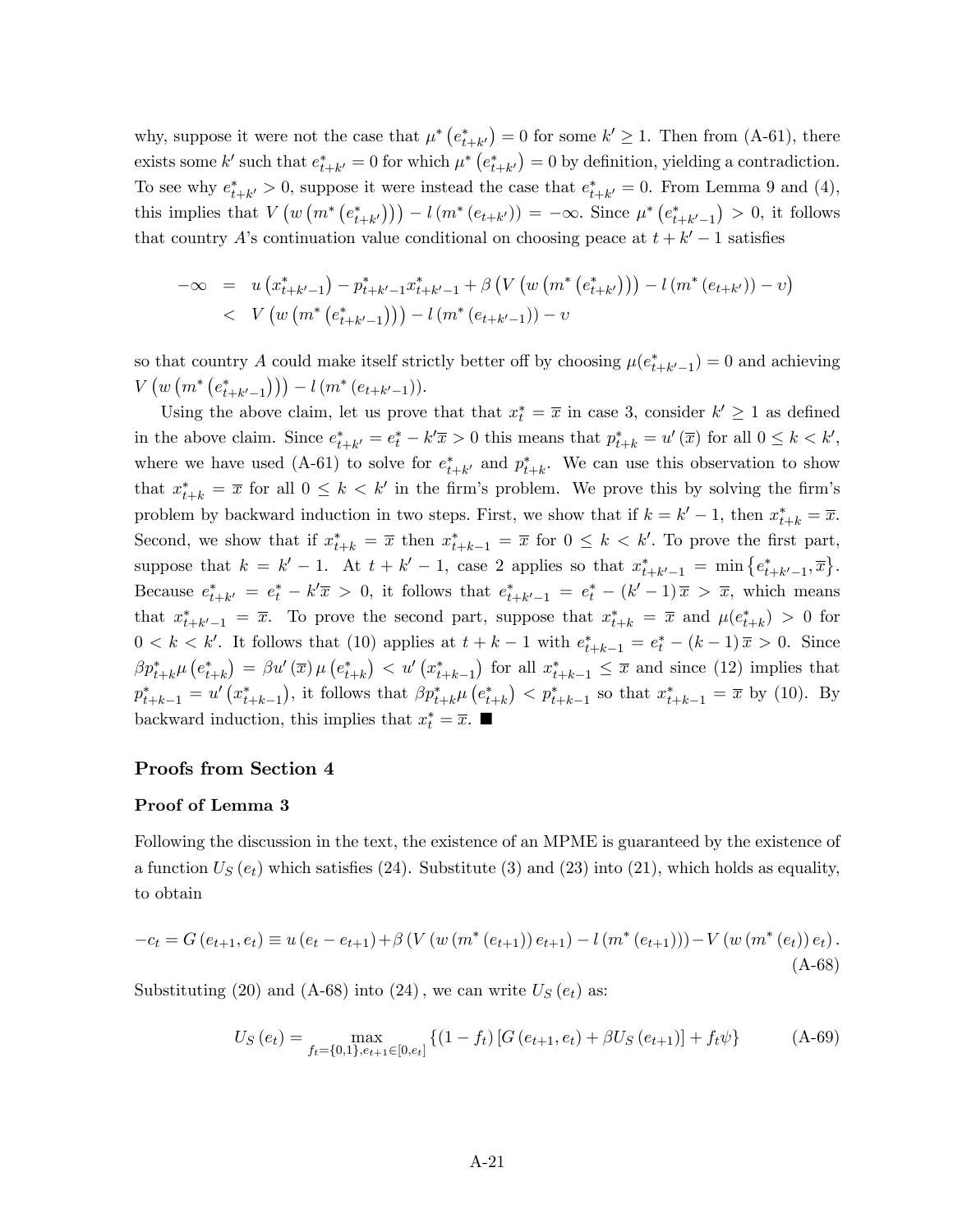To show that  $U_S(e_t)$  exists and is well-defined, note that  $(23)$  and  $(21)$  imply that

$$
U_A(e_t) = \sum_{k=0}^{\infty} \beta^k \left( \begin{array}{c} (1 - f_{t+k}) (u (e_{t+k} - e_{t+k+1}) + c_{t+k} - l (m^* (e_{t+k}))) \\ + \left( \int_{t+k}^{k-1} \prod_{l=0}^{k-1} (1 - f_{t+l}) \right) V (w (m^* (e_{t+k})) e_{t+k}) \\ = V (w (m^* (e_t)) e_t) - l (m^* (e_t)), \end{array} \right)
$$

so that

$$
U_S(e_t) = \sum_{k=0}^{\infty} \beta^k \left( -(1 - f_{t+k}) c_{t+k} + \left( f_{t+k} \prod_{l=0}^{k-1} (1 - f_{t+l}) \right) \psi \right)
$$
  

$$
= \sum_{k=0}^{\infty} \beta^k \left( \frac{(1 - f_{t+k}) (u (e_{t+k} - e_{t+k+1}) - \beta l (m^* (e_{t+k+1})))}{\left( f_{t+k} \prod_{l=0}^{k-1} (1 - f_{t+l}) \right) (\psi + V (w (m^* (e_{t+k})) e_{t+k}))} \right) - V (w (m^* (e_t)) e_t)
$$

for a given equilibrium sequence  $\{f_{t+k}, e_{t+k+1}\}_{k=0}^{\infty}$ . Consider the following problem:

$$
\widetilde{U}_{S}(e_{t}) = \max_{\substack{\{f_{t+k}, e_{t+k+1}\}_{k=0}^{\infty} \\ f_{t+k+e_{t+k+1}\in[0,e_{t+k}]}} \left\{ \sum_{k=0}^{\infty} \beta^{k} \left( \begin{array}{c} (1-f_{t+k}) \left( u\left( e_{t+k} - e_{t+k+1} \right) - \beta l \left( m^{*} \left( e_{t+k+1} \right) \right) \right) \\ + \left( \int_{t+k+e_{t+k+1}\in[0,e_{t+k}] }^{k-1} \left( 1 - f_{t+k} \right) \right) \left( \psi + V \left( w \left( m^{*} \left( e_{t+k} \right) \right) e_{t+k} \right) \right) \end{array} \right) \right\}
$$
\n
$$
-V \left( w \left( m^{*} \left( e_{t} \right) \right) e_{t} \right).
$$
\n(A-71)

Since  $f_t = 1$  is feasible, (A-71) is bounded from below by  $\psi$ . Moreover, since  $l(m^*(e_t)) \geq 0$ ,  $e_{t+k} - e_{t+k+1} \le e_{t+k} \le e_t$ , and  $V(w(m^*(e_{t+k})) e_{t+k}) \le V(e_{t+k}) \le V(e_t)$ , given  $e_t > 0$ ,  $U_S(e_t)$ defined in  $(A-71)$  is less than

$$
\max_{\{f_{t+k},\}_{k=0}^{\infty} \atop f_{t+k} = \{0,1\}} \left\{ \sum_{k=0}^{\infty} \beta^k \left( \begin{array}{c} (1 - f_{t+k}) u(e_t) \\ + \left( f_{t+k} \prod_{l=0}^{k-1} (1 - f_{t+l}) \right) (\psi + V(e_t)) \end{array} \right) \right\} - V(w(m^*(e_t)) e_t) < \infty,
$$

where the last inequality uses the facts that (i)  $V(e_t)$  and  $u(e_t)$  are bounded from above; (ii) in view of Assumption 1 in the text,  $V(w(m^*(e_t)) e_t)$  is bounded from below for  $e_t > 0$  (and thus  $w(m^*(e_t)) e_t > 0$ , ensuring that  $U_S(e_t)$  is also bounded from above for  $e_t > 0$ . Therefore, the solution to (A-71) exists and  $\tilde{U}_S(e_t)$  is well-defined for  $e_t > 0$ . This then implies that we can rewrite (A-71) recursively as

$$
\widetilde{U}_{S}(e_{t}) = \max_{f_{t}=\{0,1\}, e_{t+1}\in[0,e_{t}]}\left\{(1-f_{t})\left[G\left(e_{t+1}, e_{t}\right)+\beta\widetilde{U}_{S}\left(e_{t+1}\right)\right]+f_{t}\psi\right\},\tag{A-72}
$$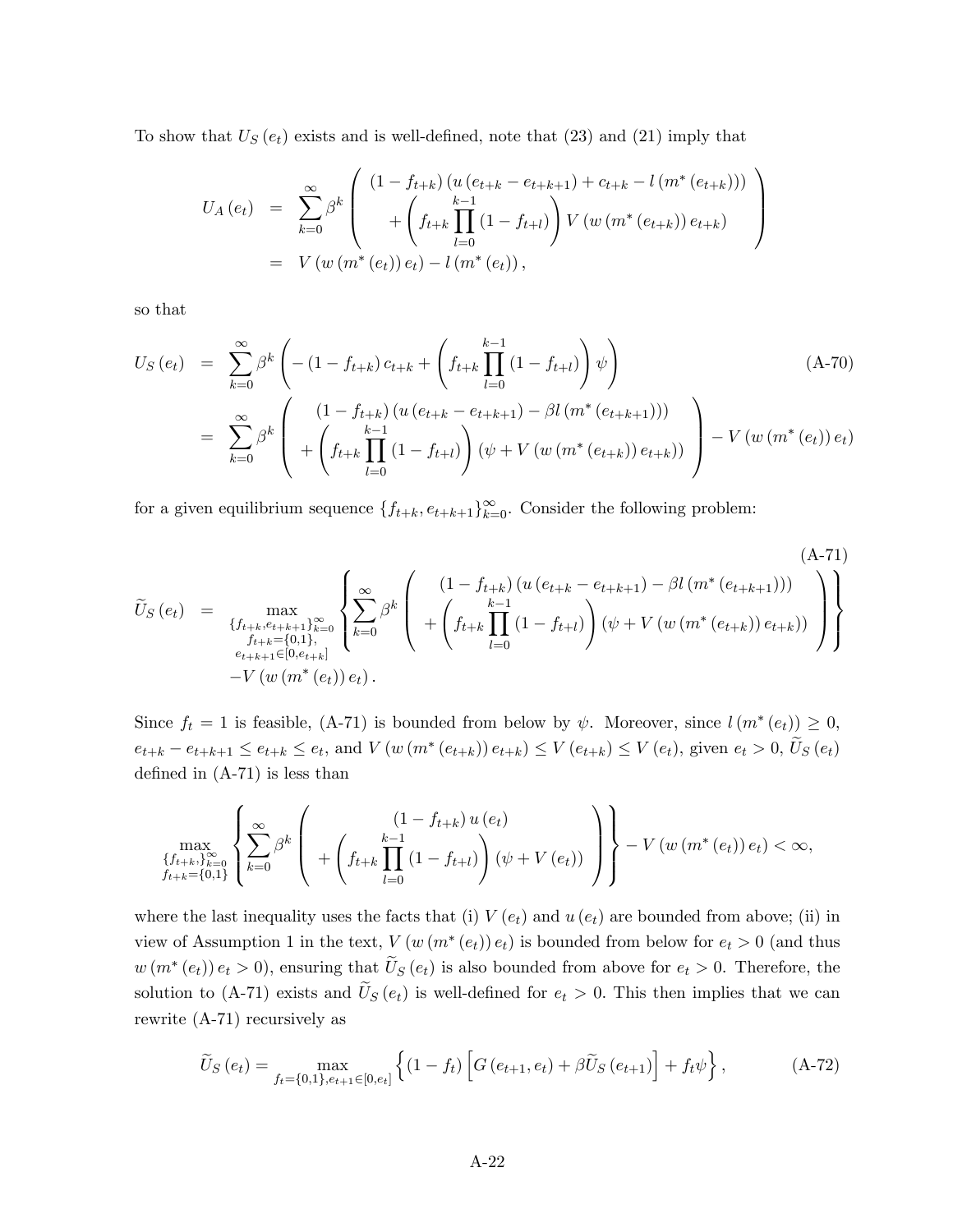as desired. It is also straightforward to see that  $U_S(e_t)$  in (A-71), and thus in (A-72), is uniquely defined. This follows simply from the observation that any MPME is given by  $(A-71)$  (and vice versa), and we have already established that for any  $e_t > 0$ ,  $U_S(e_t)$  is bounded.

#### Proof of Proposition 6

This is proved by a variational argument which considers a specific perturbation on the solution in which starting from  $e_t$ , the choice of  $e_{t+1}$  is increased by  $\epsilon \geq 0$  arbitrarily small, where this increase is accommodated by a decrease in  $x_t$  by  $\epsilon$  and an increase in  $x_{t+1}$  by  $\epsilon$ .

Let  $e_{t+1}^*$  denote the optimal choice of  $e_{t+1}$  starting from  $e_t$ . Since  $f_{t+1} = 0$ , then  $f_t = 0$ . Using this observation, equation (A-69) becomes:

$$
U_{S}(e_{t}) = u\left(e_{t} - e_{t+1}^{*}\right) + \beta \left[V\left(w\left(m^{*}\left(e_{t+1}^{*}\right)\right)e_{t+1}^{*}\right) - l\left(m^{*}\left(e_{t+1}^{*}\right)\right)\right] - V\left(w\left(m^{*}\left(e_{t}\right)\right)e_{t}\right) + \beta U_{S}\left(e_{t+1}^{*}\right)\right) \tag{A-73}
$$

.

Since  $f_{t+1} = 0$ , (A-73) also holds replacing  $e_t$  with  $e_{t+1}^*$  and  $e_{t+1}^*$  with  $e_{t+2}^*$ , where  $e_{t+2}^*$  denotes the optimal choice of  $e_{t+2}$  starting from  $e_{t+1}^*$ .

Optimality requires that the solution at  $e_t$  weakly dominates the choice of  $e_{t+1}^* + \epsilon$  for  $\epsilon \geq 0$ . Let  $x_t^* = e_t - e_{t+1}^*$  and let  $x_{t+1}^* = e_{t+1}^* - e_{t+2}^*$ . Optimality of the choice of  $e_{t+1}^*$  implies

$$
u(x_t^*) + \beta \left[ V \left( w \left( m^* \left( e_{t+1}^* \right) \right) e_{t+1}^* \right) - l \left( m^* \left( e_{t+1}^* \right) \right) \right] + \beta U_S \left( e_{t+1}^* \right) \ge (A-74)
$$
  

$$
u(x_t^* - \epsilon) + \beta \left[ V \left( w \left( m^* \left( e_{t+1}^* + \epsilon \right) \right) \left( e_{t+1}^* + \epsilon \right) \right) - l \left( m^* \left( e_{t+1}^* + \epsilon \right) \right) \right] + \beta U_S \left( e_{t+1}^* + \epsilon \right).
$$

Since starting from  $e_{t+1}^* + \epsilon$  country S can always choose policy  $e_{t+2}^*$  associated with  $e_{t+1}^*$  together with  $f_t = 0$ , this implies that

$$
U_S(e_{t+1}^* + \epsilon) \geq U_S(e_{t+1}^*) + u(x_{t+1}^* + \epsilon) - u(x_{t+1}^*)
$$
  
+ 
$$
V(w(m^*(e_{t+1}^*)) e_{t+1}^*) - V(w(m^*(e_{t+1}^* + \epsilon)) (e_{t+1}^* + \epsilon)).
$$
 (A-75)

Combining (A-74) with (A-75) we achieve:

$$
[u(x_t^*) - u(x_t^* - \epsilon)] - \beta [u(x_{t+1}^* + \epsilon) - u(x_{t+1}^*)]
$$
  
+  $\beta [l(m^*(e_{t+1}^* + \epsilon)) - l(m^*(e_{t+1}^*))] \ge 0.$  (A-76)

Divide both sides of (A-76) by  $\epsilon \geq 0$  and take the limit as  $\epsilon$  approaches 0. This yields:

$$
u'(x_t) - \beta u'(x_{t+1}) + \beta l'(m^*(e_{t+1})) m^{*}(e_{t+1}) = 0.
$$
 (A-77)

Since  $l'(\cdot) > 0$ , (A-77) implies that  $u'(x_{t+1}) > (<) (1/\beta) u'(x_t)$  if  $m^{*'}(e_{t+1}) > (<) 0$ .

## Proof of Proposition 7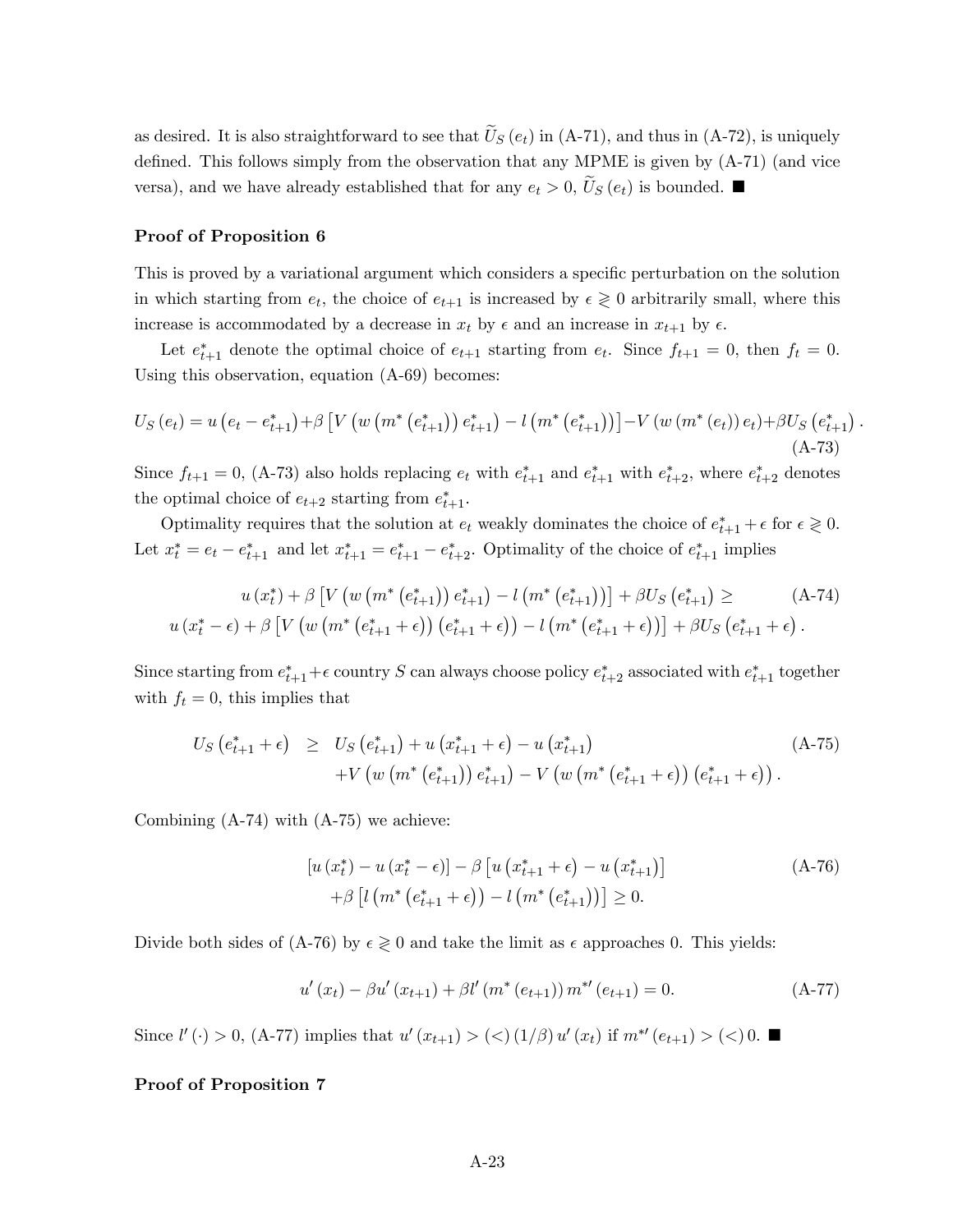Part 1. Suppose that (28) holds. We can prove by contradiction that the equilibrium cannot involve war for any  $e_t$ . Suppose there exists an MPME in which war occurs for some  $e_t$ . Consider an offer by country S in state  $e_t$  that satisfies  $x_t^o = (1 - \beta^{\sigma}) w (m^*(e_t)) e_t$  and

$$
-c_t^o = u(x_t^o) + \beta \left( V \left( w \left( m^*(e_t - x_t^o) \right) \left( e_t - x_t^o \right) \right) - l \left( m^* \left( \left( e_t - x_t^o \right) \right) \right) \right) - V \left( w \left( m^*(e_t) \right) e_t \right). \tag{A-78}
$$

This offer makes country  $A$  indifferent between accepting it, and rejecting it and declaring war. We show next that the payoff for country  $S$  from making this offer strictly exceeds the payoff from war  $\psi$ , which implies that there exists a strategy for country S that gives it a higher payoff than the payoff from war.

Payoff for country S from offer  $(x_t^o, c_t^o)$  is

$$
u(x_t^0) + \beta \left( V \left( w \left( m^*(e_t - x_t^0) \right) (e_t - x_t^0) \right) - l \left( m^*(e_t - x_t^0) \right) \right) - V \left( w \left( m^*(e_t) \right) e_t \right) A - 79 \right)
$$
  
+
$$
\beta U_S(e_t - x_t^0)
$$
  

$$
\geq u(x_t^0) + \beta \left( V \left( w \left( m^*(e_t - x_t^0) \right) (e_t - x_t^0) \right) - l \left( \bar{m} \right) \right) - V \left( w \left( m^*(e_t) \right) e_t \right) + \beta \psi
$$
  

$$
\geq u(x_t^0) + \beta \left( V \left( w \left( m^*(e_t - x_t^0) \right) e_t - x_t^0 \right) - l \left( \bar{m} \right) \right) - V \left( w \left( m^*(e_t) \right) e_t \right) + \beta \psi
$$
  

$$
\geq u(x_t^0) + \beta \left( V \left( w \left( m^*(e_t) \right) e_t - x_t^0 \right) - l \left( \bar{m} \right) \right) - V \left( w \left( m^*(e_t) \right) e_t \right) + \beta \psi
$$

The first inequality follows from (24) and  $-l(m^*((e_t - x_t^o))) \ge -l(\overline{m})$ . The second inequality holds because  $w(m^*(e_t - x_t^o)) \leq 1$ . The third inequality holds because Proposition 1 and  $\sigma < 1$ imply that  $w(m^*(e_t - x_t^o)) \ge w(m^*(e_t)).$ 

Note that  $x_t^o$  was chosen so that it is the optimal amount of resource extraction for country A when it owns  $w(m^*(e_t)) e_t$  of resources (i.e. it is the optimal  $x_t$  in the maximization problem (4)). Therefore

$$
u(x_t^o) + \beta V(w(m^*(e_t)) e_t - x_t^o) = V(w(m^*(e_t)) e_t).
$$
 (A-80)

Substitute (A-80) into the right-hand side of (A-79) to show that payoff from offer  $(x_t^o, c_t^o)$ for country S is bounded from below by  $-\beta l(\overline{m}) + \beta \psi$ , which exceeds  $\psi$  if (28) holds. Therefore war cannot occur for any  $e_t$ .

**Part 2.** Suppose preferences satisfy (17) for  $\sigma < 1$  and  $w(\overline{m}) > (1/\sigma)^{1/(1-1/\sigma)}$ , then war occurs with probability 1 in the MPCE by Proposition 4. Suppose that (28) also holds. Then war is avoided in the MPME by part 1. To show that this is possible, suppose that  $l(m) = m$ and  $w(m) = 2m - m^2$  for  $\overline{m} = 1$ . Then the condition that  $w(\overline{m}) > (1/\sigma)^{1/(1-1/\sigma)}$  is satisfied and any value of  $\psi < -\beta/(1-\beta)$  satisfies (28).

**Part 3.** Suppose  $\sigma < 1$  and (29) holds. Suppose that war never occurs along the equilibrium path. Using the fact that constraint  $(21)$  must hold with equality to substitute for  $c_t$ , and using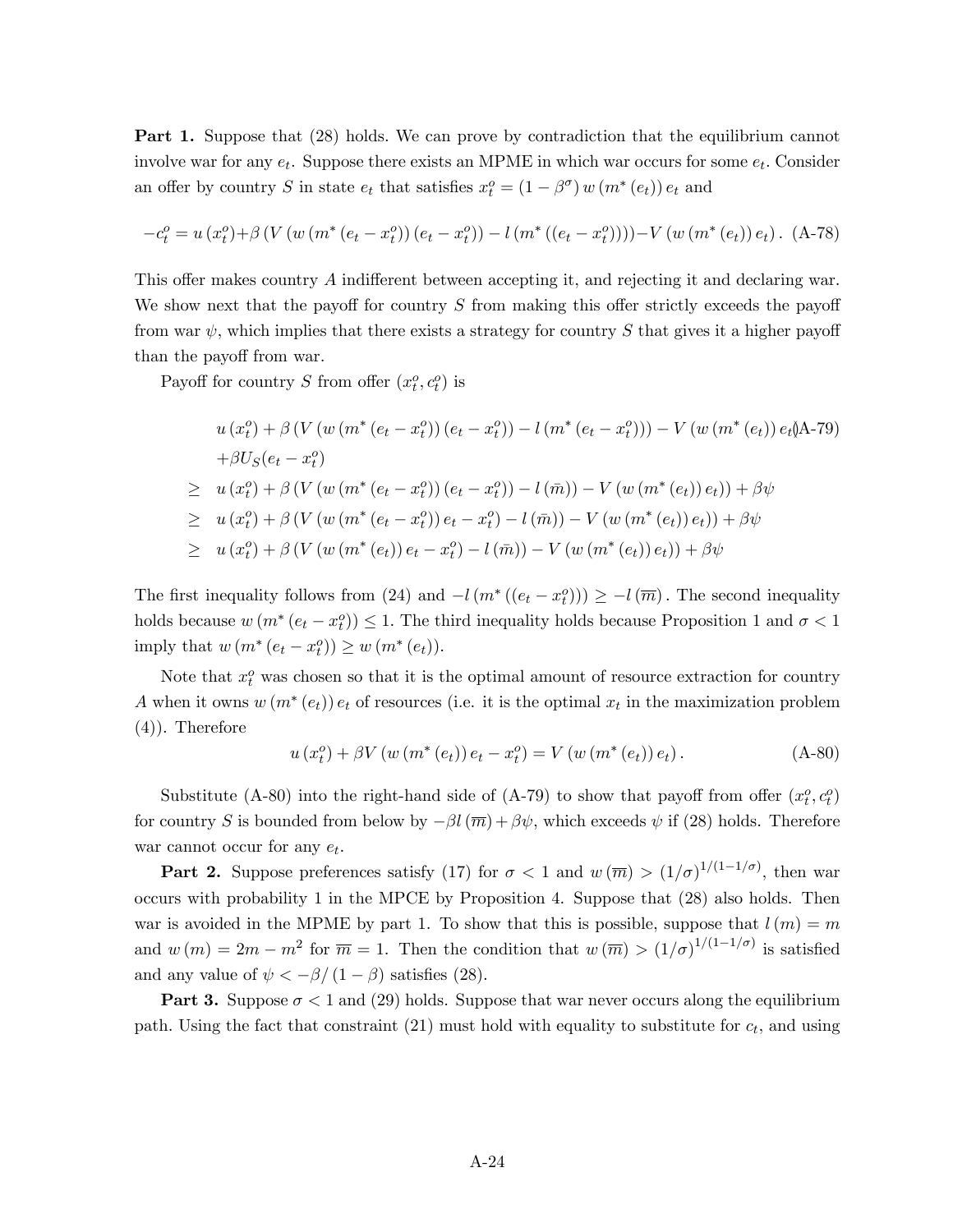(3), (23, and (24), the optimality of a permanently peace equilibrium implies that for all  $e_t \le e_0$ :

$$
U_{S}(e_{t}) = \max_{e_{t+1}} \left\{ u(e_{t} - e_{t+1}) + \beta V(w(m^{*}(e_{t+1})) e_{t+1}) - \beta l(m^{*}(e_{t+1})) \atop -V(w(m^{*}(e_{t})) e_{t}) + \beta U_{S}(e_{t+1}) \right\} \geq \psi \qquad (A-81)
$$

Forward iteration on (A-81) implies that the equilibrium sequence  $\{x_t^*, e_t^*\}_{t=0}^{\infty}$  must satisfy

$$
U_S(e_0) = \sum_{t=0}^{\infty} \beta^t (u(x_t^*) - l(m^*(e_t^*))) - (V(w(m^*(e_0))e_0) - l(m^*(e_0))) \quad \text{(A-82)}
$$
  

$$
\leq \sum_{t=0}^{\infty} \beta^t u(x_t^*) - \frac{\beta l(m^*(e_0^*))}{1-\beta} - V(w(m^*(e_0))e_0)
$$
  

$$
\leq V(e_0) - \frac{\beta l(m^*(e_0^*))}{1-\beta} - V(w(m^*(e_0))e_0).
$$

The first inequality in (A-82) follows from the fact that  $e_{t+1} \leq e_t$  from (3) and from Proposition 1 which establishes that  $m^{*'}(e) < 0$  so that  $l(m^{*}(e_{t+1})) \ge l(m^{*}(e_t))$  for all  $e_t$ . The second inequality in (A-82) follows from the fact that the maximization of  $\sum_{t=0}^{\infty} \beta^t u(x_t)$  s.t. (3) yields  $V(e_0)$ . Given (29), the last inequality implies that  $U_S(e_0) < \psi$  which means that the best response for country S at  $t = 0$  is to make any offer that violates (21) and leads to war. Therefore, war must occur along the equilibrium path.

**Part 4.** Suppose  $\sigma < 1$ ,  $w(\overline{m}) < (1/\sigma)^{1/(1-1/\sigma)}$ , and (29) is satisfied. By part 3, war occurs in the MPME. In the MPCE, by Proposition 4 war does not occur. To show that it is possible for  $w(\overline{m}) < (1/\sigma)^{1/(1-1/\sigma)}$  and (29) to be satisfied, suppose that

$$
l(m) = m
$$
 and  $w(m) = \eta m/(m+\delta)$ 

for  $\delta > 0$ . Let  $\overline{m} = \infty$  so that  $w(\overline{m}) = \eta$ . Suppose that  $\eta$  satisfies

$$
\eta < (1/\sigma)^{1/(1-1/\sigma)},
$$

which is always feasible for  $\eta$  sufficiently low. Suppose that

$$
\frac{1-\beta}{1/\sigma - 1} < \beta \tag{A-83}
$$

which is always feasible for  $\sigma$  sufficiently low. Finally, suppose that  $\psi$  and  $e_0$  satisfy

$$
\psi(1-\beta) > e_0^{1-1/\sigma} (1-\beta^{\sigma})^{-1/\sigma} \times
$$
\n
$$
\left(-\frac{1-\beta}{1/\sigma-1} + w(m^*(e_0))^{1-1/\sigma} \left(\frac{1-\beta}{1/\sigma-1} - \beta \frac{\delta}{m^*(e_0) + \delta}\right)\right).
$$
\n(A-84)

This is possible because  $\psi$  can be chosen to be arbitrarily close to zero from below and because the right hand side of (A-84) becomes negative for sufficiently high  $e_0$ . This is because  $m^*(e_0)$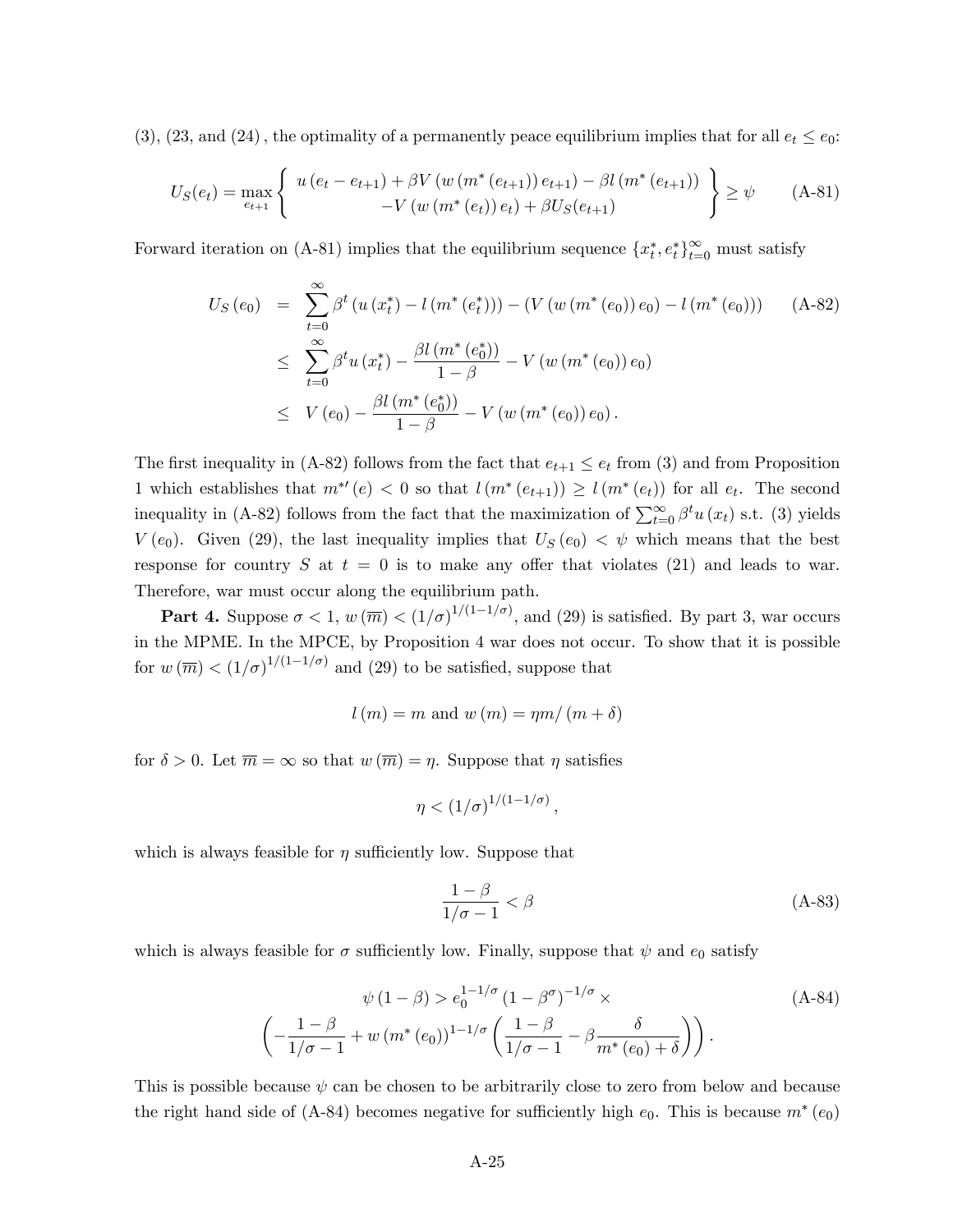declines towards 0 as  $e_0$  rises by the arguments in claim 4 in the proof of part 2 of Proposition 4 which, means given (A-83), that the second term on the right hand side of (A-84) becomes negative for high  $e_0$ . In this situation, the first-order condition which characterizes  $m^*(e)$  given (8) implies

$$
1 = w (m^* (e))^{-1/\sigma} w' (m^* (e)) (1 - \beta^{\sigma})^{-1/\sigma} e^{1 - 1/\sigma},
$$

which by some algebraic manipulation yields

$$
l(m^{*}(e)) = m^{*}(e) = w(m^{*}(e))^{1-1/\sigma} \frac{\delta}{m^{*}(e) + \delta} (1 - \beta^{\sigma})^{-1/\sigma} e^{1-1/\sigma}.
$$

which means that

$$
(V(e_0) - V(w(m^*(e_0)) e_0)) (1 - \beta) - \beta l(m^*(e_0))
$$

equals the right hand side of  $(A-84)$  so that  $(29)$  is satisfied.

#### Proof of Proposition 8

This follows from the same variational argument as used in the proof of Proposition 6.

## Proof of Proposition 9

The same variational argument as used in the proof of Proposition 6 implies that if  $x_t < \overline{x}$ , then

$$
u'(x_t) - \beta u'(x_{t+1}) + \beta l'(m^*(e_{t+1})) m^{*}(e_{t+1}) \le 0
$$
\n(A-85)

and if  $x_{t+1} < \overline{x}$ , then

$$
u'(x_t) - \beta u'(x_{t+1}) + \beta l'(m^*(e_{t+1})) m^{*}(e_{t+1}) \ge 0.
$$
 (A-86)

We use this observation to prove each part of the proposition.

**Part 1.** In this situation, Proposition 1 implies that  $m^{*'}(e_{t+1}) > 0$ . Suppose by contradiction that  $x_{t+1} = \overline{x}$  but that  $x_t < \overline{x}$ . In this situation, (A-85), would be violated. This means that if  $x_{t+1} = \overline{x}$ , then  $x_t = \overline{x}$ , which implies that there exists a  $T \geq 0$  for which  $x_t = \overline{x}$  if  $t \leq T$ and for which  $x_t < \overline{x}$  if  $t > T$ , where the last observation follows from (3) which implies that  $x_t < \overline{x}$  for some t. Since  $x_t < \overline{x}$  if  $t > T$ , this means that (A-85) and (A-86) imply (A-77) which means given that  $m^{*'}(e_{t+1}) > 0$  that  $u'(x_t) < \beta u'(x_{t+1})$  if  $t > T$ .

**Part 2.** In this situation, Proposition 1 implies that  $m^{*'}(e_{t+1}) < 0$ . We can show that the constraint that  $x_t < \overline{x}$  never binds, which given (A-85) and (A-86) implies (A-77). Together with the fact that  $m^{*'}(e_{t+1}) < 0$  this means that  $u'(x_t) < \beta u'(x_{t+1})$  for all t which completes the proof of the proposition. To show that  $x_t < \overline{x}$  never binds, consider the relaxed problem of country  $S$  which ignores capacity constraints starting from any  $e_t$ . We can show that the solution admits  $x_t < \tilde{x}_0(e_t) < \overline{x}$  for  $\tilde{x}_0(e_t)$  defined in (A-11). To see why, note that first order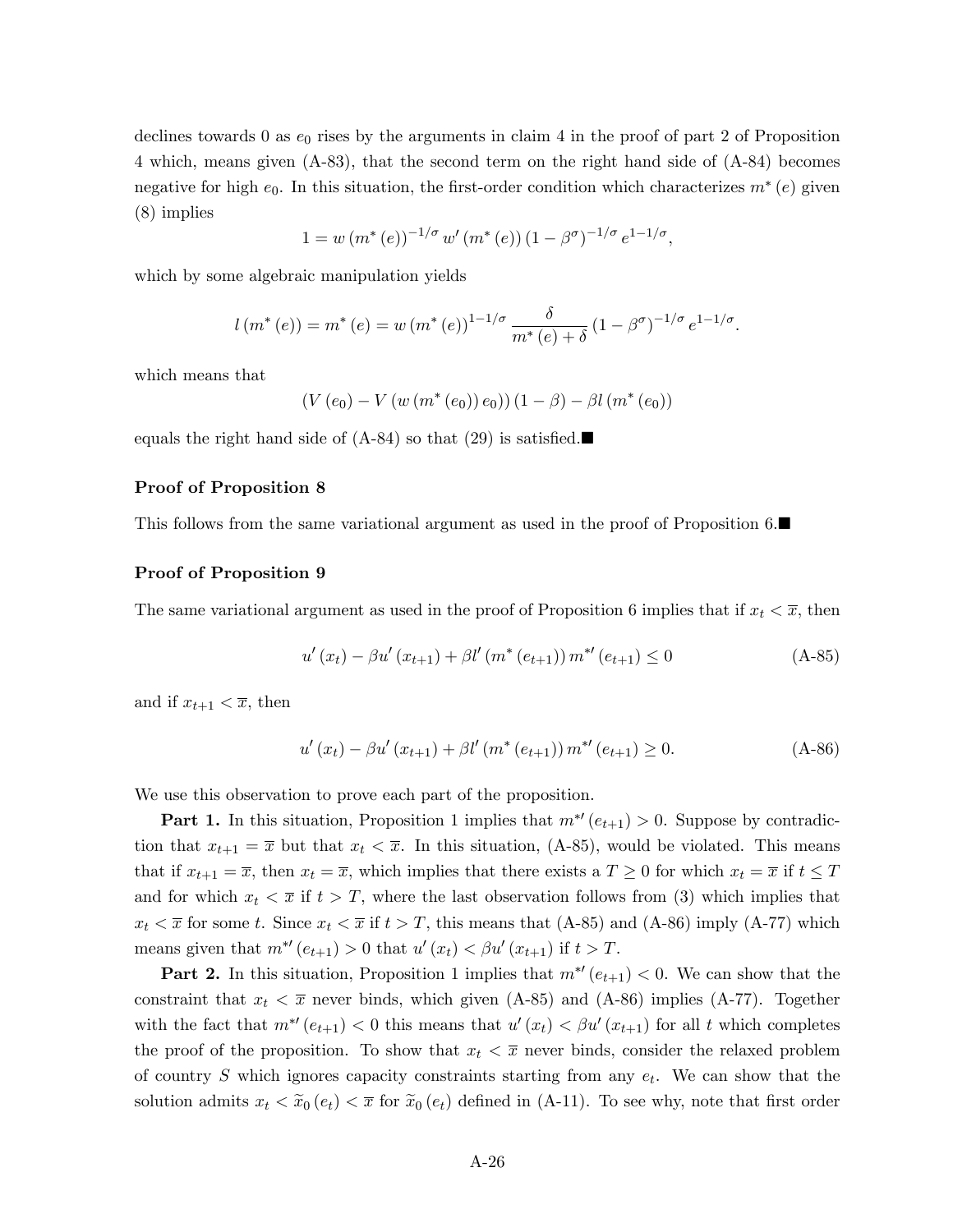conditions imply (A-77) and  $u'(x_{t+k}) > \beta u'(x_{t+k+1})$  for all k. Suppose it were the case that  $x_t \geq \tilde{x}_0 (e_t)$ . This would mean given the definition of  $\tilde{x}_k (e_t)$  in (A-11) that  $x_{t+k} > \tilde{x}_k (e_t)$  for all  $k \geq 1$ , violating (3). Therefore, the solution to country S's relaxed problem implies that  $x_t < \overline{x}$ so that the capacity constraint never binds, implying that  $u'(x_t) < \beta u'(x_{t+1})$  for all  $t$ .

#### Proofs from Section 6

## Proof of Proposition 10

Part 1. Define

$$
\widetilde{V}_{i}\left(e_{t}\right)=V\left(w\left(m_{i}^{*}\left(e_{t}\right),\left\{ m_{j}^{*}\left(e_{t}\right)\right\} _{j=1,j\neq i}^{N}\right)e_{t}\right)
$$

Given the discussion in the text, country  $S$ 's program can be written as:

$$
U_S(e_t) = \max_{\{x_{it} \ge 0, c_{it}\}_{i=1}^N} \left\{-\sum_{i=1}^N c_{it} + \beta U_S(e_{t+1})\right\} \text{ s.t. (31) and } (A-87)
$$

$$
u(x_{it}) + c_{it} + \beta \left(\widetilde{V}_i(e_{t+1}) - l(m_i^*(e_{t+1}))\right) = \widetilde{V}_i(e_t) \text{ for all } i
$$
 (A-88)

Now consider the solution given that  $f_t = f_{t+1} = 0$ . Let  $x_{it}^*$  and  $e_{t+1}^*$  denotes the implied optimal choice of  $e_{t+1}$  starting from  $e_t$  so that

$$
U_{S}(e_{t}) = \sum_{i=1}^{N} \left( u(x_{it}^{*}) + \beta \left[ \widetilde{V}_{i}(e_{t+1}^{*}) - l\left(m^{*}(e_{t+1}^{*})\right) \right] - \widetilde{V}_{i}(e_{t}) \right) + \beta U_{S}(e_{t+1}^{*}). \tag{A-89}
$$

Since  $f_{t+1} = 0$ , (A-89) also holds replacing  $e_t$  with  $e_{t+1}^*$  and  $e_{t+1}^*$  with  $e_{t+2}^*$ , where  $e_{t+2}^*$ denotes the optimal choice of  $e_{t+2}$  starting from  $e_{t+1}^*$ . Optimality requires that the solution at  $e_t$  weakly dominates the choice of  $e_{t+1}^* + \epsilon$  for  $\epsilon \geq 0$  where this is achieved by reducing  $x_{it}^*$  by  $\epsilon$ . Optimality of the choice of  $e_{t+1}^*$  implies

$$
u(x_{it}^*) + \beta \sum_{j=1}^N \left[ \tilde{V}_j(e_{t+1}^*) - l(m_j^*(e_{t+1}^*)) \right] + \beta U_S(e_{t+1}^*) \ge (A-90)
$$
  

$$
u(x_{it}^* - \epsilon) + \beta \sum_{j=1}^N \left[ \tilde{V}_j(e_{t+1}^* + \epsilon) - l(m_j^*(e_{t+1}^* + \epsilon)) \right] + \beta U_S(e_{t+1}^* + \epsilon).
$$

Since starting from  $e_{t+1}^* + \epsilon$  country S can always choose policy  $e_{t+2}^*$  associated with  $e_{t+1}^*$  so that  $x_{it+1}^*$  is increased by  $\epsilon$  this implies that

$$
U_S\left(e_{t+1}^* + \epsilon\right) \geq U_S\left(e_{t+1}^*\right) + u\left(x_{it+1}^* + \epsilon\right) - u\left(x_{it+1}^*\right) + \sum_{j=1}^N \left[\widetilde{V}_j\left(e_{t+1}^*\right) - \widetilde{V}_j\left(e_{t+1}^* + \epsilon\right)\right].
$$
\n(A-91)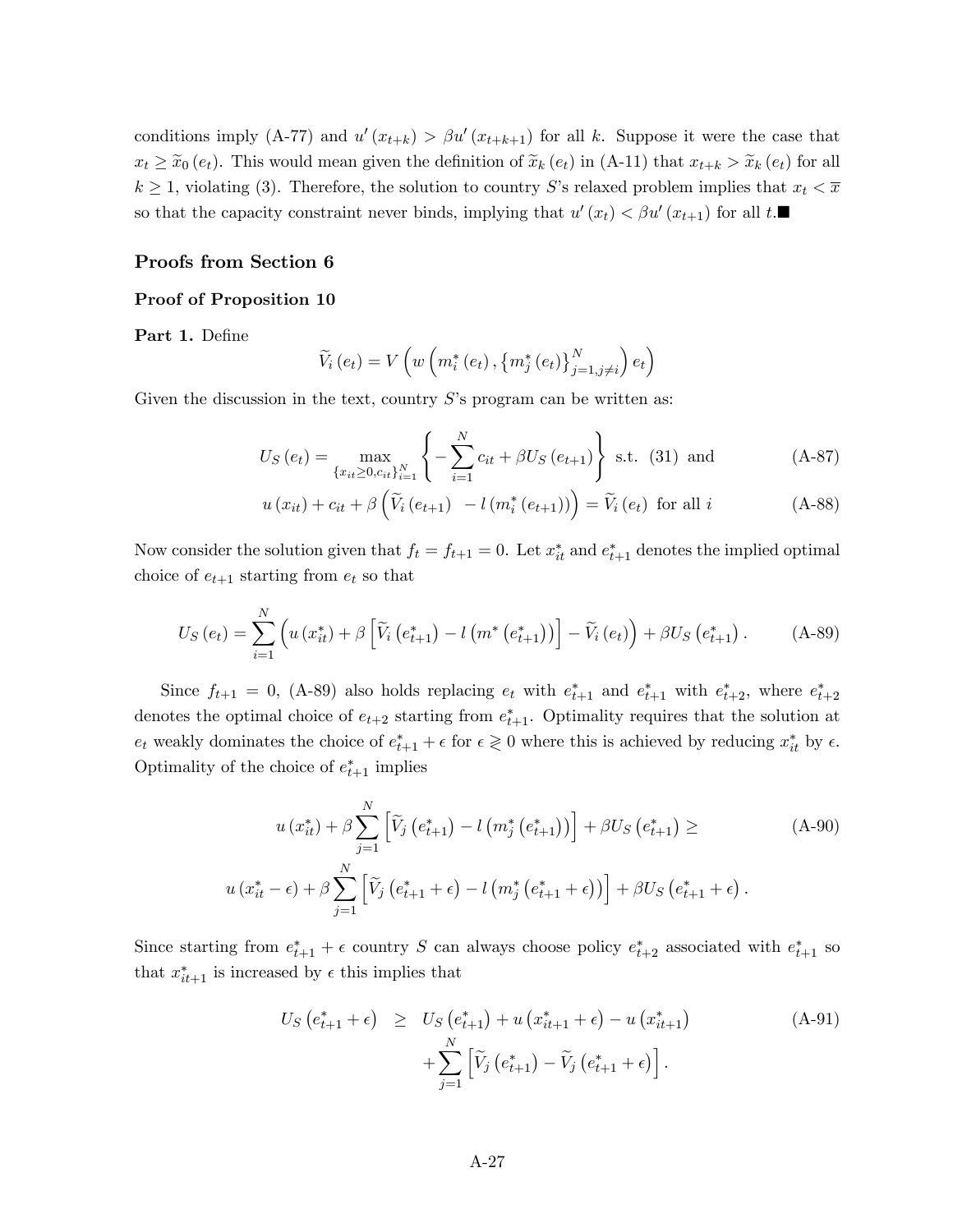Combining (A-90) with (A-91) we achieve:

$$
[u(x_{it}^{*}) - u(x_{it}^{*} - \epsilon)] - \beta [u(x_{it+1}^{*} + \epsilon) - u(x_{it+1}^{*})]
$$
  
+ 
$$
\sum_{j=1}^{N} \beta [l(m_{j}^{*}(e_{t+1}^{*} + \epsilon)) - l(m_{j}^{*}(e_{t+1}^{*}))] \geq 0.
$$
 (A-92)

Divide both sides of (A-92) by  $\epsilon \geq 0$  and take the limit as  $\epsilon$  approaches 0. This yields:

$$
u'(x_{it}) - \beta u'(x_{it+1}) + \sum_{j=1}^{N} \beta l'(m_j^*(e_{t+1})) m_j^{*'}(e_{t+1}) = 0.
$$
 (A-93)

Since  $l'(\cdot) > 0$ , (A-93) implies that  $u'(x_{it+1}) > (\langle (1/\beta) u'(x_{it}) \text{ if } m_j^{*'}(e_{t+1}) > (\langle) 0 \text{ for all } j$ . Since  $m_i^{*'}(e_t) = m_j^{*'}(e_{t+1})$  for all j, this implies that this depends only on the sign of  $m_i^{*'}(e_t)$ .

**Part 2.** At each t, given  $e_t$ , equilibrium profile of armaments  $\mathbf{m}_t^*$  is such that  $m_{it}$  is the same for all countries, which implies that  $w_i(m_i, \mathbf{m}_{-it}) = \eta/N$  and that

$$
w_{i_{m_{it}}} (m_{it}, \mathbf{m}_{-it}) = \eta h' (m_i) \frac{\sum_{j \neq i} h (m_j)}{\left[\sum_j h (m_j)\right]^2} = \frac{h' (m_{it})}{h (m_{it})} w_i (m_{it}, \mathbf{m}_{-it}) \left(1 - \frac{1}{\eta} w_i (m_{it}, \mathbf{m}_{-it})\right) = \eta \frac{h' (m_{it})}{h (m_{it})} \frac{N - 1}{N^2}.
$$

This implies that the first-order condition which characterizes equilibrium armament  $m_i^*(e_t)$ is uniquely defined by

$$
V'(\eta e_t/N)\,\eta e_t \frac{N-1}{N^2} \frac{h'\,(m_i^*(e_t))}{h\,(m_i^*(e_t))} = l'\,(m_i^*(e_t))\,.
$$
 (A-94)

Given the solution to (4), the envelope condition implies that

$$
V'(ne_t/N) = \beta^k u'(x_{it+k}) \text{ for all } k \ge 0.
$$
 (A-95)

Substitution of  $(A-95)$  into  $(A-94)$  followed by implicit differentiation yields

$$
\frac{u'(x_{it+k})}{u''(x_{it+k})} \left( \frac{l''(m_i^*(e_t))}{l'(m_i^*(e_t))} + \left[ \frac{h'(m_i^*(e_t))}{h(m_i^*(e_t))} - \frac{h''(m_i^*(e_t))}{h'(m_i^*(e_t))} \right] \right) \frac{dm_{it}}{de_t} = \frac{dx_{it+k}}{de_t} + \frac{u'(x_{it+k})}{u''(x_{it+k})e_t} \tag{A-96}
$$

Summing up (5) and (6) one obtains

$$
\sum_{k=0}^{\infty} x_{it+k} = \eta e_t / N \tag{A-97}
$$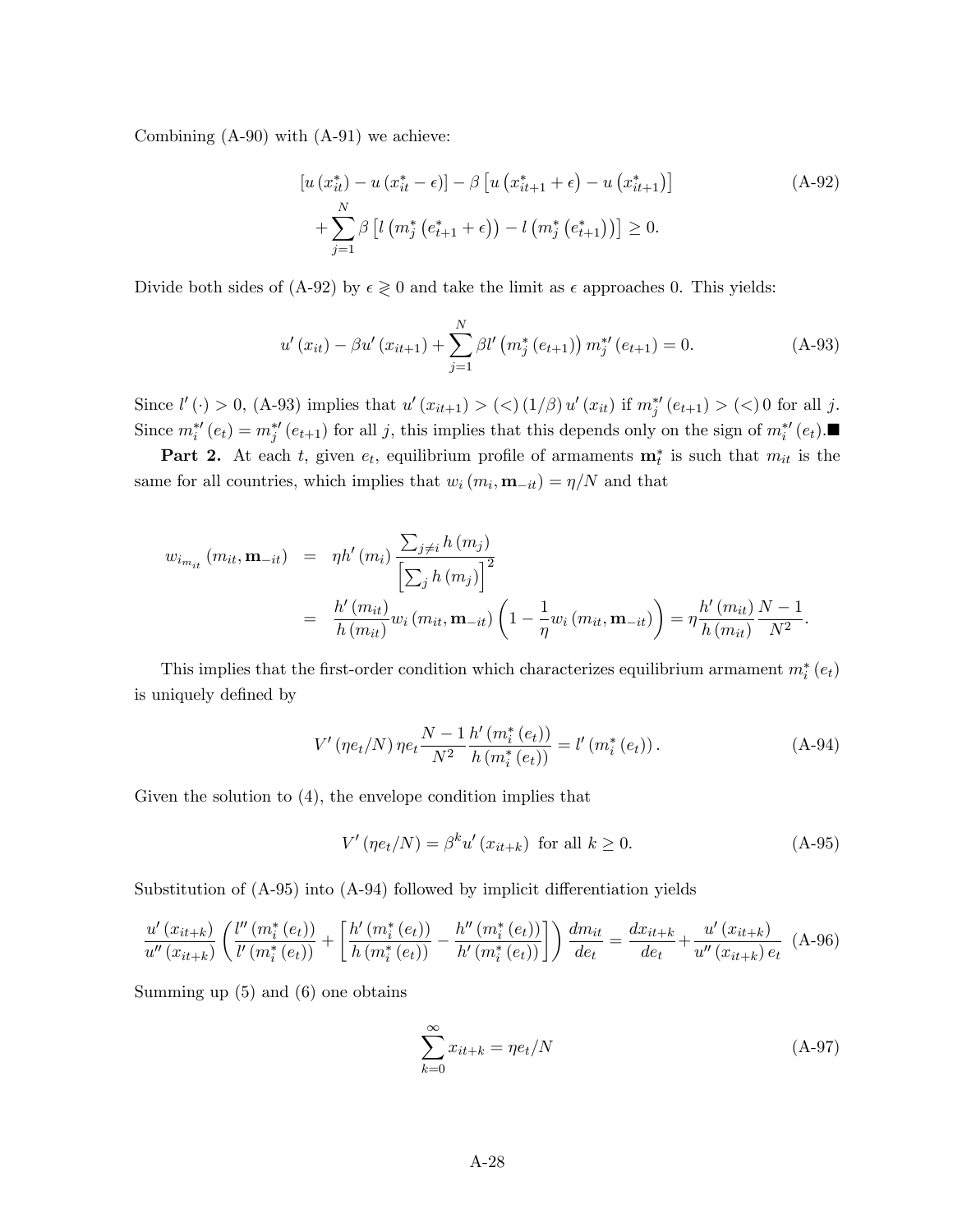differentiation of which implies

$$
\sum_{k=0}^{\infty} \frac{dx_{it+k}}{de_t} = \eta/N.
$$

Taking the sum of (A-96) for all  $k \geq 0$  and substitution into the above equation yields

$$
\frac{dm_{it}}{det} = \frac{\frac{\eta}{N} \left( 1 + \sum_{k=0}^{\infty} \frac{u'(x_{it+k})}{u''(x_{it+k}) x_{it+k}} \frac{x_{it+k}}{\eta e_t/N} \right)}{\left( \frac{l''(m_i^*(e_t))}{l'(m_i^*(e_t))} + \left[ \frac{h'(m_i^*(e_t))}{h(m_i^*(e_t))} - \frac{h''(m_i^*(e_t))}{h'(m_i^*(e_t))} \right] \right) \sum_{k=0}^{\infty} \frac{u'(x_{it+k})}{u''(x_{it+k})}
$$
(A-98)

Since the denominator is negative, (A-98) is positive if and only if the numerator is negative. If  $-u'(x_{it+k})/u''(x_{it+k}) x_{it+k} > 1$  for all  $x_{it+k}$  then the numerator is negative since from (A-97),  $\sum_{k=0}^{\infty}$  $x_{t+k}$  $\frac{w_{t+k}}{(n_{et}/N)} = 1$ , and the opposite holds if  $-u'(x_{it+k})/u''(x_{it+k}) x_{it+k} < 1$  for all  $x_{it+k}$ .

## Proof of Proposition 11

We proceed first by proving that  $U_s(e_t)$  is uniquely defined in the symmetric MPME, and then we guess and verify a function for  $U_s(e_t)$  in order to prove the properties of the equilibrium allocations described in the proposition. Given the symmetry of the equilibrium  $V_i(e_t)$  and  $m_i^*(e_t)$ are the same across countries, so that they can be denoted by  $V(e_t)$  and  $m^*(e_t)$ , respectively, and all countries receive the same resource consumption equal to  $(e_t - e_{t+1})/N$ . Define

$$
G\left(e_{t+1}, e_t\right) = N\left(u\left(\frac{1}{N}\left(e_t - e_{t+1}\right)\right) + \beta\left(\widetilde{V}\left(e_{t+1}\right) - l\left(m^*\left(e_{t+1}\right)\right)\right) - \widetilde{V}\left(e_t\right)\right).
$$

Given (17) and (33), (A-94) implies (34). Therefore,  $G(e_{t+1}, e_t)$  can be rewritten as:

$$
G(e_{t+1}, e_t) = N \left( +\beta \left( \frac{(1-\beta^{\sigma})^{-1/\sigma}}{1-1/\sigma} \left( \frac{e_{t+1}}{N} \right)^{1-1/\sigma} - \left( \frac{N-1}{N} \right) (1-\beta^{\sigma})^{-1/\sigma} \left( \frac{e_{t+1}}{N} \right)^{1-1/\sigma} \right) - \frac{(1-\beta^{\sigma})^{-1/\sigma}}{1-1/\sigma} \left( \frac{e_t}{N} \right)^{1-1/\sigma} \left( \frac{e_t}{N} \right)^{1-1/\sigma} \right)
$$
\n(A-99)

Substitution of  $(A-88)$  into  $(A-87)$  implies that country S's optimal offer satisfies

$$
U_S(e_t) = \max_{e_{t+1} \in [0, e_t]} G(e_{t+1}, e_t) + \beta U_S(e_{t+1})
$$
\n(A-100)

By analogous arguments to those of Lemma 3, there is a unique  $U_S(e_t)$ . Let us guess and verify that  $U_S(e_t)$  satisfies

$$
U_S(e_t) = Q \frac{e_t^{1-1/\sigma}}{1-1/\sigma}
$$
 (A-101)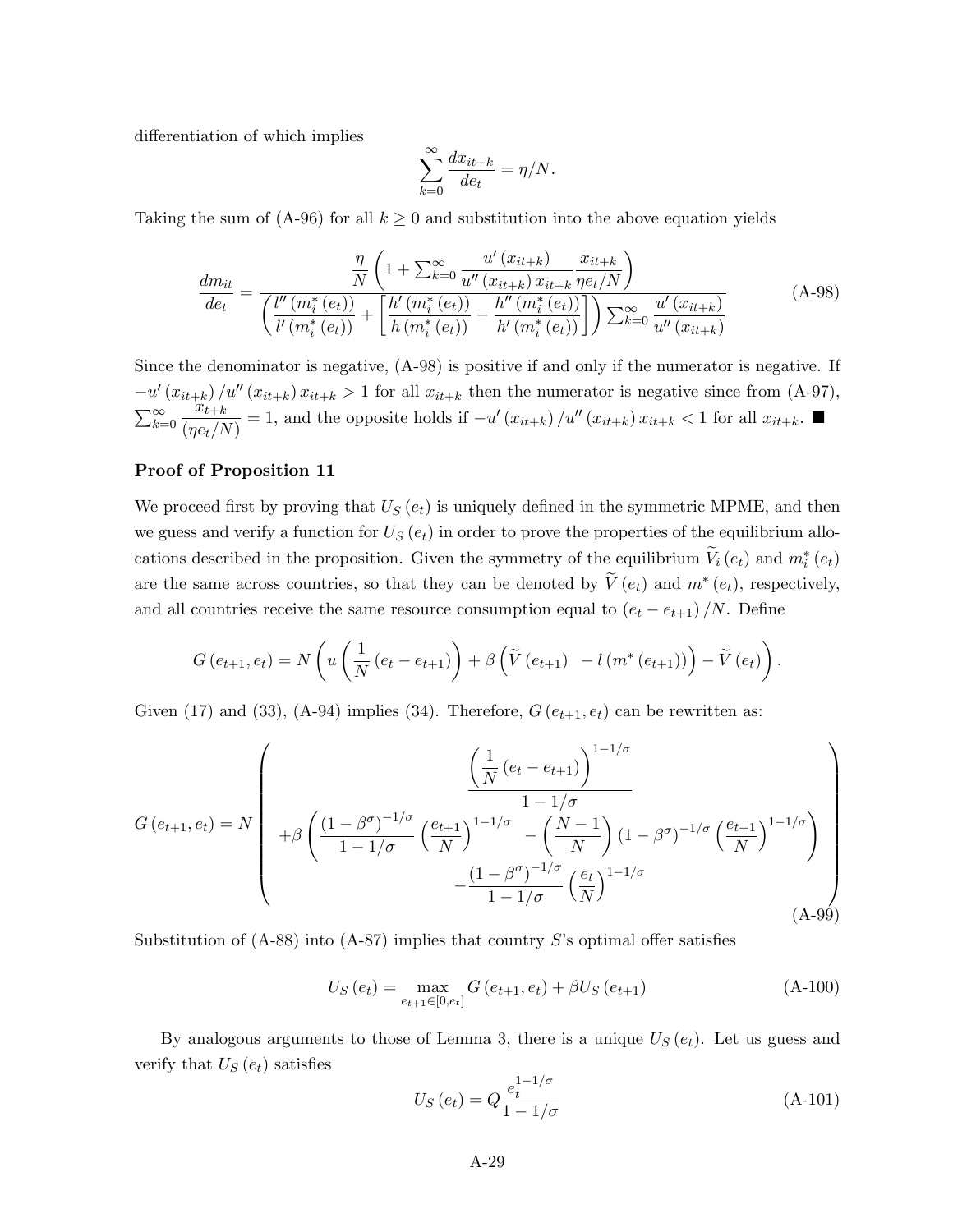for some constant  $Q > 0$ . It is straightforward to see that under this assumption, and given that the second line of  $(A-99)$  is increasing and concave in  $e_{t+1}$ , the program defined by  $(A-100)$  is strictly concave and yields a unique solution characterized by first order conditions. The first order conditions and the envelope condition for the program defined in  $(A-100)$  yield:

$$
\left(\frac{1}{N}\right)^{-1/\sigma} \left( \begin{array}{c} -(e_t - e_{t+1})^{-1/\sigma} \\ + \beta \left( (1 - \beta^{\sigma})^{-1/\sigma} \left( 1 - (1 - 1/\sigma) \left( \frac{N-1}{N} \right) \right) \right) e_{t+1}^{-1/\sigma} \end{array} \right) = -\beta Q e_{t+1}^{-1/\sigma} 102)
$$
\n
$$
\left(\frac{1}{N}\right)^{-1/\sigma} \left( (e_t - e_{t+1})^{-1/\sigma} - (1 - \beta^{\sigma})^{-1/\sigma} e_t^{-1/\sigma} \right) = Q e_t^{-1/\sigma} (A-103)
$$

Define  $\rho \in (0,1)$  such that the  $e_{t+1}$  which satisfies (A-102) and (A-103) also satisfies  $e_{t+1} = \rho^{\sigma} e_t$ . Substitution of  $e_{t+1} = \rho^{\sigma} e_t$  into (A-102) and (A-103) allows us to combine both equations to cancel out for  $Q$ , so that  $\rho$  satisfies

$$
(1 - 1/\sigma) \left(\frac{N-1}{N}\right) (1 - \beta^{\sigma})^{-1/\sigma} = \left(1 - \frac{\rho}{\beta}\right) (1 - \rho^{\sigma})^{-1/\sigma},\tag{A-104}
$$

which implies that  $\rho$  is independent of  $e_t$  and Q. Given (A-103), this means that Q must satisfy

$$
Q = \left(\frac{1}{N}\right)^{-1/\sigma} \left( \left(1 - \rho^{\sigma}\right)^{-1/\sigma} - \left(1 - \beta^{\sigma}\right)^{-1/\sigma} \right) \tag{A-105}
$$

for  $\rho$  defined in (A-104). To complete the proof, we can substitute in for  $e_{t+1}$  and Q on the right hand side of (A-100) using the fact that  $e_{t+1} = \rho^{\sigma} e_t$  and that Q is defined by (A-105) for  $\rho$  defined in (A-104), and this confirms that the original guess in (A-101) is correct.

To prove the first part of the proposition, note that since  $e_{t+1} = \rho^{\sigma} e_t$ , then this implies that  $x_{it} = (e_t - e_{t+1})/N = (1 - \rho^{\sigma}) e_t/N$ . Therefore,

$$
u'(x_{it+1}) = [(1 - \rho^{\sigma}) e_{t+1}/N]^{-1/\sigma} = (1/\rho) [(1 - \rho^{\sigma}) e_t/N]^{-1/\sigma} = (1/\rho) u'(x_{it}).
$$

The second part of the proposition follows from the fact that the left hand side of (A-104) is positive (negative) if  $\sigma > \langle \langle \rangle$  1. Therefore, if  $\sigma > \langle \langle \rangle$  1, then for the right hand side of (A-104) to be positive (negative) it must be the case that  $\rho < (>)\beta$ . To prove the third part of the proposition note that the derivative of the right-hand side of  $(A-104)$  with respect to  $\rho$  has the same sign as:

$$
-\frac{1}{\beta} + \left(\frac{1}{\rho} - \frac{1}{\beta}\right) \frac{\rho^{\sigma}}{1 - \rho^{\sigma}}
$$
 (A-106)

which must be negative. This is because if  $\sigma < 1$ , then  $\rho > \beta$  so that (A-106) is negative and if  $\sigma > 1$ , then  $\rho < \beta$  and (A-106) cannot be greater than

$$
-\frac{1}{\beta} + \left(\frac{1}{\rho} - \frac{1}{\beta}\right) \frac{\rho}{1-\rho} = \frac{1}{1-\rho} \left(-\frac{1}{\beta} + 1\right) < 0.
$$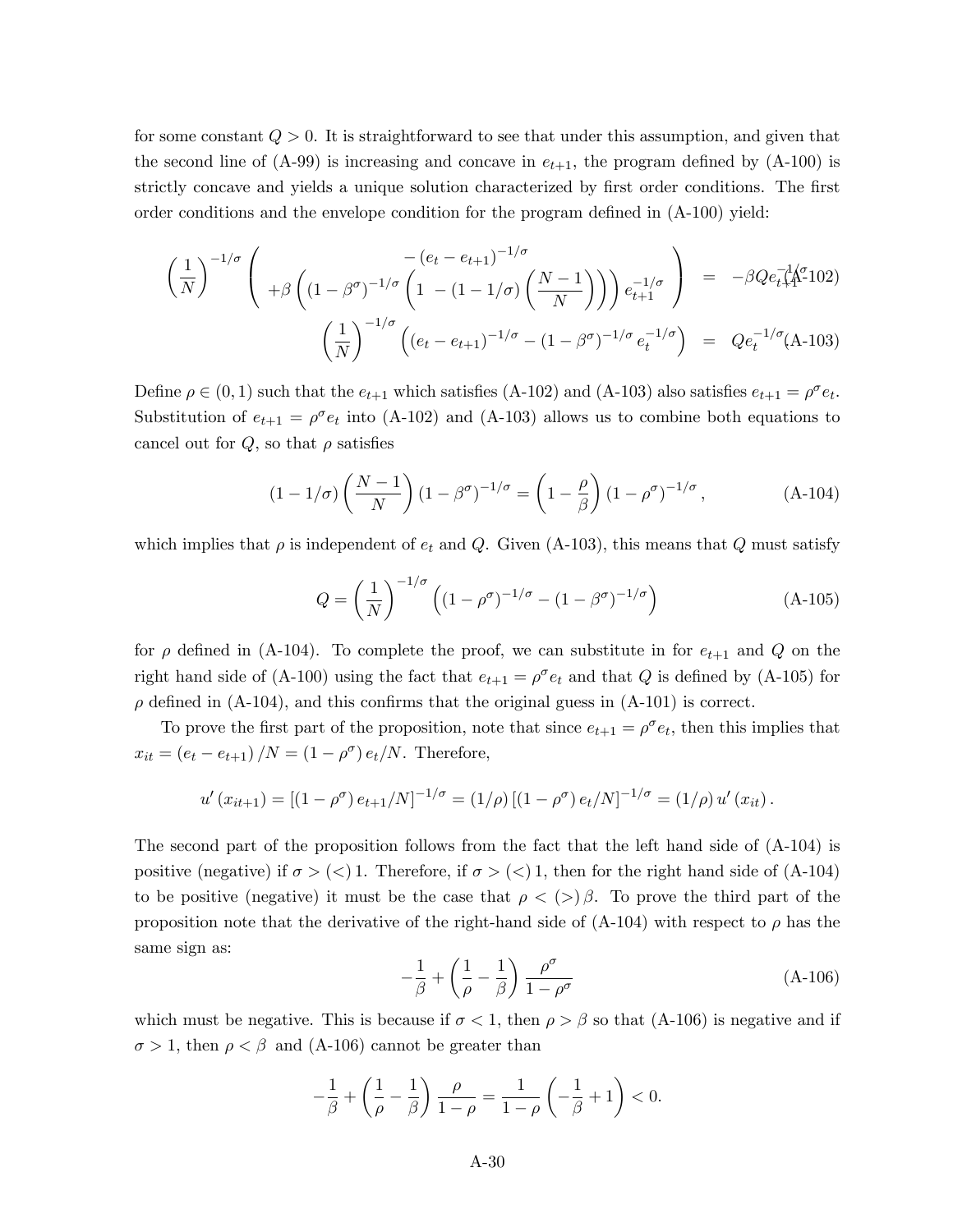Therefore,  $\rho$  is uniquely defined. It follows that if  $\sigma < 1$ , the left-hand side of (A-104) declines as N rises, so that  $\rho$  rises as N rises. Alternatively, if  $\sigma > 1$ , the the left-hand side of (A-104) rises as N rises, so that  $\rho$  declines as N rises, which completes the argument.

#### Proof of Proposition 12

**Part 1.** Given the discussion in the text, country  $S$ 's program can be written as:

$$
U_{S}(e_{t}) = \max_{x_{t} \geq 0, c_{t}} \{-c_{t} - l \left( m_{S}^{*}(e_{t}) \right) + \beta U_{S}(e_{t+1}) \} \text{ s.t. (3) and}
$$

$$
u(x_{t}) + c_{t} + \beta \left[ V \left( w \left( m_{A}^{*}(e_{t+1}), m_{S}^{*}(e_{t+1}) \right) e_{t+1} \right) - l \left( m_{A}^{*}(e_{t+1}) \right) \right] = V \left( w \left( m_{A}^{*}(e_{t}), m_{S}^{*}(e_{t}) \right) e_{t} \right).
$$

Now consider the solution given that  $f_t = f_{t+1} = 0$ . Let  $e_{t+1}^*$  denotes the implied optimal choice of  $e_{t+1}$  starting from  $e_t$  so that

$$
U_S(e_t) = u(e_t - e_{t+1}^*) - l(m_S^*(e_t)) + \beta [V(w(m_A^*(e_{t+1}), m_S^*(e_{t+1}))e_{t+1}) - l(m_A^*(\mathbf{A}A)\mathbf{Y}) - V(w(m_A^*(e_t), m_S^*(e_t))e_t) + \beta U_S(e_{t+1}^*).
$$

Follow the same perturbation arguments as in the proof of Proposition 6. This yields:

$$
[u(x_t^*) - u(x_t^* - \epsilon)] - \beta [u(x_{t+1}^* + \epsilon) - u(x_{t+1}^*)] \tag{A-108}
$$
  
+
$$
\beta [l(m_A^* (e_{t+1}^* + \epsilon)) - l(m_A^* (e_{t+1}^*)) + l(m_S^* (e_{t+1}^* + \epsilon)) - l(m_S^* (e_{t+1}^*))] \ge 0.
$$

Divide both sides of (A-108) by  $\epsilon \geq 0$  and take the limit as  $\epsilon$  approaches 0. This yields:

$$
u'(x_t) - \beta u'(x_{t+1}) + \beta l'(m_A^*(e_{t+1})) m_A^{*'}(e_{t+1}) + \beta l'(m_S^*(e_{t+1})) m_S^{*'}(e_{t+1}) = 0.
$$
 (A-109)

Since  $l'(\cdot) > 0$ , (A-109) implies that  $u'(x_{t+1}) > (<(1/\beta)u'(x_t)$  if  $m''_A(e_{t+1}) > (>)0$  and  $m_S^{*\prime}(e_{t+1}) > (<) 0.$ 

**Part 2.** Analogous arguments to those of part 2 of Proposition 10 imply that  $m_A^*(e_t)$  and  $m_S^*(e_t)$  increase (decrease) in  $e_t$  if  $-u'(x)/(xu''(x)) > (<1$  for all  $x$ .

#### Monopolistic Environment without Armament

Here we briefly consider the implications of allowing country  $A$  to engage in war without the possibility for armament. In particular, suppose that

$$
w(m) = \bar{w} \in (0, 1] \text{ for all } m,
$$
\n(A-110)

which implies that country A never invests in armament in equilibrium.

It is then straightforward to see that wars do not occur in any period. This is because country  $S$  can always structure offers to country  $A$  so as to replicate the outcome of war while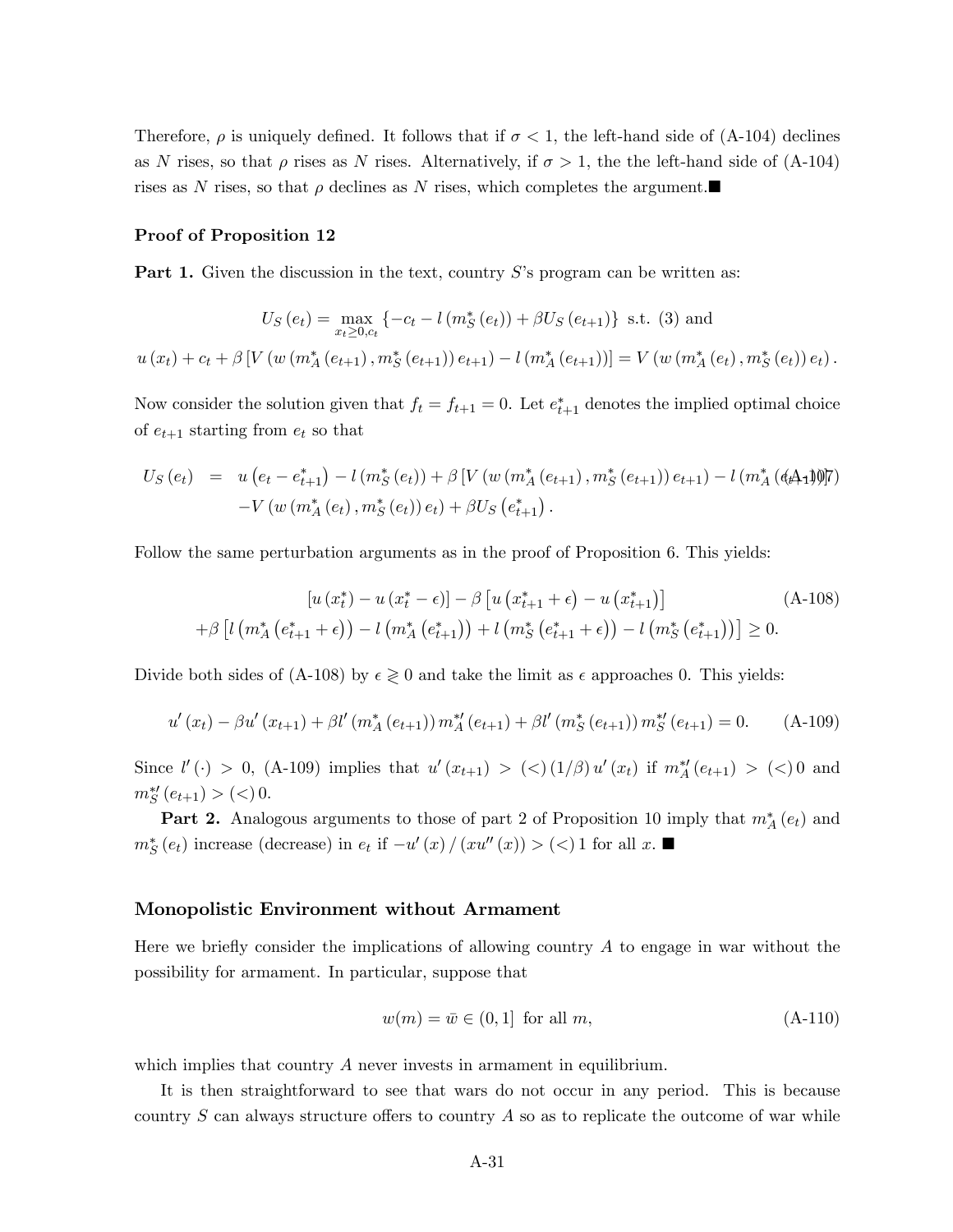making itself better off by avoiding war which costs it  $\psi$ .

Formally, if country A attacks country S over any stock of the resource  $e_t$ , country A's payoff is  $V(\bar{w}e_t)$  and its path of extraction of the resource following the war  $\{\tilde{x}_{t+k}(\bar{w}e_t)\}_{k=0}^{\infty}$  is a solution to (4) when  $w(m) = \bar{w}$ . Note that it satisfies

$$
V(\bar{w}e_t) = u(\tilde{x}_t(\bar{w}e_t)) + \beta V(\bar{w}e_t - \tilde{x}_t(\bar{w}e_t)).
$$
\n(A-111)

It is feasible for country  $S$  to make offers in equilibrium that replicate the payoff of country A in the event of war. In fact, we can show a stronger statement that country S in any period can make an offer that makes both countries strictly better off than having a war. Consider an offer  $\tilde{z}_t = \{\tilde{x}_t \, (\bar{w}e_t), \epsilon\}$  where  $\epsilon \in (0, -(1-\beta)\,\psi)$ . Since the payoff of country A in period  $t+1$ is bounded by the payoff from attacking country S,  $V(\bar{w}(e_t - \tilde{x}_t(\bar{w}e_t)))$ , its payoff in period t from accepting offer  $\tilde{z}_t$  satisfies

$$
u(\tilde{x}_t(\bar{w}e_t)) + \epsilon + \beta U_A(e_t - \tilde{x}_t(\bar{w}e_t)) > u(\tilde{x}_t(\bar{w}e_t)) + \beta V(\bar{w}e_t - \tilde{x}_t(\bar{w}e_t))
$$
  
=  $V(\bar{w}e_t)$ 

where the last line uses  $(A-111)$ . This means country A is made strictly better off accepting this alternative offer.

Similarly, the payoff of country S in period  $t+1$  is bounded by the payoff from being attacked  $\psi$ , since country S can always make an offer which is rejected.<sup>26</sup> Therefore, country S's payoff following the acceptance of the offer is

$$
-\epsilon + \beta U_S(e_t - \tilde{x}_t(\bar{w}e_t)) \ge -\epsilon + \beta \psi.
$$

Since  $-\epsilon + \beta \psi > \psi$ , country S is made strictly better off so that war cannot be an equilibrium with any endowment  $e_t$ .

Since wars are never an equilibrium, country  $S$  makes an offer  $z_t$  to extract the maximum surplus from country  $\tilde{A}$  subject to avoiding war. We can then show that such an offer always satisfies the Hotelling rule. Formally, country  $S$ 's maximization problem is

$$
U_S(e_t) = \max_{x_t \ge 0, c_t} \{-c_t + \beta U_S(e_{t+1})\}
$$
\n(A-113)

subject to (3),

$$
u(x_t) + c_t + \beta U_A(e_{t+1}) \ge V(\bar{w}e_t).
$$
 (A-114)

$$
U_{S}\left(e_{t}\right) \ge \min\left\{\beta U_{S}\left(e_{t}\right), \psi\right\} = \psi, \tag{A-112}
$$

where we have used the fact that if it were the case that  $\beta U_s(e_t) < \psi < 0$ , (A-112) would imply  $U_s(e_t) \geq 0$ , yielding a contradiction.

<sup>&</sup>lt;sup>26</sup>Formally, starting from any  $e_t$ , country S can offer  $\{0,0\}$ , which yields a payoff  $\beta U_S(e_t)$  if it does not lead to war and  $\psi$  if it leads to war. This implies that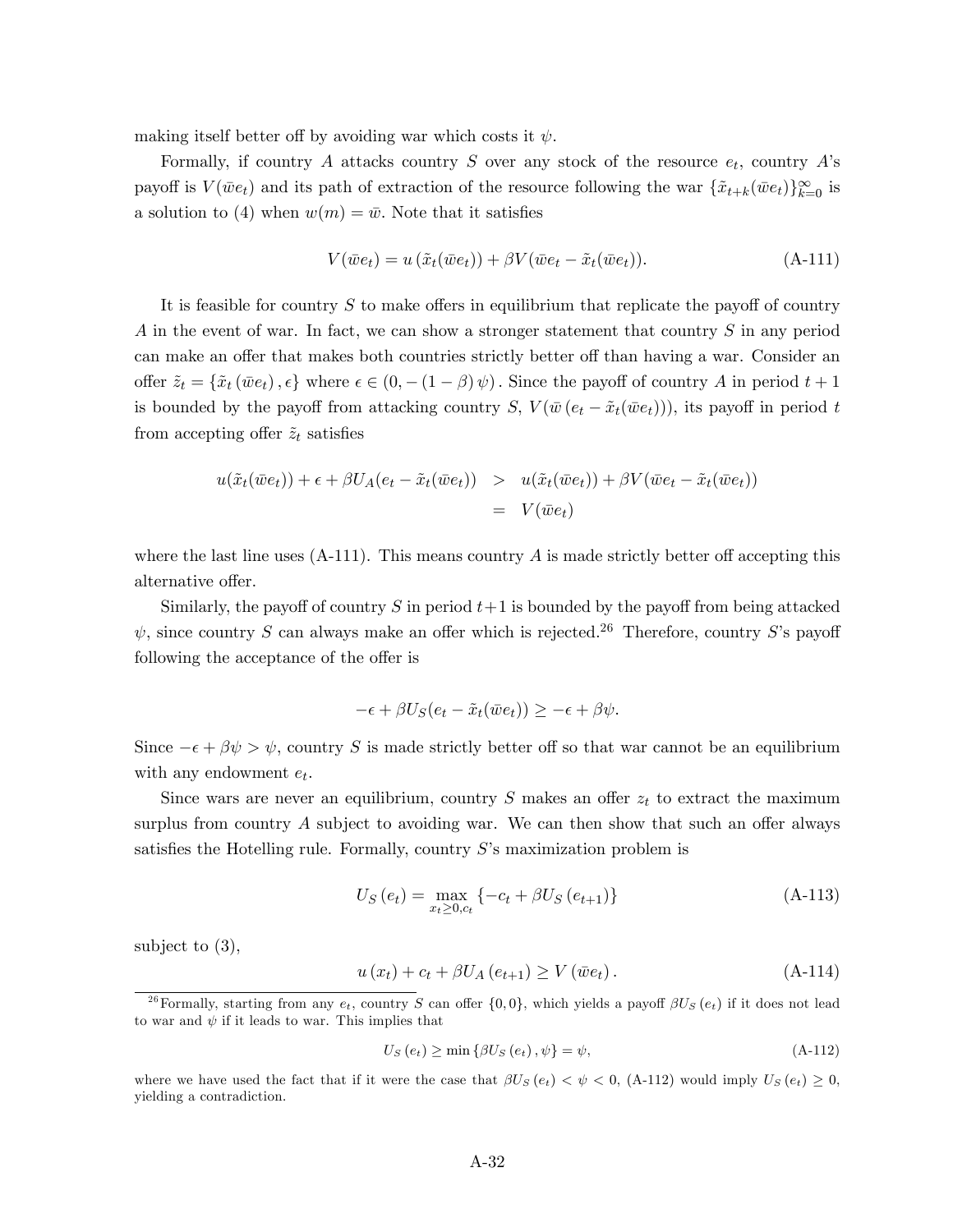With the same argument as in the text, the participation constraint is given by (A-114) and this constraint must bind; if it did not, country  $S$  could strictly improve its payoff by offering a lower value of  $c_t$  to country A. Therefore, in this case,  $U_A(e_t) = V(\bar{w}e_t)$  for all  $e_t$  so that country A is indifferent between attacking and not attacking country  $S$  in every period. Therefore, the maximization problem of country S can be written as a maximization of  $(A-113)$  subject to  $(3)$ , and

$$
u(x_t) + c_t + \beta V(\bar{w}e_{t+1}) \geq V(\bar{w}e_t).
$$

The first-order conditions to this problem establishes that  $x_t$  must satisfy Hotelling rule (16).<sup>27</sup>

It is optimal for country S to equalize country S's marginal rate of substitution over x to the marginal rate of transformation since this is the most efficient means of extracting payments from country A. As an illustration of this intuition, suppose that  $\beta u'(x_{t+1}) > u'(x_t)$ . If country S extracts  $\epsilon$  units of resources less in period t and  $\epsilon > 0$  more in period  $t + 1$ , holding everything fixed, it changes payoff of country A by  $(\beta u'(x_{t+1}) - u'(x_t)) \epsilon > 0$ , which relaxes constraint  $(A-114)$ . This allows country S to reduce  $c_t$  and hence increase the payments it receives from country A. If instead  $\beta u'(x_{t+1}) \langle u'(x_t), \rangle$  then analogous arguments imply that country S could improve its payoff by extracting  $\epsilon > 0$  units of resources more in period t and  $\epsilon$  less in period  $t+1$ .

We summarize the results of this section in the following proposition:

**Proposition 14** Suppose w (.) satisfies  $(A-110)$ . Then in any MPME:

- 1. War never occurs.
- 2. The equilibrium sequence of resource extraction,  $x_t$ , satisfies (16) for all t.

## Competition Among Suppliers

In this part of the Appendix we consider an environment which includes M resource-rich countries, denoted by  $s = 1, ..., M$ , as well as N resource-poor countries,  $i = 1, ..., N$ . The law of motion of the endowment of each resource-rich country is given by

$$
e_{t+1}^s = e_t^s - \sum_{i=1}^N x_{it}^s
$$
 (A-115)

for each s, where  $x_{it}^s \geq 0$  denotes the extraction of country s which is sold to country i. Clearly,  $\sum_{s=1}^{M} x_{it}^{s} = x_{it}$  corresponds to the consumption of the resource by the households in country i and  $\sum_{s=1}^{M} e_t^s = e_t$  to the global resource endowment. We assume that each country s holds some initial endowment  $e_0/M$ . Country s transfers  $c_{it}^s$  units of the consumption good to each country

<sup>&</sup>lt;sup>27</sup>To take the first-order condition one needs to assume that  $U_s(e)$  is differentiable. One can prove the same result without assuming differentiability by following the same steps as in the proof of Proposition 6.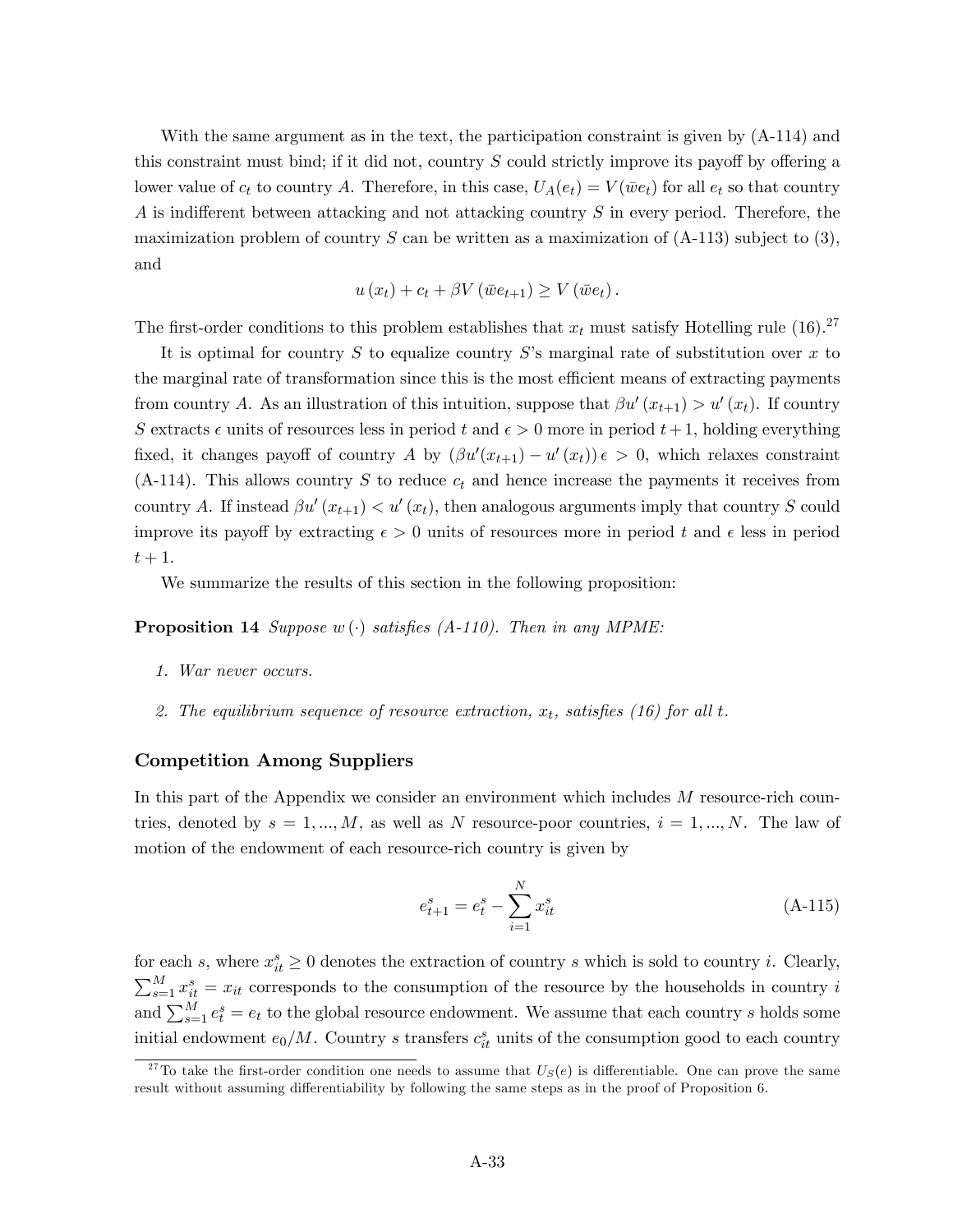*i*, which implies that the instantaneous utility to country *s* is  $-\sum_{i=1}^{N} c_{it}^{s}$ . The instantaneous utility to country  $i$  from its consumption of the resource and the consumption good is equal to

$$
u\left(x_{it}\right)+c_{it},
$$

where  $c_{it} = \sum_{s=1}^{M} c_{it}^{s}$ . All countries discount the future at the rate  $\beta$ .

Suppose to simplify the discussion here that if any country  $i$  goes to war, this causes a "world" war" by all resource-poor countries against all resource-rich countries, where each resource-poor country is able to capture a fraction  $w_i$  ( $m_{it}$ ,  $\mathbf{m}_{-it}$ ) of the reserves of each research-rich country. As in subsection 6.1, country i's payoff from war is  $V(w_i(m_{it}, \mathbf{m}_{-it})e_t) - l(m_{it}).$ 

It is straightforward to observe that the structure of MPCE in this extended environment with multiple resource-poor countries is similar to Proposition 2. In particular, in the purestrategy equilibrium, war can only take place at date  $t = 0$  and the Hotelling rule applies throughout. In what follows, we focus on MPME.

In MPME, at each date  $t$ , each country s simultaneously makes a take-it-or-leave-it offer to every country *i*,  $\{x_{it}^{so}, c_{it}^{s0}\}\$ , consisting of a quantity of resource to be traded in exchange of the consumption good. For simplicity, we assume that rejection of any offer from any country  $s$  by any country  $i$  automatically leads to world war. The analysis of the monopolistic environment is complicated because of the size of the state space, which now consists of the remaining endowment of each resource-rich country. In addition to this state vector, the offers of resourcerich countries depend on the vector of armaments of all resource-poor countries and the war decision of each resource-poor country also depends on the entire vector of offers of resource-rich countries. Here, to simplify the analysis we simply give a flavor of the results in the context of a two-period model, with periods  $t = 0, 1$ . This enables us to solve for the equilibrium using backward induction. Moreover, to further simplify the discussion, we assume that preferences and technologies satisfy  $(17)$  and  $(33)$ , and we focus on "symmetric equilibria," where along the equilibrium path (when all resource-rich countries have the same remaining endowment), all countries use symmetric strategies.<sup>28</sup> An immediate implication of this is that, because resourcepoor countries i all choose the same armament along the equilibrium path,  $w_i$   $(m_{i1}, \mathbf{m}_{-i1}) = 1/N$ .

As in subsection 6.1 all resource-poor countries make their armament decisions to maximize their continuation payoff from war, which implies that the armament levels of country  $i$  at dates 1 and 0 satisfy

$$
m_1^*(e_1) = \left(\frac{N-1}{N}\right) \left(\frac{e_1}{N}\right)^{1-1/\sigma} \text{ and}
$$
  
\n
$$
m_0^*(e_0) = \left(\frac{N-1}{N}\right) \left(\frac{e_0}{N}\right)^{1-1/\sigma} (1+\beta^{\sigma})^{1/\sigma},
$$
\n(A-116)

 $^{28}$ More formally, we focus on pure-strategy equilibria that have the following Markovian property: an offer from s to i depend only on the payoff relevant variables, and thus not on the identities of countries s and i. This of course does not imply that choices off-the-equilibrium path, where endowments are unequal, will be symmetric.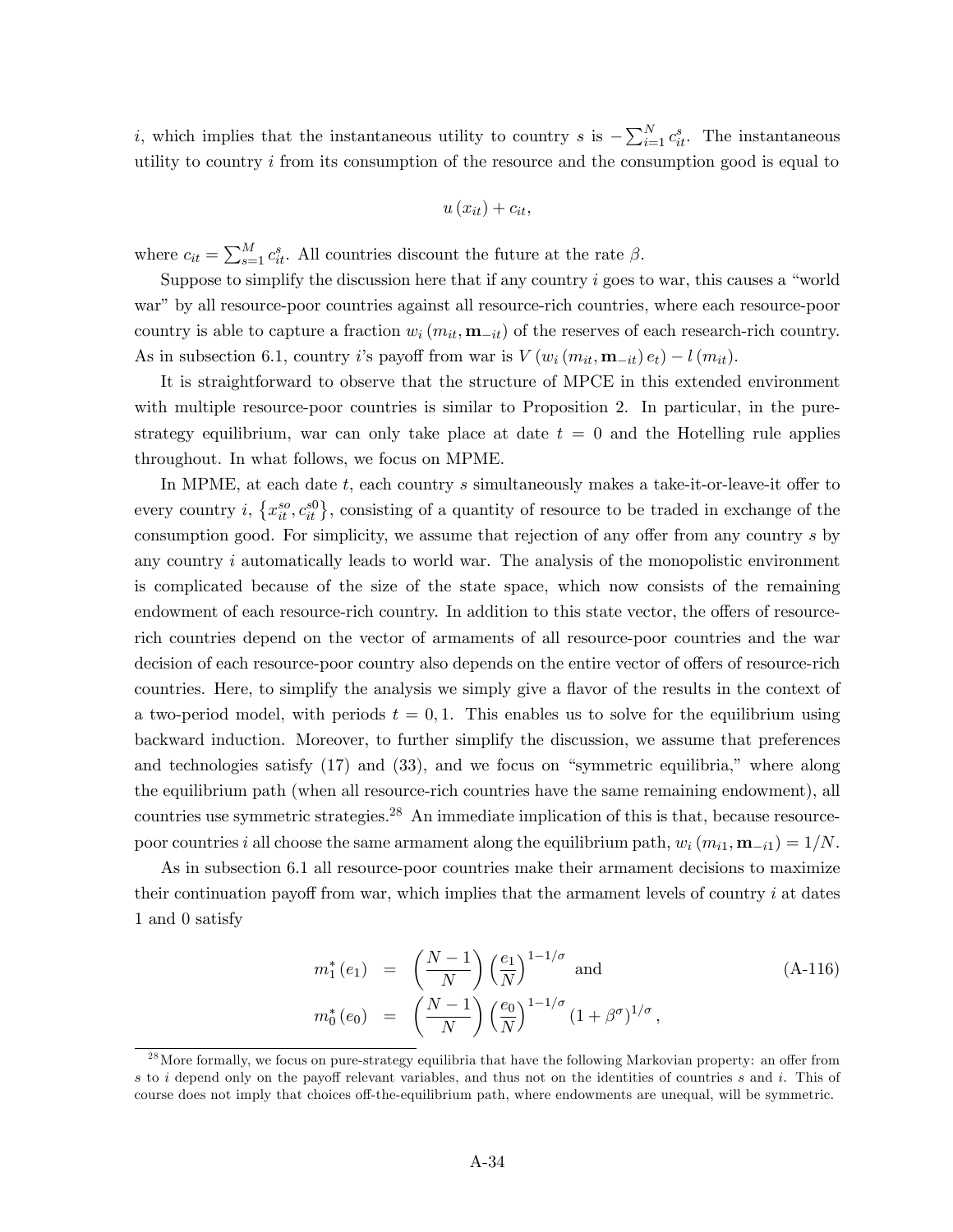where we have used the fact that countries arm symmetrically along the equilibrium path.<sup>29</sup> The first equation uses the fact that country i at date 1 competes over resource endowment  $e_1$  and thus would acquire total resource equal to  $w_i (m_{i1}, \mathbf{m}_{-i1}) e_1$  in the case of war. It shows that, as in our baseline model, a lower remaining endowment of the resource increases (decreases) the armaments of resource-poor countries if the demand elasticity for the resource is less than (greater than) one. The second equation takes into account that at date  $0$ , country i competes over resource endowment  $e_0$  and following war, it would smooth its consumption of the resource so that  $x_1 = \beta^{\sigma} x_0$ , which gives  $x_0 = w_i (m_{i0}, \mathbf{m}_{-i0}) e_0 / (1 + \beta^{\sigma})$ .

Given this armament strategy, we now consider the offer made by (some) country  $s$  at date 1. At date 1, each country i invests  $m_1^*(e_1)$  and would consume  $e_1/N$  in the case of war. Moreover, since date 1 is the last period, without war, we also have that each country s transfers  $e_1^s/N$ to each country *i*. Since each country *i* receives  $\sum_{s=1}^{M} e_1^s/N = e_1/N$  with peace as well as with war, no transfer of the consumption good will take place along the equilibrium path at date 1, and thus  $c_{it}^s = 0$  for all i and s. Consequently, for any  $\{e_1^s\}_{s=1}^M$ , the equilibrium at date 1 entails each country  $s$  and each country  $i$  receiving  $0$  units of the consumption good and each country i investing  $m_1^*(e_1)$  and consuming  $e_1/N$  of the resource endowment. Therefore, every country  $i$ 's continuation value at date 1 given the aggregate endowment  $e_1$  is

$$
\frac{(e_1/N)}{1-1/\sigma}^{1-1/\sigma} - \left(\frac{N-1}{N}\right) \left(\frac{e_1}{N}\right)^{1-1/\sigma}.
$$

Consider the offer by a given country  $s$  at date 0 given this continuation equilibrium. At date 0, each country *i* invests  $m_0^*(e_0)$  in armament. Moreover, since we consider symmetric equilibria, every rival producer to country s makes some offer  $x'$  and  $c'$  to every country i. Therefore, for country  $i$  to accept the offer from country  $s$ , we need that

$$
\frac{((M-1)x' + x_{i0}^{s})^{1-1/\sigma}}{1-1/\sigma} + (M-1)c' + c_{i0}^{s} + \beta \left(\frac{(e_1/N)}{1-1/\sigma}^{1-1/\sigma} - \left(\frac{N-1}{N}\right)\left(\frac{e_1}{N}\right)^{1-1/\sigma}\right)
$$
  

$$
\geq \left(\frac{e_0}{N}\right)^{1-1/\sigma} (1+\beta^{\sigma})^{1/\sigma}.
$$
 (A-117)

where the resource constraint implies that

$$
e_1 = e_0 - \left( N \left( M - 1 \right) x' + \sum_{i=1}^{N} x_{i0}^s \right). \tag{A-118}
$$

 $(A-117)$  ensures that the the welfare of country i from accepting the offers made by all countries s weakly exceeds the payoff from war at date 0. Clearly, in a symmetric equilibrium,  $x_{i0}^s = x'$  and

 $^{29}$ If a country were to choose a different level of armament, all resource-rich countries would make the same offer to this resource-poor country making it indifferent between war and no war (in the same way that all resource-poor countries are indifferent between war and no war along the equilibrium path).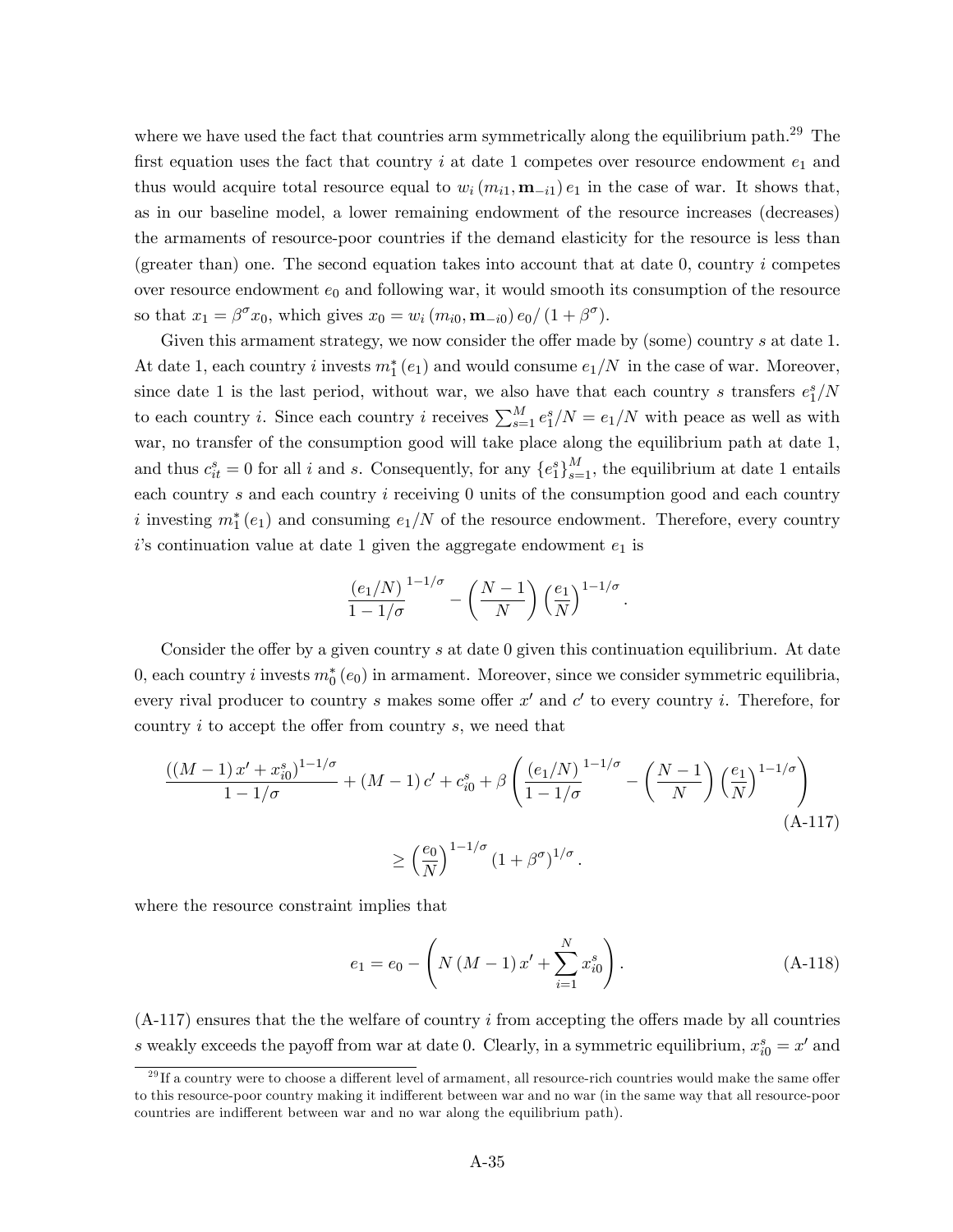$c_{i0}^s = c'$ . Given that country s receives 0 units of the consumption good at date 1 independently of its offer at date 0, it solves the following problem of maximizing its period 0 consumption:

$$
\max_{\left\{x_{i0}^s, c_{i0}^s\right\}_{i=1}^N} - \sum_{i=1}^N c_{i0}^s \text{ s.t. (A-117) and (A-118)},
$$

where constraint (A-117) will necessarily bind, since country s could otherwise strictly increase its payoff by making a less generous offer. The first-order condition of this problem implies the following relationship between resource consumption at dates 0 and 1:

$$
x_{i0}^{-1/\sigma} = \beta x_{i1}^{-1/\sigma} + \beta (1 - 1/\sigma) \left(\frac{N-1}{N}\right) \left(\frac{e_1}{N}\right)^{-1/\sigma}.
$$
 (A-119)

Equation (A-119) shows that our main conclusions regarding the MPME are preserved in this environment. In particular, if preferences are inelastic, i.e.,  $\sigma < 1$ , then  $x_{i0}^{-1/\sigma} > \beta x_{i1}^{-1/\sigma}$ and thus resource are extracted at a slower pace relative to the Hotelling rule. The opposite conclusion holds if preferences are elastic, i.e.,  $\sigma > 1$ . The intuition for this result is the same as in our benchmark environment. A resource-rich country internalizes the effect of its resource extraction decision on the armament of all resource-poor countries in the next period as captured by equation (A-116). This result is summarized in the following proposition.

Proposition 15 Consider the symmetric MPME of the two-period economy with M resourcerich and N resource-poor countries and suppose that preferences and technologies satisfy (17) and (33). Then:

$$
\beta u'(x_{i1}) > u'(x_{0t}) \text{ if } m_1^{*'}(e_1) > 0 \text{ and}
$$
  

$$
\beta u'(x_{i1}) < u'(x_{0t}) \text{ if } m_1^{*'}(e_1) < 0.
$$

#### Alternative Preferences

A natural question is the extent to which our conclusions depend on our assumption of quasilinear preferences for country A. In this subsection, we focus on MPME and show that the general insights in Proposition 6 continue to hold. More specifically, consider an environment in which the instantaneous utility to country  $A$  is equal to

$$
u\left(x_t,c_t,-m_t\right),\,
$$

where  $u(\cdot)$  is increasing and globally concave in  $x_t, c_t$ , and  $-m_t$ . Let  $\lim_{x\to 0} u_x(\cdot) = \infty$  and  $\lim_{x\to\infty} u_x(\cdot) = 0$ . For simplicity, we assume that  $u(\cdot)$  is defined for all values of  $c_t \gtrless 0.30$ 

<sup>&</sup>lt;sup>30</sup>The analysis of MPCE in this case is similar to the baseline environment since  $u(0,0,0)$  is either finite or equal to  $-\infty$ . Therefore, a direct application Proposition 2 shows that in any pure-strategy equilibrium, war can only occur in the initial period.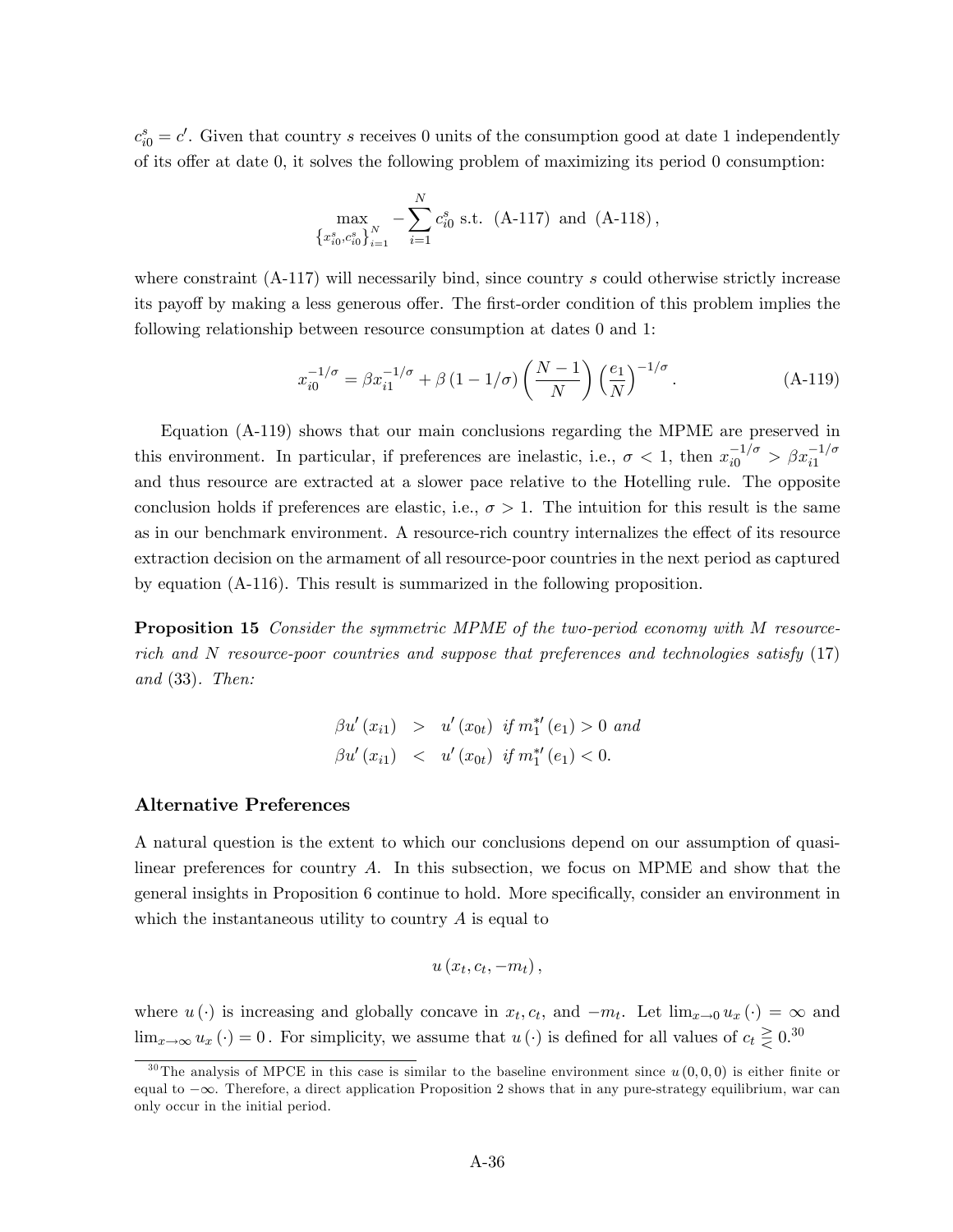Note that in this environment, the Hotelling rule can be written as:

$$
u_x(x_{t+1},c_{t+1},-m_{t+1})/u_c(x_{t+1},c_{t+1},-m_{t+1}) = (1/\beta) u_x(x_t,c_t,-m_t)/u_c(x_t,c_t,-m_t),
$$

so that the marginal rate of substitution between the resource and the consumption good is increasing in the discount rate.

Consider the order of events and define the MPME as in Section 4. In this environment, we can define:

$$
\widetilde{V}(e_t) = \max_{\{x_{t+k}, e_{t+k+1}\}_{k=0}^{\infty}, m_t} u(x_t, 0, -m_t) + \sum_{k=1}^{\infty} \beta^k u(x_{t+k}, 0, 0)
$$

subject to (5)-(7). Here  $\tilde{V}(e_t)$  corresponds to the highest continuation value that country A can achieve in the event of war and is the analogue of  $V(w(m^*(e_t))e_t) - l(m^*(e_t))$  in the quasi-linear case. Let  $m^*(e_t)$  correspond to the value of  $m_t$  associated with  $V(e_t)$ .

Proposition 16 In an MPME,

$$
u_x(x_{t+1}, c_{t+1}, -m_{t+1})/u_c(x_{t+1}, c_{t+1}, -m_{t+1}) > (2)(1/\beta) u_x(x_t, c_t, -m_t)/u_c(x_t, c_t, -m_t)
$$

if

$$
m^{*'}(e_{t+1}) + \frac{\widetilde{V}'(e_{t+1})}{u_m(x_{t+1}, c_{t+1}, -m_{t+1})} \left(1 - \frac{u_c(x_{t+1}, c_{t+1}, -m_{t+1})}{u_c(x_t, c_t, -m_t)}\right) > (<0.
$$

**Proof.** Analogous arguments as in the proof of Proposition 6 imply that  $m_t = m^*(e_t)$ , that

$$
U_{A}\left( e_{t}\right) =\widetilde{V}\left( e_{t}\right) ,
$$

and that country  $S$ 's optimal offer must satisfy:

$$
U_S(e_t) = \max_{x_t \ge 0, c_t} \{-c_t + \beta U_S(e_{t+1})\} \text{ s.t. (3) and}
$$
  
 
$$
u(x_t, c_t, -m^*(e_t)) + \beta \tilde{V}(e_{t+1}) = \tilde{V}(e_t).
$$

Let  $e_{t+1}^*$  denote the implied optimal value of  $e_{t+1}$  starting from  $e_t$ , and let  $e_{t+2}^*$  denote the implied optimal value of  $e_{t+2}$  starting from  $e_{t+1}^*$ . Let  $\tilde{e}_t(\epsilon)$  and  $\tilde{e}_{t+1}(\epsilon)$ , respectively, solve:

$$
u\left(e_t - e_{t+1}^* - \epsilon, \widetilde{e}_t\left(\epsilon\right), -m^*\left(e_t\right)\right) + \beta \widetilde{V}\left(e_{t+1}^* + \epsilon\right) = \widetilde{V}\left(e_t\right) \text{ and } \tag{A-120}
$$

$$
u\left(e_{t+1}^{*}-e_{t+2}^{*}+\epsilon,\widetilde{c}_{t+1}\left(\epsilon\right),-m^{*}\left(e_{t+1}^{*}+\epsilon\right)\right)+\beta\widetilde{V}\left(e_{t+2}^{*}\right) = \widetilde{V}\left(e_{t+1}^{*}+\epsilon\right) \quad \text{(A-121)}
$$